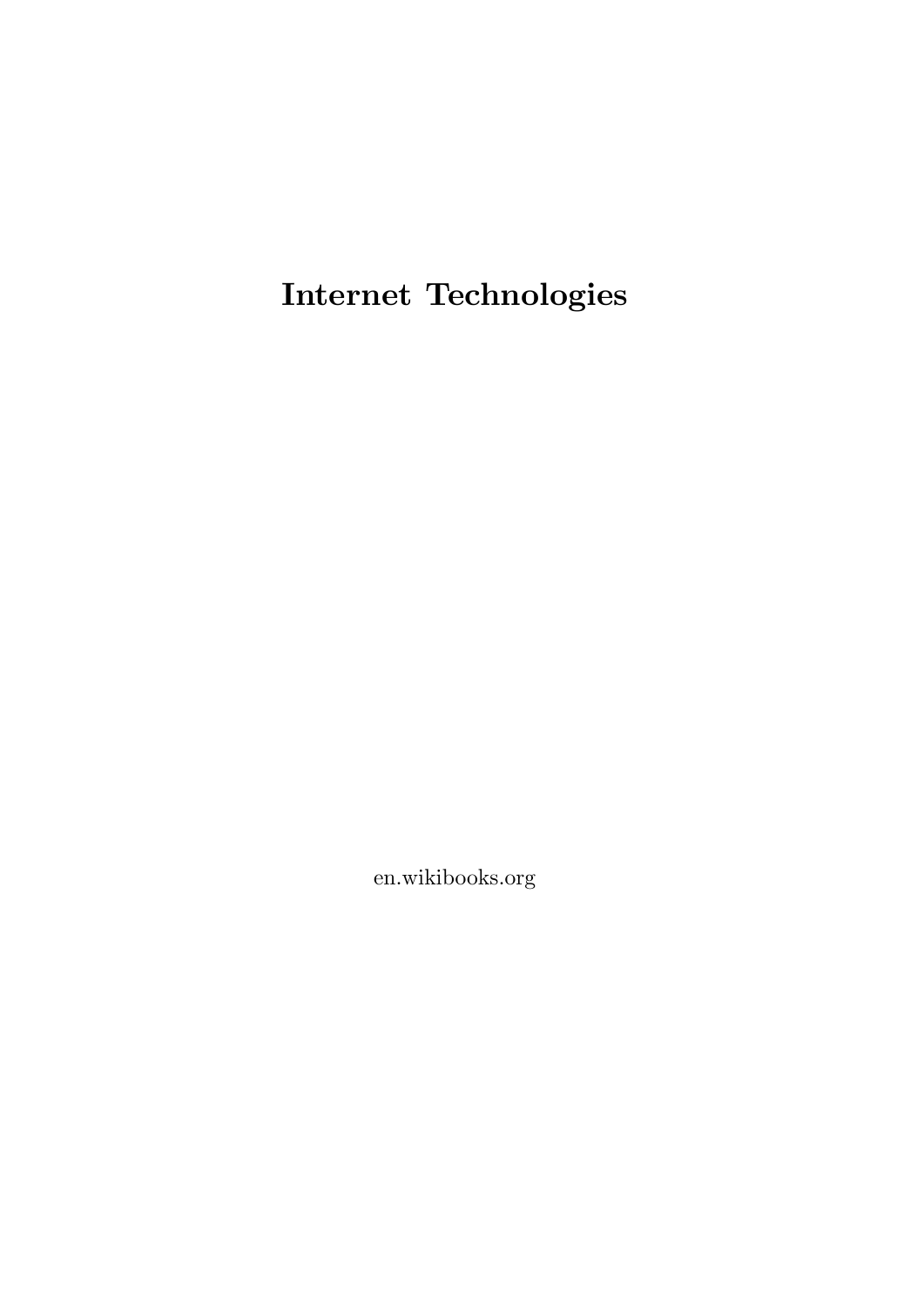April 19, 2015

On the 28th of April 2012 the contents of the English as well as German Wikibooks and Wikipedia projects were licensed under Creative Commons Attribution-ShareAlike 3.0 Unported license. A URI to this license is given in the list of figures on page [85.](#page-88-0) If this document is a derived work from the contents of one of these projects and the content was still licensed by the project under this license at the time of derivation this document has to be licensed under the same, a similar or a compatible license, as stated in section 4b of the license. The list of contributors is included in chapter Contributors on page [81.](#page-84-0) The licenses GPL, LGPL and GFDL are included in chapter Licenses on page [89,](#page-92-0) since this book and/or parts of it may or may not be licensed under one or more of these licenses, and thus require inclusion of these licenses. The licenses of the figures are given in the list of figures on page [85](#page-88-0). This PDF was generated by the LAT<sub>EX</sub> typesetting software. The LAT<sub>EX</sub> source code is included as an attachment (source.7z.txt) in this PDF file. To extract the source from the PDF file, you can use the pdfdetach tool including in the poppler suite, or the [http://www.](http://www.pdflabs.com/tools/pdftk-the-pdf-toolkit/) [pdflabs.com/tools/pdftk-the-pdf-toolkit/](http://www.pdflabs.com/tools/pdftk-the-pdf-toolkit/) utility. Some PDF viewers may also let you save the attachment to a file. After extracting it from the PDF file you have to rename it to source.7z. To uncompress the resulting archive we recommend the use of  $http://www.7-zip.org/$ . The LATEX source itself was generated by a program written by Dirk Hünniger, which is freely available under an open source license from [http://de.wikibooks.org/wiki/Benutzer:Dirk\\_Huenniger/wb2pdf](http://de.wikibooks.org/wiki/Benutzer:Dirk_Huenniger/wb2pdf).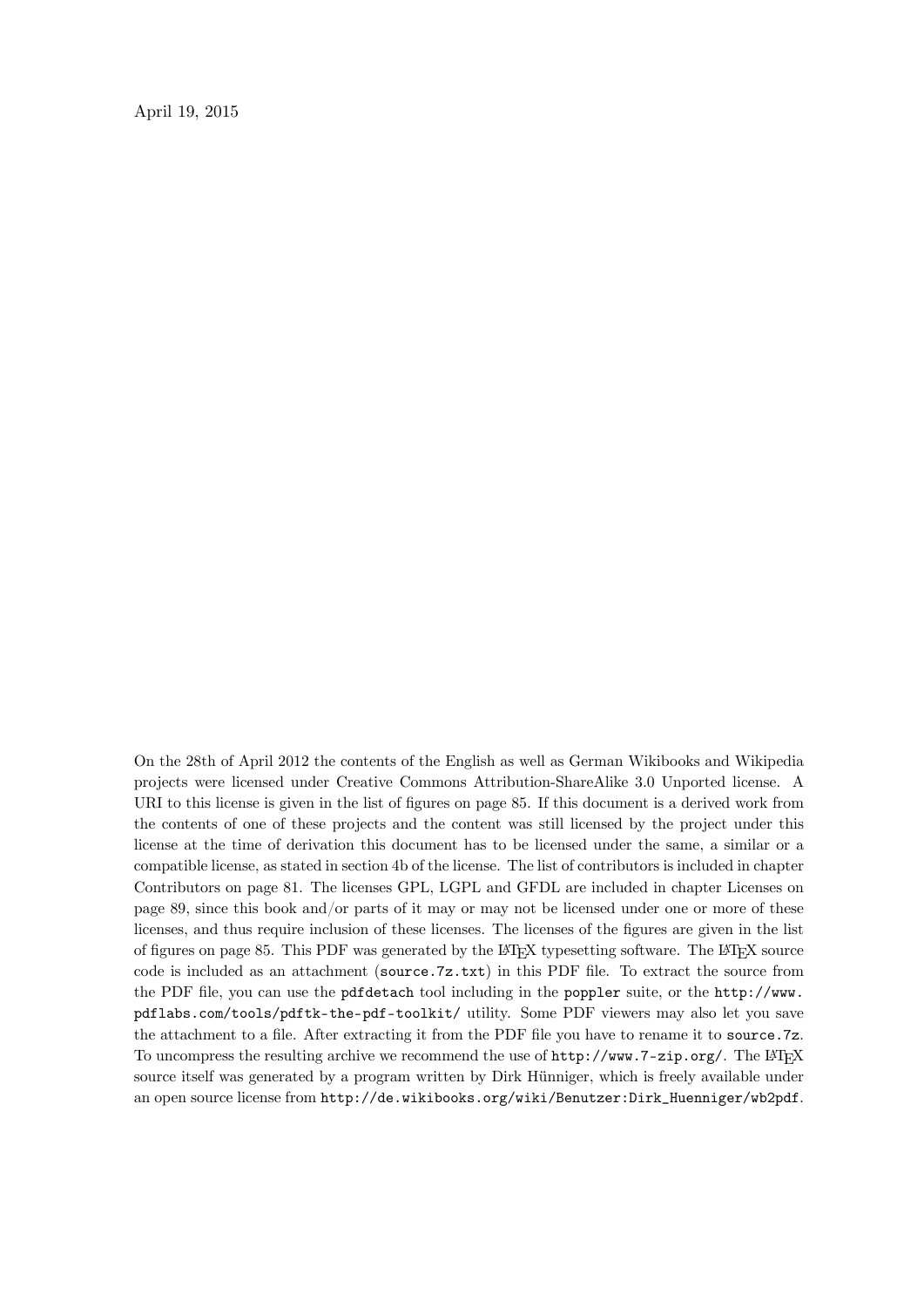# **Contents**

| The Internet |     |                                                                         |  |  |  |  |  |  |  | 3                                                                                                     |
|--------------|-----|-------------------------------------------------------------------------|--|--|--|--|--|--|--|-------------------------------------------------------------------------------------------------------|
| 1.1          |     |                                                                         |  |  |  |  |  |  |  | $\overline{4}$                                                                                        |
| Domain names |     |                                                                         |  |  |  |  |  |  |  | 5                                                                                                     |
| 2.1          |     |                                                                         |  |  |  |  |  |  |  | $\overline{7}$                                                                                        |
| Web hosting  |     |                                                                         |  |  |  |  |  |  |  | 9                                                                                                     |
| 3.1          |     |                                                                         |  |  |  |  |  |  |  | 9                                                                                                     |
| 3.2          |     |                                                                         |  |  |  |  |  |  |  | 9                                                                                                     |
| 3.3          |     |                                                                         |  |  |  |  |  |  |  | 9                                                                                                     |
| 3.4          |     |                                                                         |  |  |  |  |  |  |  | 10                                                                                                    |
| 3.5          |     |                                                                         |  |  |  |  |  |  |  | 10                                                                                                    |
| 3.6          |     |                                                                         |  |  |  |  |  |  |  | 11                                                                                                    |
| Routing      |     |                                                                         |  |  |  |  |  |  |  | 13                                                                                                    |
| Protocols    |     |                                                                         |  |  |  |  |  |  |  | 15                                                                                                    |
| 5.1          |     |                                                                         |  |  |  |  |  |  |  | 16                                                                                                    |
|              |     |                                                                         |  |  |  |  |  |  |  | 17                                                                                                    |
| The Web      |     |                                                                         |  |  |  |  |  |  |  | 19                                                                                                    |
| 7.1          |     |                                                                         |  |  |  |  |  |  |  | 19                                                                                                    |
| 7.2          |     |                                                                         |  |  |  |  |  |  |  | 20                                                                                                    |
| 7.3          |     |                                                                         |  |  |  |  |  |  |  | 20                                                                                                    |
|              |     |                                                                         |  |  |  |  |  |  |  | 21                                                                                                    |
| 7.5          |     |                                                                         |  |  |  |  |  |  |  | 21                                                                                                    |
|              |     |                                                                         |  |  |  |  |  |  |  | 25                                                                                                    |
| 8.1          |     |                                                                         |  |  |  |  |  |  |  | 25                                                                                                    |
| <b>HTML</b>  |     |                                                                         |  |  |  |  |  |  |  | 27                                                                                                    |
| 9.1          |     |                                                                         |  |  |  |  |  |  |  | 27                                                                                                    |
| 9.2          |     |                                                                         |  |  |  |  |  |  |  | 27                                                                                                    |
|              |     |                                                                         |  |  |  |  |  |  |  | 29                                                                                                    |
|              |     |                                                                         |  |  |  |  |  |  |  | 29                                                                                                    |
|              |     |                                                                         |  |  |  |  |  |  |  | 29                                                                                                    |
|              |     |                                                                         |  |  |  |  |  |  |  |                                                                                                       |
|              | 7.4 | History and evolution<br>History of the Web<br>10 Embedded technologies |  |  |  |  |  |  |  | See also $\ldots \ldots \ldots \ldots \ldots \ldots \ldots \ldots \ldots \ldots \ldots \ldots \ldots$ |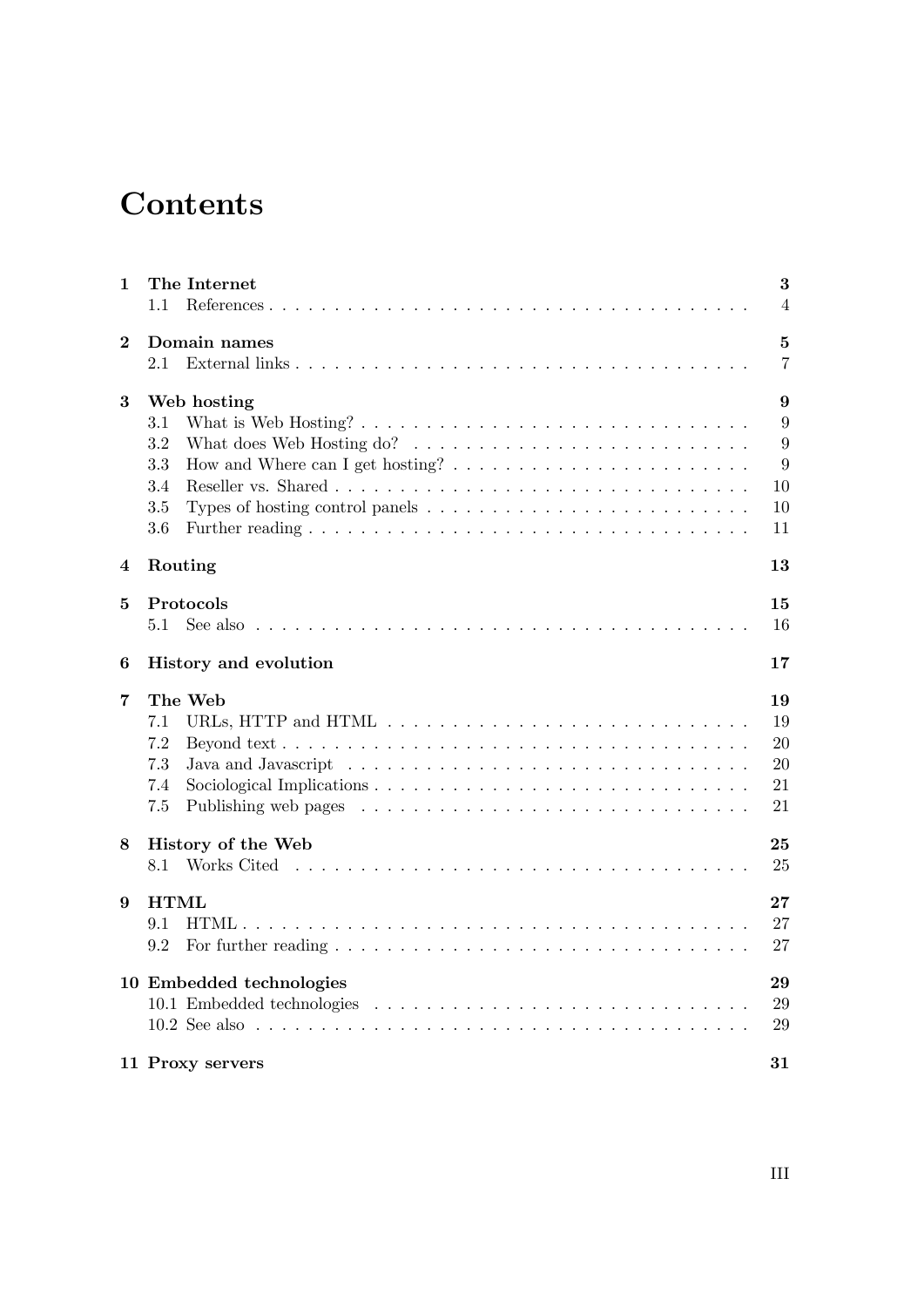| 12 Search engine                                                                                                           | 33<br>33<br>33                         |
|----------------------------------------------------------------------------------------------------------------------------|----------------------------------------|
| 13 Web advertising                                                                                                         | 35                                     |
| 14 Online shopping                                                                                                         | 37<br>37<br>38                         |
| 15 Email                                                                                                                   | 39                                     |
| 16 History of email                                                                                                        | 41                                     |
| 17 Routing email                                                                                                           | 45                                     |
| 18 Email spam                                                                                                              | 47<br>49                               |
| 19 Email security                                                                                                          | 51                                     |
| 20 Usenet                                                                                                                  | 53<br>53                               |
| 21 History of Usenet                                                                                                       | 55                                     |
| 22 IRC                                                                                                                     | 57<br>57<br>58<br>58<br>59<br>60<br>60 |
| 23 Remote Access                                                                                                           | 63                                     |
| 24 Telnet                                                                                                                  | 65<br>65                               |
| 25 SSH<br>25.3 Setting up OpenSSH with public key cryptography                                                             | 67<br>67<br>72<br>72<br>73<br>73<br>73 |
| <b>26 VNC</b><br>26.2 how to copy and paste $\ldots \ldots \ldots \ldots \ldots \ldots \ldots \ldots \ldots \ldots \ldots$ | 75<br>75<br>75                         |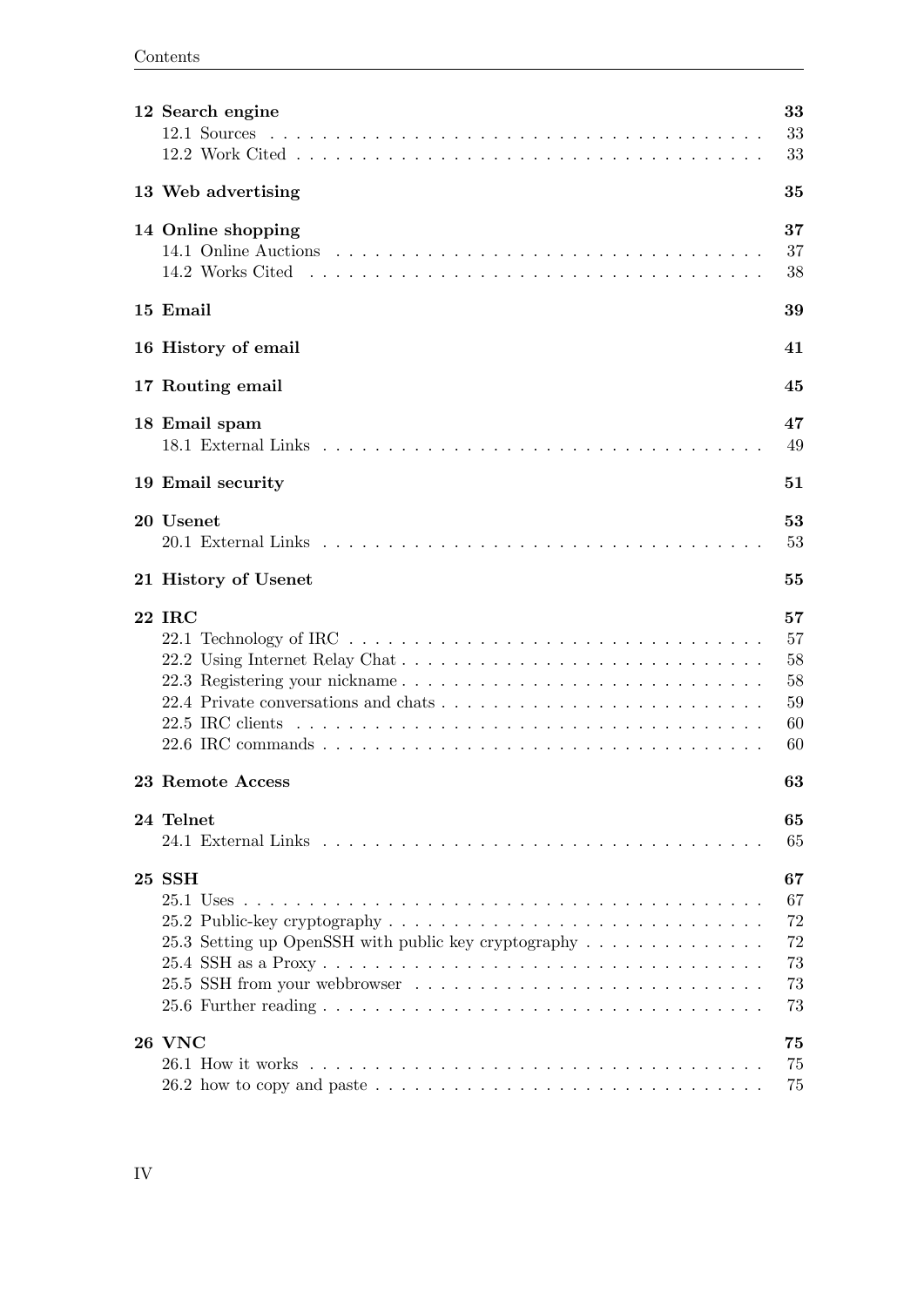|                                                                                                                                 | 76                   |
|---------------------------------------------------------------------------------------------------------------------------------|----------------------|
| 27 Remote Desktop Connection<br>27.1 What you can do with Remote Desktop Connection                                             | 77<br>77             |
| 28 Contributors                                                                                                                 | 81                   |
| List of Figures                                                                                                                 | 85                   |
| 29 Licenses<br>29.1 GNU GENERAL PUBLIC LICENSE<br>29.2 GNU Free Documentation License<br>29.3 GNU Lesser General Public License | 89<br>89<br>90<br>91 |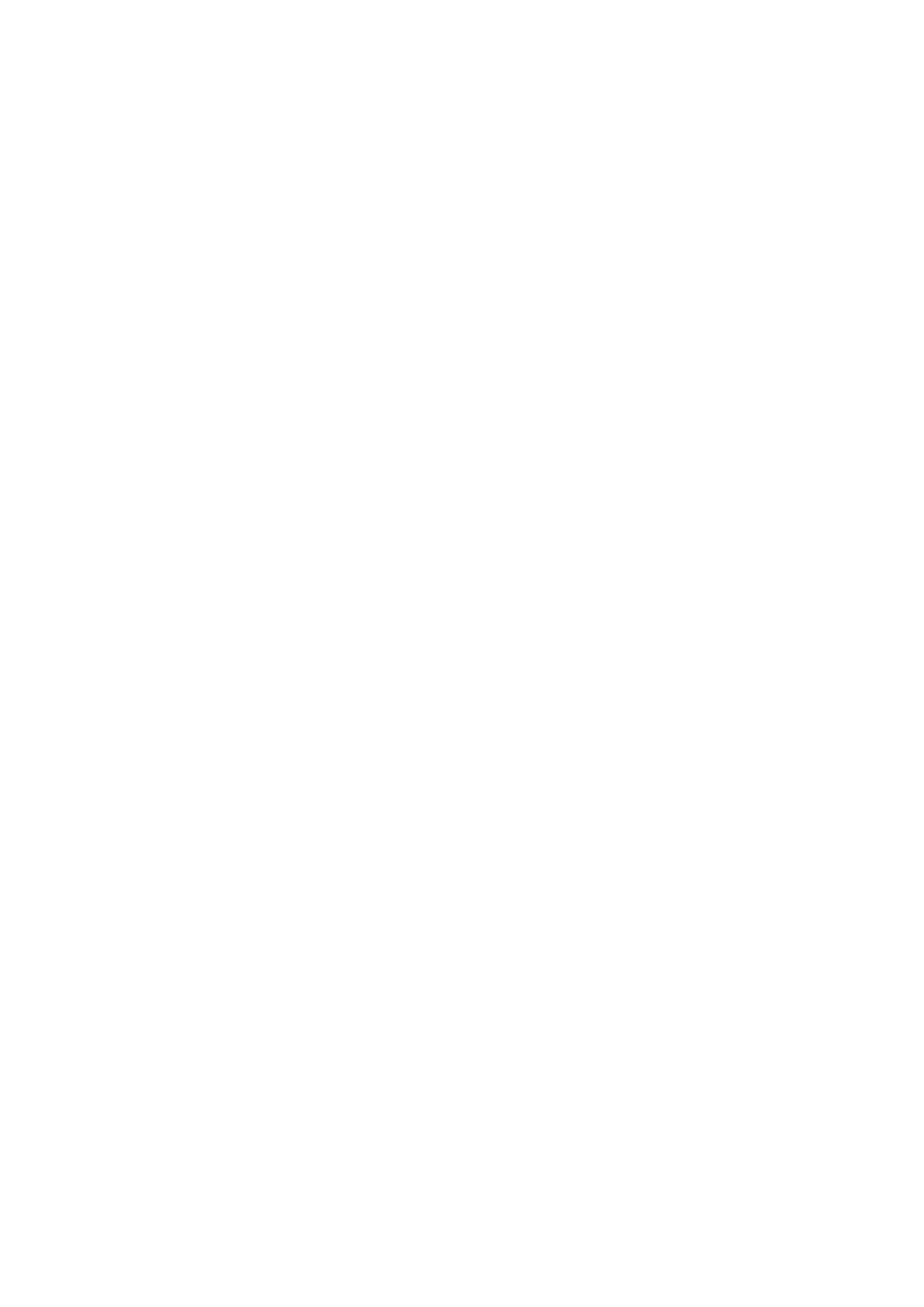# <span id="page-6-0"></span>**1 The Internet**

The Internet<sup>[1](#page-6-1)</sup> is a worldwide collection of computer networks that began as a single network that was originally created in 1969 by ARPA (Advanced Research Projects Agency), a U.S. government agency that was far more interested in creating projects that would survive a nuclear war than in creating anything useful for the civilian population.

In its original form, ARPANET, the U.S. government hoped to create a network of computers that would allow communication between government agencies and certain educational centers that would be able to survive a nuclear explosion. It is doubtful that the original founders of ARPANET foresaw what we now know as "the Internet." From its humble beginnings as a military project, the ARPANET grew slowly throughout the 70's and 80's as a community of academics accomplished the truly monumental task of hammering out the building blocks of this new, open, modular conglomeration of networks.

The various protocols, including IP, TCP, DNS, POP, and SMTP, took shape over the years, and by the time the World Wide Web (HTML[2](#page-6-2) and HTTP) was created in the early 90's, this "Internet" had become a fully functional, fairly robust system of network communication, able to support this new pair of protocols which eventually turned the Internet into a household word.

While a large portion of users today confuse the Web with the Internet itself, it must be emphasized that the Web is only one type of Internet application, and one set of protocols among a great many which were in use for over a decade before the Web entered into the public awareness.

The Web is a subset of the Net. Email is not a part of the Web, and neither are newsgroups, although Web designers have developed web sites through which users, the world over, commonly access both of these much older forms of Internet media.

While the Net is a largely abstract phenomenon, it cannot (at least, not yet) be accurately equated with the concept of "cyberspace" as depicted in science fiction. If "judgement day" were to occur as depicted in the latest "Terminator" film, much of the Internet would survive it, but most of the electrical and data infrastructure by which we access the net would not. The line which currently demarcates the "digital divide" would shift dramatically to a point where it would leave only a small segment of humanity in virtual touch. This limitation, however, will slowly be overcome as wireless technologies continue to proliferate and wired technologies become increasingly cheaper.

In March 1972 ARPA became known as DARPA, the Defense Advanced Research Project Agency, and then went back to ARPA in February 1993 and back to DARPA in March 1996 and has been ever since. It was originally created as ARPA in 1958 in response to the

<span id="page-6-1"></span><sup>1</sup> <http://en.wikipedia.org/wiki/Internet>

<span id="page-6-2"></span><sup>2</sup> <http://en.wikipedia.org/wiki/HTML>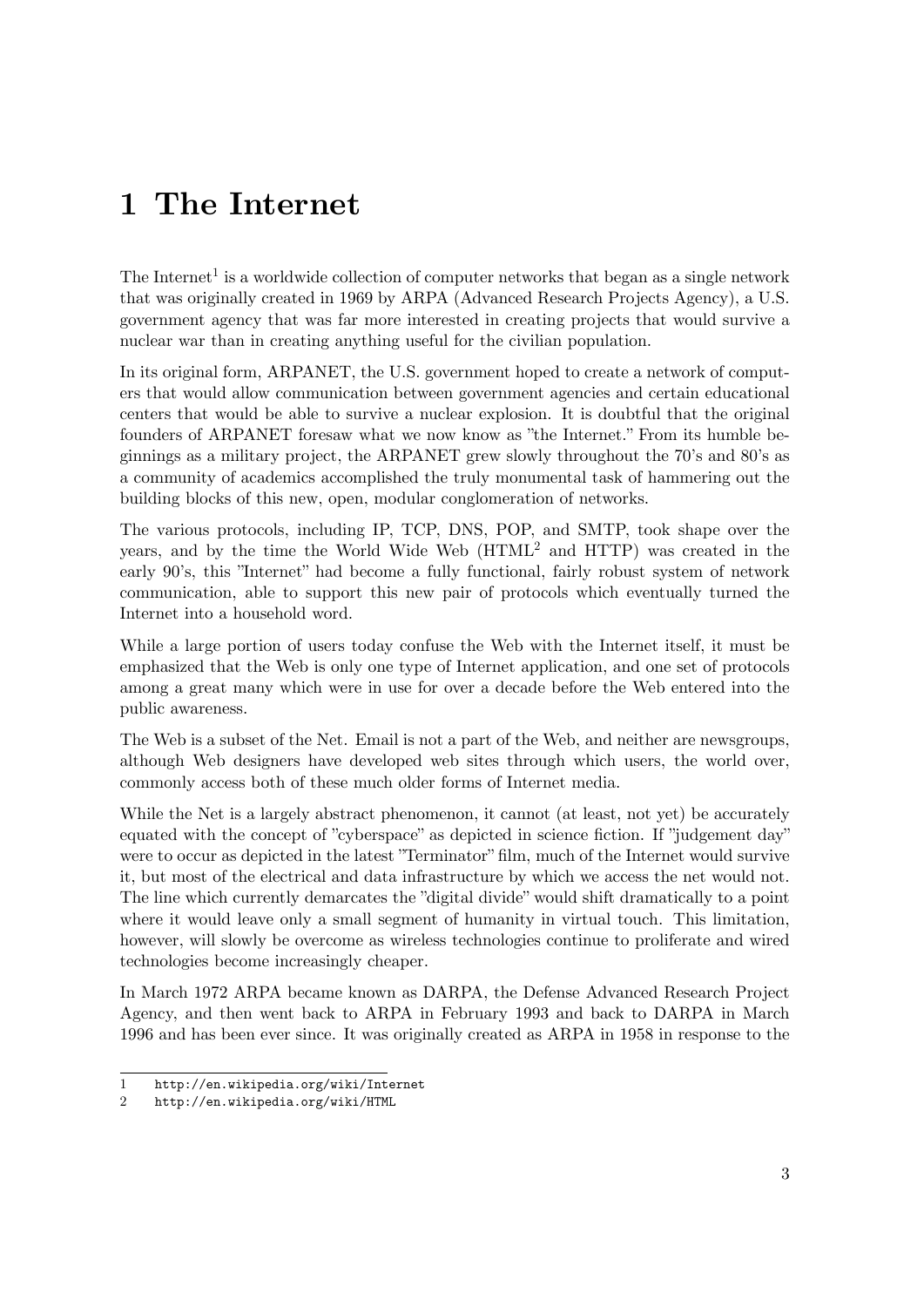launching of Sputnik. The launch of Sputnik made America realize that the Soviet Union could exploit military technology. DARPA has contributed to the creation of ARPANET as well as the Packet Radio Network, the Packet Satellite Network and the Internet. As well as research into the Artificial Intelligence field commonly referred to as AI. By the late 1970's the Department of Defense had adopted BSD UNIX as the primary operating system for DARPA. I

## <span id="page-7-0"></span>**1.1 References**

- <http://en.wikipedia.org/wiki/DARPA>
- <http://www.darpa.mil/DARPA50thevent/history.html>

 $\sf Category{:}Internet\text{ Technologies}^3$  $\sf Category{:}Internet\text{ Technologies}^3$ 

<span id="page-7-1"></span><sup>3</sup> <http://en.wikibooks.org/wiki/Category%3AInternet%20Technologies>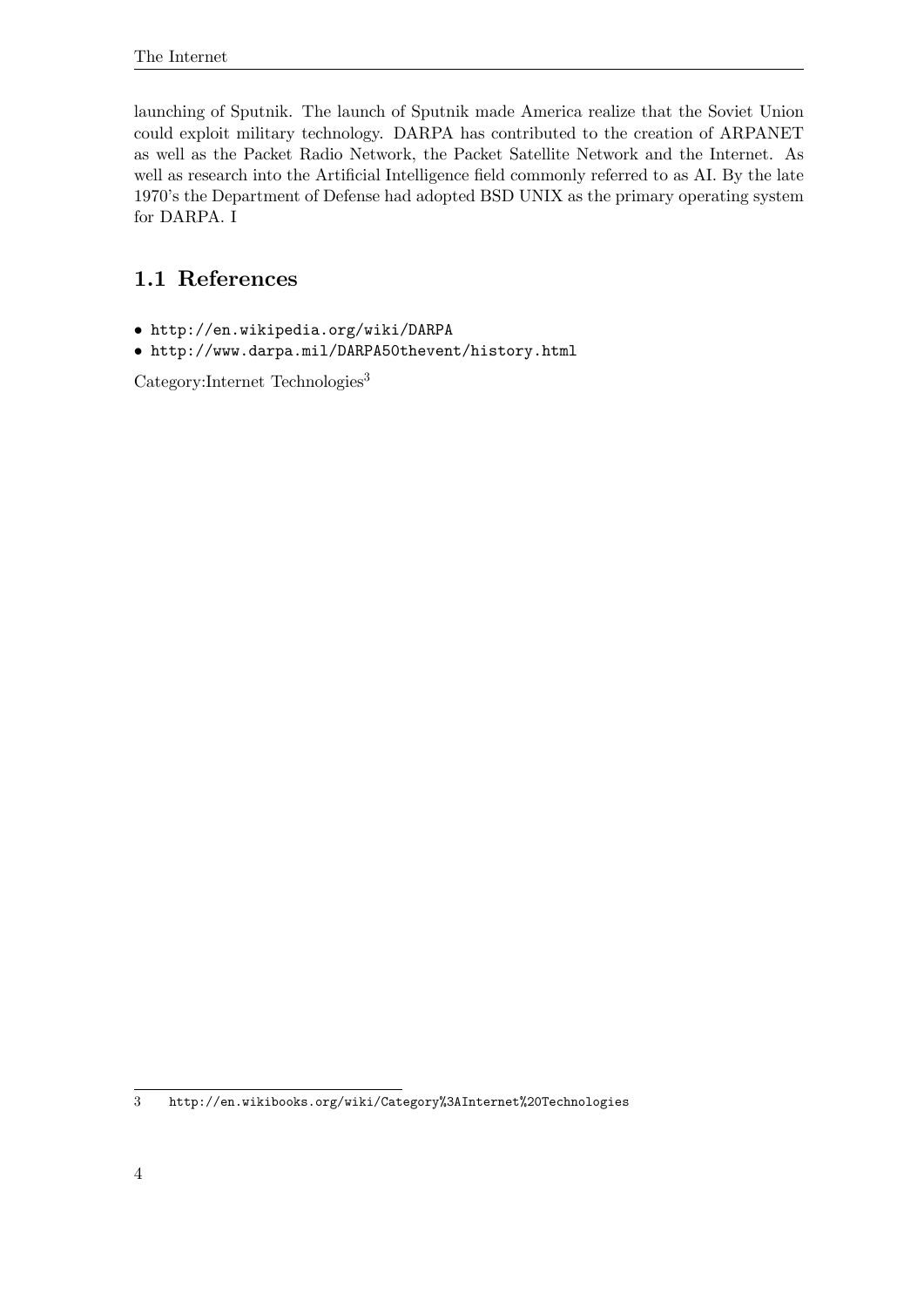## <span id="page-8-0"></span>**2 Domain names**

The **Domain Name System** , most often known as simply **DNS** , is a core feature of the Internet<sup>[1](#page-8-1)</sup>. It is a distributed database that handles the mapping between host names (**domain names** ), which are more convenient for humans, and the numerical Internet addresses<sup>[2](#page-8-2)</sup>. For example, *www.wikipedia.org* is a domain name and 130.94.122.199 the corresponding numerical internet address. The domain name system acts much like an automated phone book, so you can "call" *www.wikipedia.org* instead of *130.94.122.199* . So, it converts human-friendly names such as "www.wikipedia.org" into computer-friendly (IP) addresses such as 130.94.122.199. It can also handle the reverse mapping, meaning that we can query for a name for *130.94.122.199* , that return *larousse.wikipedia.org*

DNS was first invented in 198[3](#page-8-3) by Paul Mockapetris<sup>3</sup>; the original specifications are described in  $RFC<sup>4</sup> 882$  $RFC<sup>4</sup> 882$  $RFC<sup>4</sup> 882$ . In 1987 RFC 1034 and RFC 1035 were published which updated the DNS specifcation and made RFC 882 and RFC 883 obsolete. Subsequent to that there have been quite a few RFCs published that propose various extensions to the core protocols.

DNS implements a hierarchical name space by allowing name service for parts of a name space known as zones to be "delegated" by a name server<sup>[5](#page-8-5)</sup> to subsidiary name-servers. DNS also provides additional information, such as alias names for systems, contact information, and which hosts act as mail hubs for groups of systems or domains.

The present restriction on the length of domain names is 63 characters, excluding the *www.* and *.com* or other extension. Domain names are also limited to a subset of ASCII<sup>[6](#page-8-6)</sup> characters, preventing many languages from representing their names and words correctly. The Punycode<sup>[7](#page-8-7)</sup>-based IDNA<sup>[8](#page-8-8)</sup> system, which maps Unicode<sup>[9](#page-8-9)</sup> strings into the valid DNS character set, has been approved by  $ICANN^{10}$  $ICANN^{10}$  $ICANN^{10}$  and adopted by some registries<sup>[11](#page-8-11)</sup> as a workaround.

The DNS system is run by various flavors of DNS software, including:

- BIND<sup>[12](#page-8-12)</sup> (Berkeley Internet Name Domain), the most commonly used namedaemon.
- DJBDNS<sup>[13](#page-8-13)</sup> (Dan J Bernstein's DNS implementation)

<span id="page-8-1"></span><sup>1</sup> <http://en.wikibooks.org/wiki/Internet>

<span id="page-8-2"></span><sup>2</sup> [http://en.wikipedia.org/wiki/IP\\_address](http://en.wikipedia.org/wiki/IP_address)

<span id="page-8-3"></span><sup>3</sup> [http://en.wikipedia.org/wiki/Paul\\_Mockapetris](http://en.wikipedia.org/wiki/Paul_Mockapetris)

<span id="page-8-5"></span><span id="page-8-4"></span><sup>4</sup> <http://en.wikipedia.org/wiki/RFC>

<sup>5</sup> [http://en.wikipedia.org/wiki/Name\\_server](http://en.wikipedia.org/wiki/Name_server)

<span id="page-8-6"></span><sup>6</sup> <http://en.wikipedia.org/wiki/ASCII%20>

<span id="page-8-7"></span><sup>7</sup> <http://en.wikipedia.org/wiki/Punycode>

<span id="page-8-8"></span><sup>8</sup> <http://en.wikipedia.org/wiki/IDNA>

<span id="page-8-9"></span><sup>9</sup> <http://en.wikipedia.org/wiki/Unicode%20>

<span id="page-8-10"></span><sup>10</sup> <http://en.wikipedia.org/wiki/ICANN>

<span id="page-8-11"></span><sup>11</sup> [http://en.wikipedia.org/wiki/domain\\_name\\_registry](http://en.wikipedia.org/wiki/domain_name_registry)

<span id="page-8-12"></span><sup>12</sup> <http://en.wikipedia.org/wiki/BIND>

<span id="page-8-13"></span><sup>13</sup> <http://en.wikipedia.org/wiki/DJBDNS>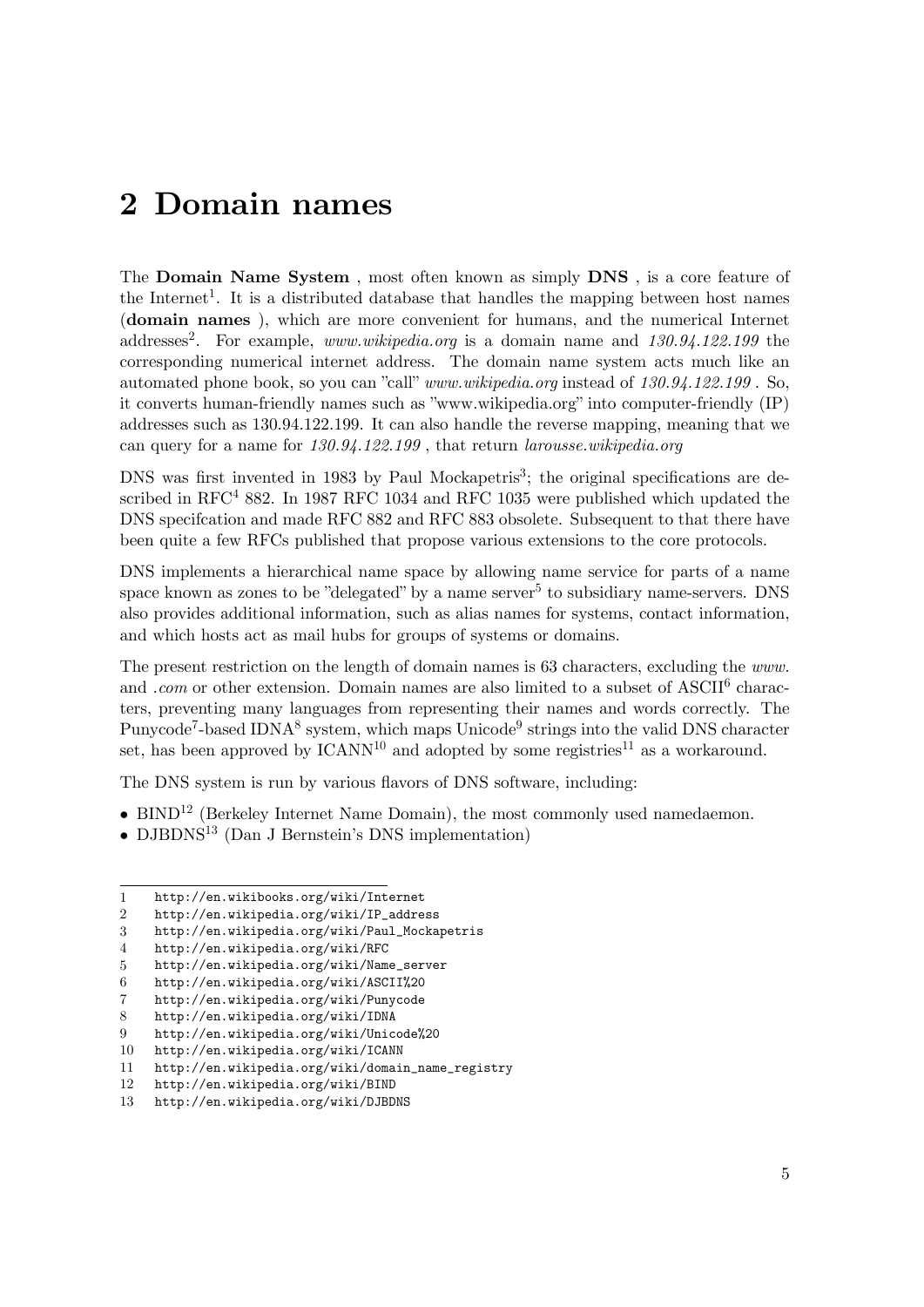- Mara $DNS^{14}$  $DNS^{14}$  $DNS^{14}$
- $NSD<sup>15</sup>$  $NSD<sup>15</sup>$  $NSD<sup>15</sup>$  (Name Server Daemon)
- PowerDNS<sup>[16](#page-9-2)</sup>

Any  $IP<sup>17</sup>$  $IP<sup>17</sup>$  $IP<sup>17</sup>$  computer network can use DNS to implement its own private name system. However, the term "domain name" is most commonly used to refer to domain names implemented in the public Internet<sup>[18](#page-9-4)</sup> DNS system. This is based on thirteen "root servers" worldwide, all but three of which are in the United States of America<sup>[19](#page-9-5)</sup>. From these thirteen root servers<sup>[20](#page-9-6)</sup>, the rest of the Internet DNS name space is delegated to other DNS servers which serve names within specific parts of the DNS name space.

An 'owner' of a domain name can be found by looking in the WHOIS<sup>[21](#page-9-7)</sup> database: for most TLDs a basic WHOIS is held by ICANN, with the detailed WHOIS maintained by the domain registry which controlls that domain. For the 240+ Country Code TLDs the position is usually that the registry holds the entire authorative WHOIS for that extension, as part of their many functions.

The current way the main DNS system is controlled is often criticized. The most common problems pointed at are that it is abused by monopolies or near-monopolies such as VeriSign<sup>[22](#page-9-8)</sup> Inc., and problems with assignment of top-level domain<sup>[23](#page-9-9)</sup>s.

Some also allege that many implementations of DNS server software fail to work gracefully with dynamically allocated IP addresses, although that is the failure of specific implementations and not failures of the protocol itself.

DNS uses  $TCP^{24}$  $TCP^{24}$  $TCP^{24}$  and  $UDP^{25}$  $UDP^{25}$  $UDP^{25}$  port<sup>[26](#page-9-12)</sup> 53. Most DNS queries (such as name resolution requests) use UDP connections as the amount of data transferred is small and the session establishment overhead would introduce unnecessary traffic and load on nameservers. DNS zone file transfers between nameserver peers use TCP connections as the volume of data transferred is potentially much larger.

A DNS domain definition (sometimes referred to as a 'zone file') consists of individual DNS records. There are several record types in common usage:

- **SOA** or Start Of Authority records contain parameters for the domain definition itself.
- **A** records resolve names into an IP addresses
- **PTR** records resolve IP addresses to names
- **NS** records define the authoritative nameservers for the domain.
- **CNAME** or Canonical Name records allow aliasing of one name to another.

<span id="page-9-0"></span><sup>14</sup> <http://en.wikipedia.org/wiki/MaraDNS>

<span id="page-9-1"></span><sup>15</sup> <http://en.wikipedia.org/wiki/NSD>

<span id="page-9-2"></span><sup>16</sup> <http://en.wikipedia.org/wiki/PowerDNS>

<span id="page-9-3"></span><sup>17</sup> <http://en.wikipedia.org/wiki/Internet%20protocol><br>18 http://en.wikipedia.org/wiki/Internet

<span id="page-9-4"></span><http://en.wikipedia.org/wiki/Internet>

<span id="page-9-5"></span><sup>19</sup> [http://en.wikipedia.org/wiki/United\\_States\\_of\\_America](http://en.wikipedia.org/wiki/United_States_of_America)

<span id="page-9-6"></span><sup>20</sup> [http://en.wikipedia.org/wiki/root\\_nameserver](http://en.wikipedia.org/wiki/root_nameserver)

<span id="page-9-7"></span><sup>21</sup> <http://en.wikipedia.org/wiki/whois>

<span id="page-9-8"></span><sup>22</sup> <http://en.wikipedia.org/wiki/VeriSign>

<span id="page-9-9"></span><sup>23</sup> [http://en.wikipedia.org/wiki/top-level\\_domain](http://en.wikipedia.org/wiki/top-level_domain)

<span id="page-9-10"></span><sup>24</sup> [http://en.wikipedia.org/wiki/Transmission\\_Control\\_Protocol](http://en.wikipedia.org/wiki/Transmission_Control_Protocol)

<span id="page-9-11"></span><sup>25</sup> [http://en.wikipedia.org/wiki/User\\_Datagram\\_Protocol](http://en.wikipedia.org/wiki/User_Datagram_Protocol)

<span id="page-9-12"></span><sup>26</sup> [http://en.wikipedia.org/wiki/computer\\_port](http://en.wikipedia.org/wiki/computer_port)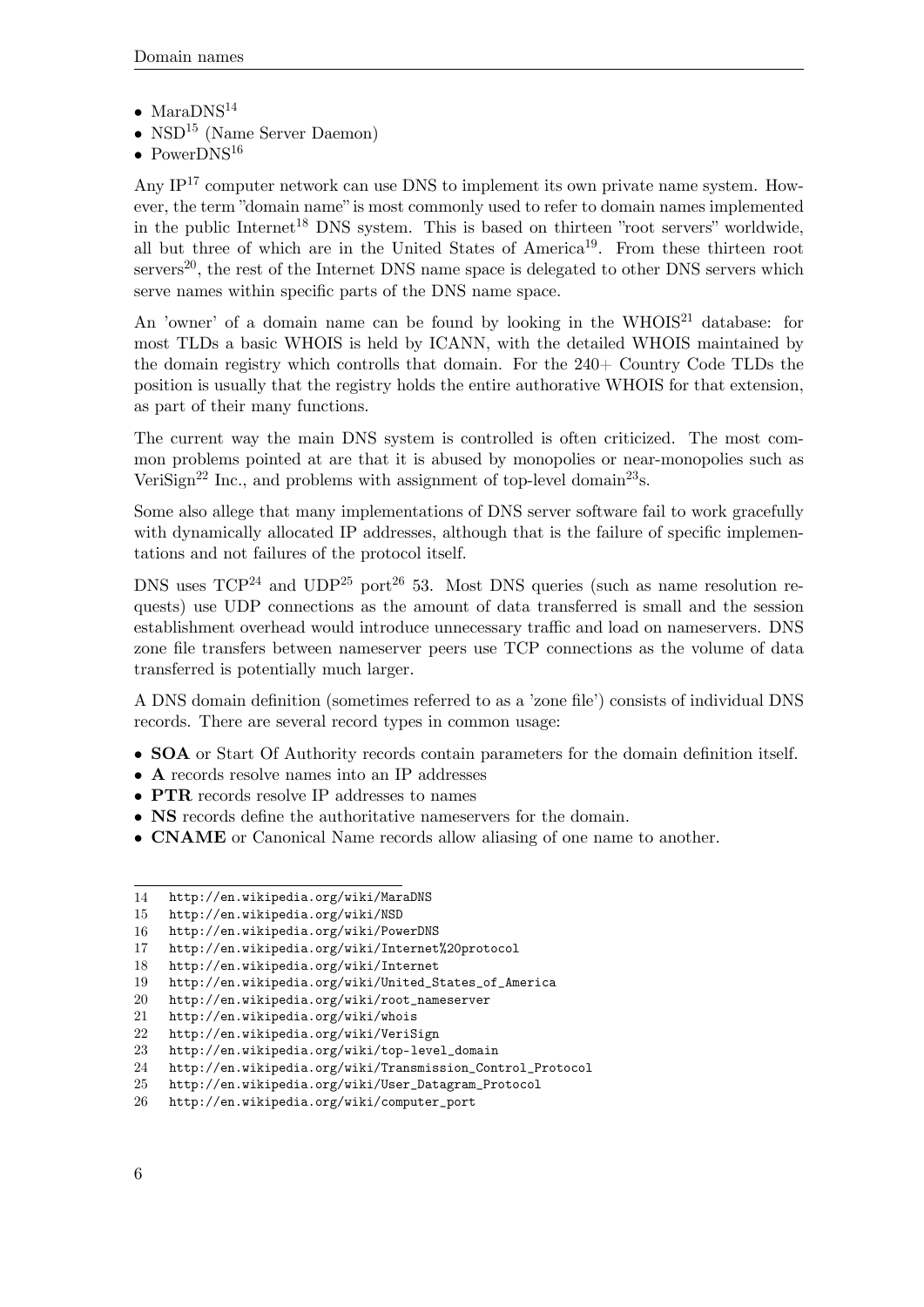- **MX** or Mail Exchange records define the mail server associated with a domain or A record.
- **HINFO** or Hardware Information records can be used to hold descriptive text about a specific device.

Virtually all modern operating systems and network applications contain resolved libraries or routines for interrogating DNS services. However, OSs generally provide a command line interface for querying DNS servers. The Windows NT family of operating systems provides the 'nslookup' command. Unix-based operating systems may also offer 'nslookup' or 'dig' tools.

**nslookup** can either be used interactively, or non-interactively. An example of noninteractive usage follows. In this example, we gather the A record for www.wikipedia.org from the client's default nameserver:

*nslookup www.wikipedia.org*

Nslookup is somewhat more powerful when used interactively. An example of this follows. In the example, we find the mail servers for the domain wikipedia.org:

*nslookup*

*> set q=MX*

*> wikipedia.org*

*Non-authoritative answer:*

*wikipedia.org MX preference = 50, mail exchanger = mormo.org*

*wikipedia.org MX preference = 10, mail exchanger = mail.wikimedia.org*

*>*

See also: cybersquatting<sup>[27](#page-10-1)</sup>, dynamic DNS<sup>[28](#page-10-2)</sup>, ICANN<sup>[29](#page-10-3)</sup>, DNSSEC<sup>[30](#page-10-4)</sup>

#### <span id="page-10-0"></span>**2.1 External links**

- DNS & BIND Resources<sup>[31](#page-10-5)</sup>
- DNS Security Extensions (DNSSEC)<sup>[32](#page-10-6)</sup>
- Domain Name FAQs<sup>[33](#page-10-7)</sup>
- www.root-servers.org $34$
- RFC  $882^{35}$  $882^{35}$  $882^{35}$

- <span id="page-10-4"></span>30 <http://en.wikipedia.org/wiki/DNSSEC>
- <span id="page-10-5"></span>31 <http://www.bind9.net/>
- <span id="page-10-6"></span>32 <http://www.dnssec.net/>
- <span id="page-10-7"></span>33 <http://www.hostfaqs.info/Domains.php>
- <span id="page-10-9"></span><span id="page-10-8"></span>34 <http://www.root-servers.org/> 35 <http://ietf.org/rfc/rfc0882>

<span id="page-10-1"></span><sup>27</sup> <http://en.wikipedia.org/wiki/cybersquatting>

<span id="page-10-2"></span><sup>28</sup> [http://en.wikipedia.org/wiki/dynamic\\_DNS](http://en.wikipedia.org/wiki/dynamic_DNS)

<span id="page-10-3"></span><sup>29</sup> <http://en.wikipedia.org/wiki/ICANN>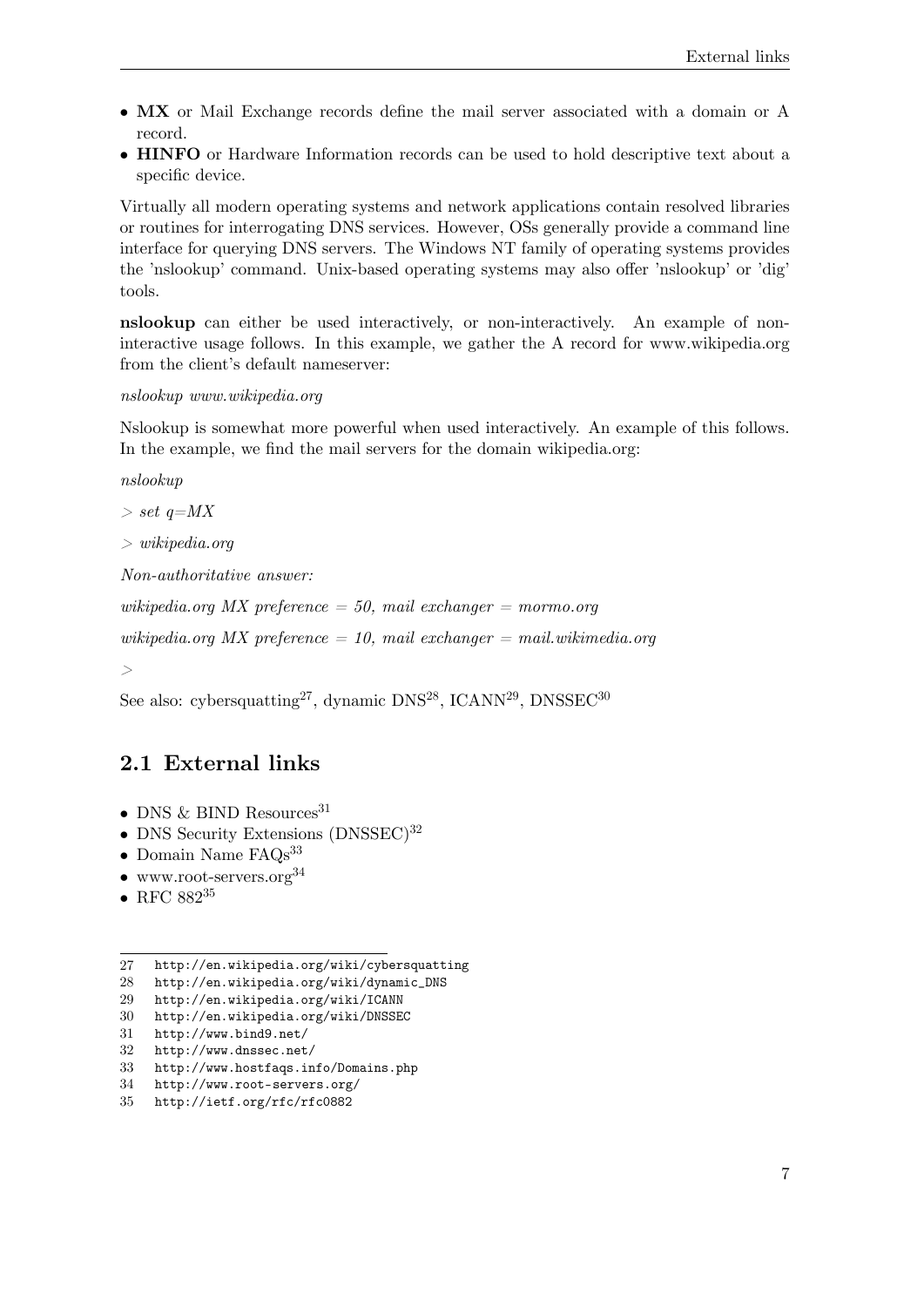- $\bullet$  RFC 883 $^{36}$  $^{36}$  $^{36}$
- RFC  $1034^{37}$  $1034^{37}$  $1034^{37}$
- RFC  $1035^{38}$  $1035^{38}$  $1035^{38}$

 $\rm Category: Internet$   $\rm Technologies^{39}$  $\rm Technologies^{39}$  $\rm Technologies^{39}$ 

<span id="page-11-0"></span><sup>36</sup> <http://ietf.org/rfc/rfc0883>

<span id="page-11-1"></span><sup>37</sup> <http://ietf.org/rfc/rfc1034>

<span id="page-11-3"></span><span id="page-11-2"></span><sup>38</sup> <http://ietf.org/rfc/rfc1035>

<sup>39</sup> <http://en.wikibooks.org/wiki/Category%3AInternet%20Technologies>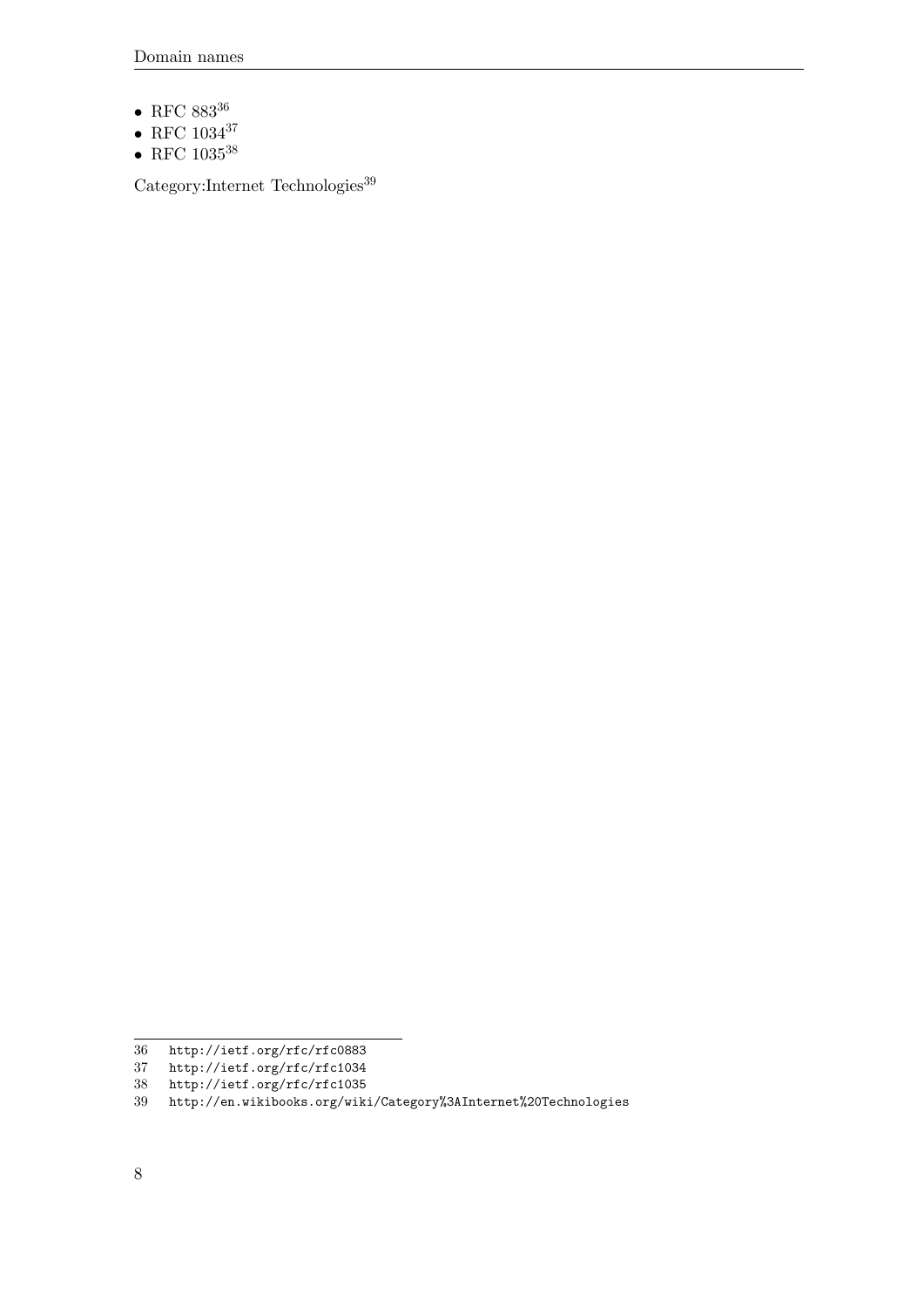## <span id="page-12-0"></span>**3 Web hosting**

#### **Web Hosting: An Introduction**

#### <span id="page-12-1"></span>**3.1 What is Web Hosting?**

When someone sets up a server and hooks it up to the Internet, the files on the server become accessible over the Internet. Web Hosting is the space on a Web server where you can upload files. If you upload HTML files, you'll have a Web site. If you upload .ZIP files, you'll have a download area. There are a lot of organizations that provide Web hosting.

#### <span id="page-12-2"></span>**3.2 What does Web Hosting do?**

Most companies own their own servers these days, but some still pay for Web hosting. Let's say John Doe decides he wants to sell his paintings online. He purchases Web hosting, and sets up a Web site. Jane Doe, on the other hand, wants to set up a forum system. She purchases Web hosting and installs the forums. If you know how, you can make an entire Web site, or put any files you want, online, via your Web hosting.

In addition, over the last few years hundreds of "Web site softwares" have been written that, when installed onto your hosting account, give you an immediate Web site.

When looking for a Web site software, it's important to consider the software license. If you chose to use free software<sup>[1](#page-12-4)</sup>, you will have the advantage of new software releases that are made available free of charge. Commercial, albeit more powerful, alternatives are often available.

#### <span id="page-12-3"></span>**3.3 How and Where can I get hosting?**

Web hosting is available in two forms — paid and free.

Paid Web hosting has a periodic fee, be it monthly, quarterly or annually, and typically provides considerable amounts of storage space for your files. Depending on the service, one may get additional support for server-side scripts, Web commerce support, visitor traffic reports, and so on. If the hosting service has high-speed connections to the Internet and fast server equipment, it may be able to provide access for many thousands of visitors and allow downloading of tens of gigabytes of files, and more, per day. Technical support is usually

<span id="page-12-4"></span><sup>1</sup> <http://www.gnu.org/philosophy/license-list.html>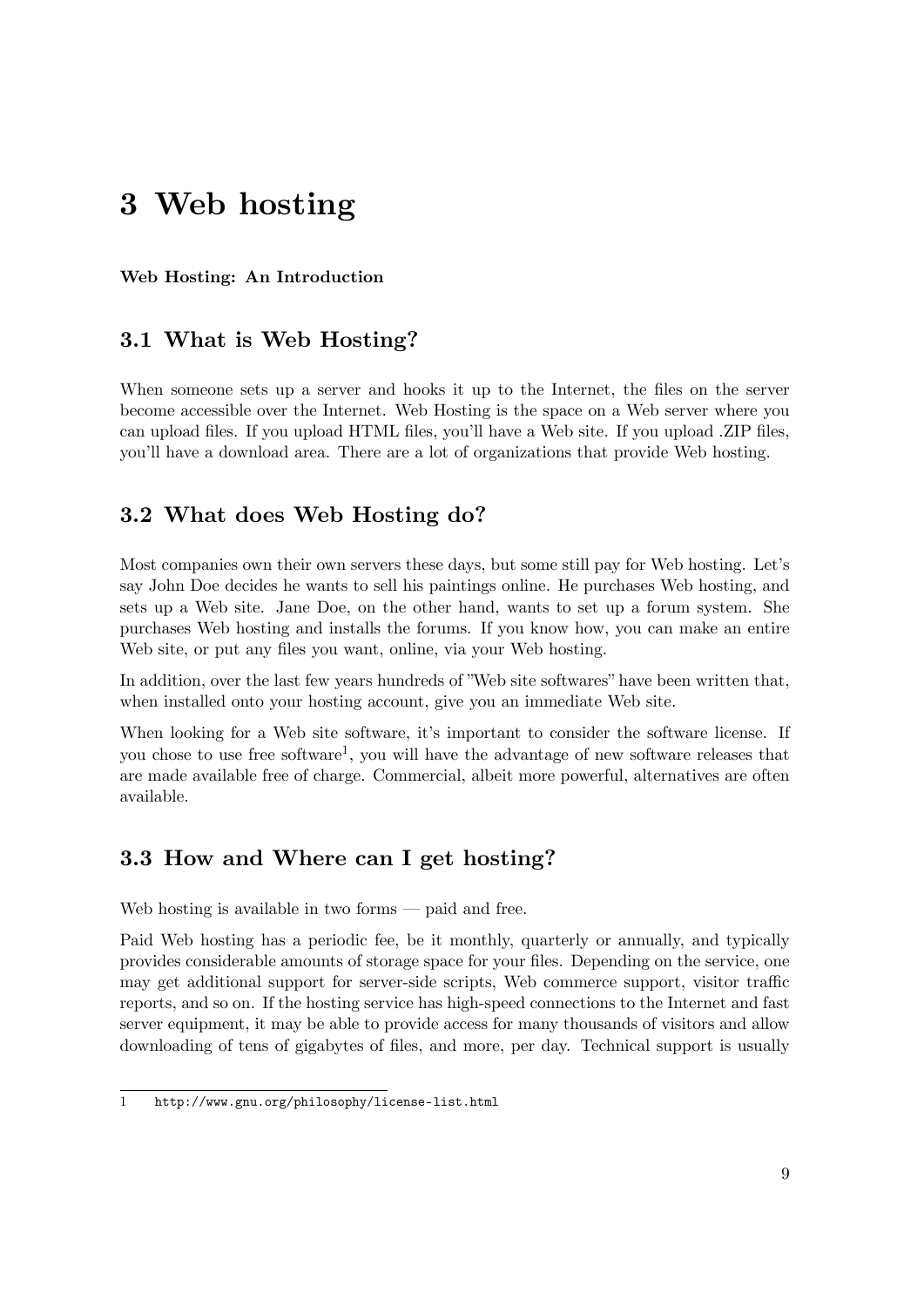available around the clock, by telephone, Web chat or email, allowing the subscriber to resolve most problems in a few minutes, or, at most, in several hours.

Free hosting, on the other hand, typically has severely limited file storage space and low bandwidth provisions. It may be run on equipment that is just as capable as that used by paid hosting services, but it is usually an adjunct to some other business being carried out by the provider. Your Web pages will be presented to the site visitor along with advertising banners or pop-up advertisements as a way of recovering the cost of providing this free service to you. Support for server-side scripts may be limited or non-existent, as well as access to many of the basic functions that most Web hosting programs are capable of providing. Technical support is usually limited, usually by email only, with response times figured in days. If you are a novice, a free service may be the place to start, as they often provide semi-automated site-building templates and online tutorials.

With the recent drop in monthly fees for Web hosting — usually in the range of a few dollars a month for a basic plan — it is recommended that one subscribe to decent, commercial hosting service.

Free hosting sites are over-subscribed and would be good for those who do not mind waiting for periods of time for support resolution.

#### <span id="page-13-0"></span>**3.4 Reseller vs. Shared**

Reseller accounts allow clients to divide their account and sell or distribute these allocations to other users. For example, if John purchases a 10GB reseller account, he can then sell ten 1GB accounts. Shared hosting refers to the fact that there are usually 100+ people per  $s$ erver — in effect, "sharing" the server.

### <span id="page-13-1"></span>**3.5 Types of hosting control panels**

There are multiple types of hosting control panels available on the market. Each one is specifically designed for a particular operating system and type of web hosting. For example, some control panels are specific to Linux and others are specific to Windows. Some hosting control panels are designed for hosting resellers, while others are designed for shared web hosting or dedicated server hosting.

The most popular hosting control panels

DotNetPanel - Windows hosting control panel for creating, managing, and selling shared web hosting accounts, dedicated servers, virtual private servers, Exchange hosting, Share-Point hosting, Dynamics CRM hosting, and BlackBerry hosting.

cPanel - Linux hosting control panel by cPanel Inc. The company develops two control panels: 1) cPanel for end users and 2) Web Host Manager (WHM) for managing a dedicated server including creating and managing shared web hosting accounts and reseller hosting accounts. cPanel Inc. is working on a Windows hosting control panel platform.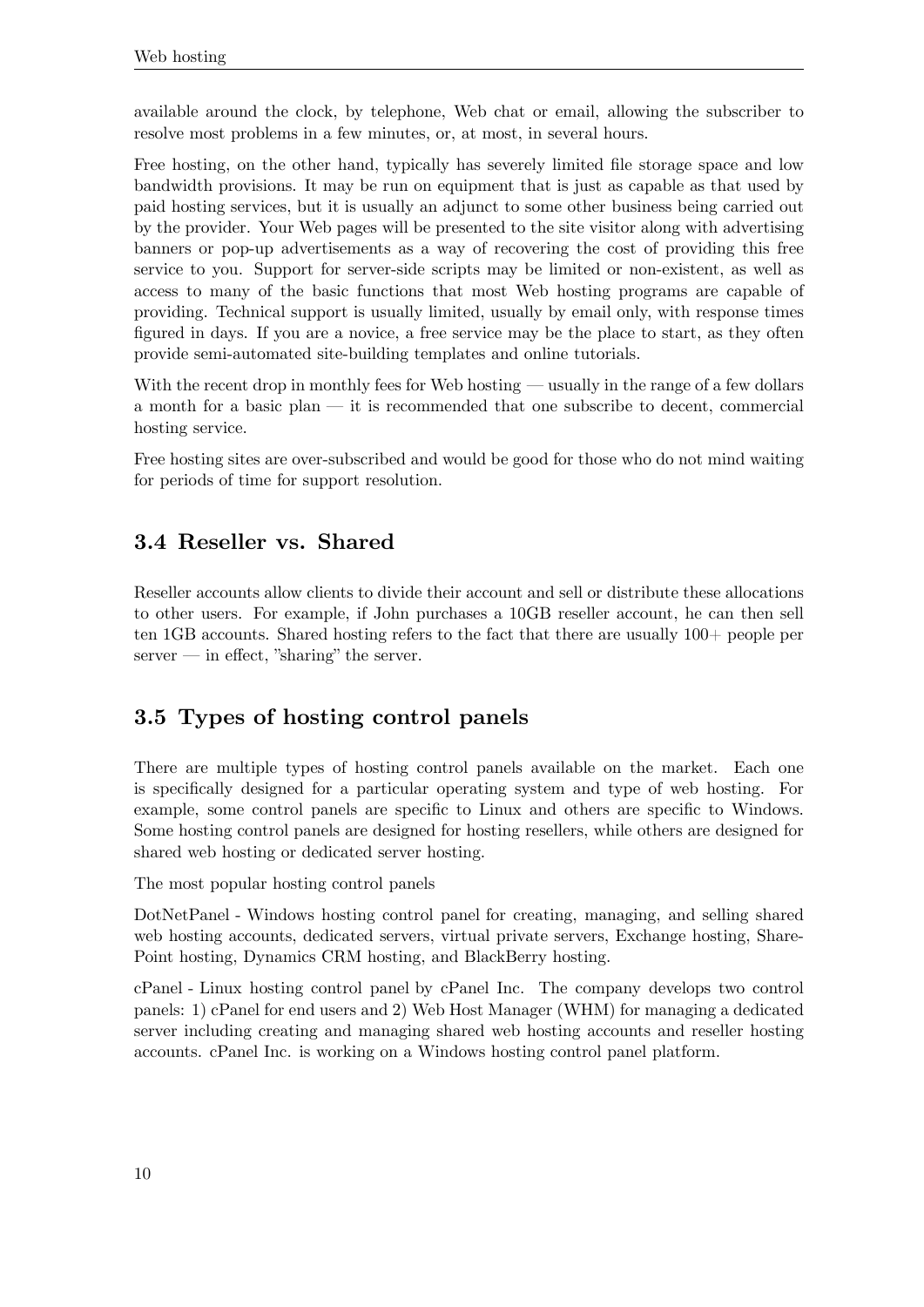Plesk - Windows and Linux hosting control panel. Integrated with a billing system and provides functionality to create, manage, and sell shared web hosting and reseller web hosting accounts.

DirectAdmin - Linux hosting control panel for creating, managing, and selling shared web hosting and reseller web hosting accounts.

Ensim - Linux and Windows hosting control panel for infrastructure management software enabling; access control, identity management, change audit & reporting, and automated provisioning for enterprises and service providers. Ensim Unify offers an integrated suite of tools for Active Directory, Exchange, Windows Mobile, Blackberry, Google Apps, Share-Point, SQL, Office Communications Server (OCS), and Web Hosting – providing an automated, secure, compliant management environment that overlays existing infrastructure.

Interworx - The Interworx dedicated server hosting control panels include: 1) NodeWorx for system administrators and 2) SiteWorx for website administrators. Interworx runs on Linux dedicated servers and Linux virtual private servers.

Hosting Controller - Hosting Controller is a web hosting automation control panel designed for web hosting companies that offer services in a cluster environment. Web hosting companies can manage Windows and Linux servers through a centralized interface. Web hosting companies can diversify their hosting offerings by adding multiple mail servers within a cluster and offering MS-Exchange & SharePoint hosting.

Helm - Parallels Helm is a Microsoft windows control panel solution, empowering hosting providers to control, automate and sell products and services.

H-Sphere - Parallels H-Sphere delivers a multi-server hosting automation solution for Linux, BSD, and Windows platforms. H-Sphere includes its own controls panels, automated billing, and provisioning solution in a single integrated system. H-Sphere is scalable to any number of boxes. Web, mail, database, and Windows hosting servers can be added without downtime.[1]

[1] Source of information: [http://www.daveonwebhosting.com/](http://www.daveonwebhosting.com/web-hosting-control-panels/types-of-hosting-control-panels/) [web-hosting-control-panels/types-of-hosting-control-panels/](http://www.daveonwebhosting.com/web-hosting-control-panels/types-of-hosting-control-panels/)

### <span id="page-14-0"></span>**3.6 Further reading**

Comparison of Web hosting control panels<sup>[2](#page-14-1)</sup> at Wikipedia

More information is available on the Wikipedia<sup>[3](#page-14-2)</sup> article about Web Hosting.

Category:Internet Technologies<sup>[4](#page-14-3)</sup>

<span id="page-14-1"></span><sup>2</sup> [http://en.wikipedia.org/wiki/Comparison\\_of\\_web\\_hosting\\_control\\_panels](http://en.wikipedia.org/wiki/Comparison_of_web_hosting_control_panels)

<span id="page-14-2"></span><sup>3</sup> <http://en.wikibooks.org/wiki/%3Aw%3AWeb%20hosting>

<span id="page-14-3"></span><sup>4</sup> <http://en.wikibooks.org/wiki/Category%3AInternet%20Technologies>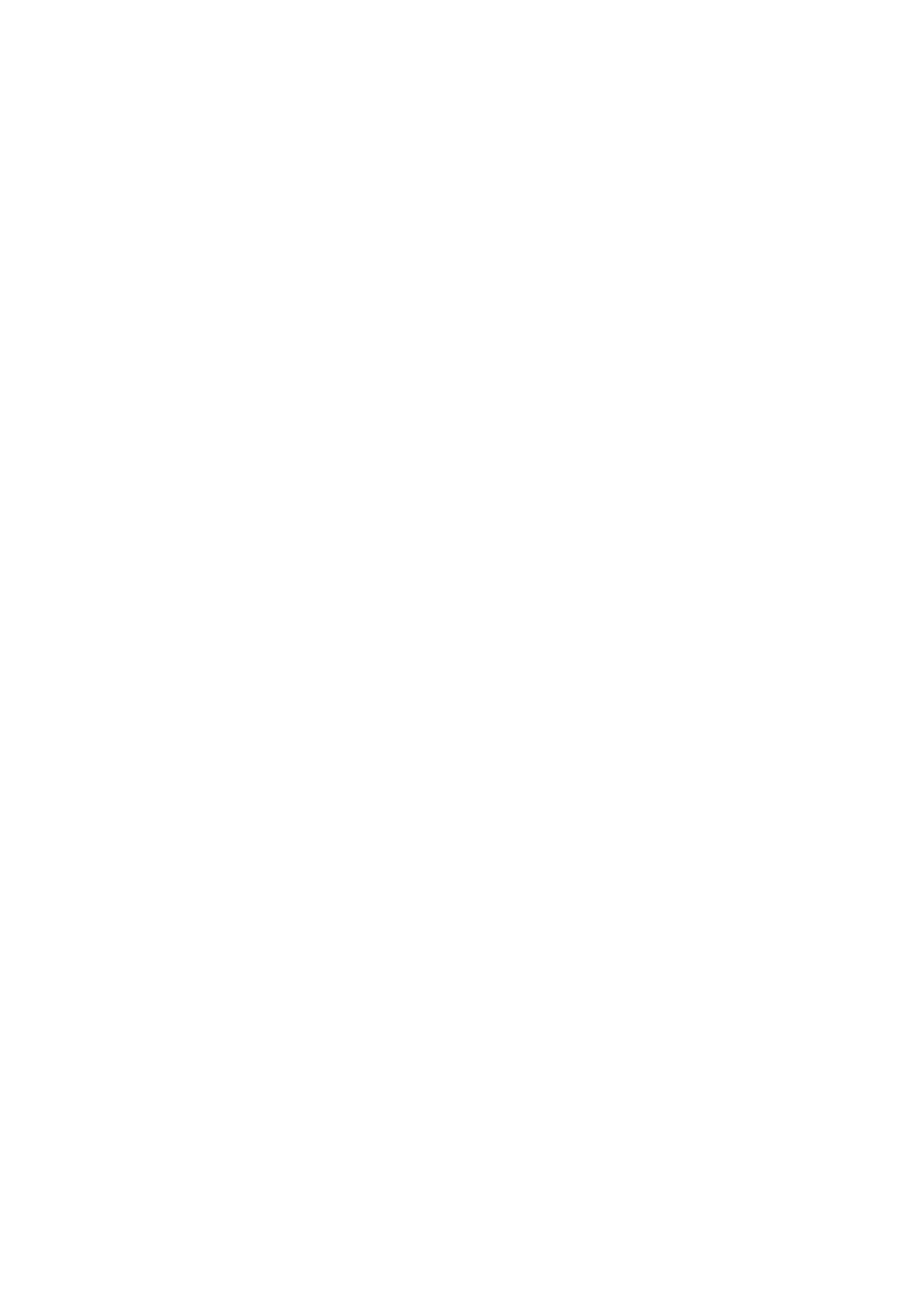## <span id="page-16-0"></span>**4 Routing**

A **route** is the path that data takes when travelling through a network from one host to another. Routing is the process by which the path, or some subset of it, is determined. One of the characteristic features of the Internet, as compared to other network architectures, is that each node that receives a packet will typically determine for itself what the next step in the path should be.

IP routing decisions are generally made based on the destination of network traffic. When an IP packet is sent from a node on the network, it will consult its *routing table* to determine the next hop device that the traffic should be sent to, in order for it to reach its final destination. The routing table on a typical home machine may look something like this (except formatted properly :):

| Destination | Gateway             | Genmask            |    | Flags Metric Ref |  | Use Iface   |
|-------------|---------------------|--------------------|----|------------------|--|-------------|
| x.y.z       | $\ast$              | 255.255.255.255 UH |    |                  |  | $0$ ppp $0$ |
| 192.168.0.0 | ∗                   | 255.255.255.0      |    |                  |  | $0$ eth $0$ |
| 127.0.0.0   | $\ast$              | 255.0.0.0          | U  |                  |  | 0 lo        |
| default     | $X \cdot V \cdot Z$ | 0.0.0.0            | UG |                  |  | $0$ ppp $0$ |

So, for example, when it receives a packet on interface eth0 which has a destination of 216.239.59.104, it will consult the table and see that it should send it through the default interface, the host x.y.z, which is on interface ppp0.

The routing table is constructed from a combination of statically defined routes and those learned from dynamic routing protocols.

Statically defined routes may be declared at system boot time, or via a command line interface. They will generally include the following parameters:

- **Destination** this may be either a single host, or a network (in which case a network mask is also required).
- **Gateway** the device to which traffic with the defined destination should be sent.

Static routes may also include the following parameters:

- **Interface** the interface through which the traffic to a destination must be sent. (Most OSs can determine this automatically)
- **Metric** the number of 'hops' away that the gateway is from this host. For a gateway that resides on a directly connected network, the metric is '1'.

The *default route* is a special case of a statically defined route. It is the route of last resort. All traffic that does not match another destination in the routing table is forwarded to the default gateway.

Dynamic routing protocols allow network attached devices to learn about the structure of the network dynamically from peer devices. This reduces the administrative effort required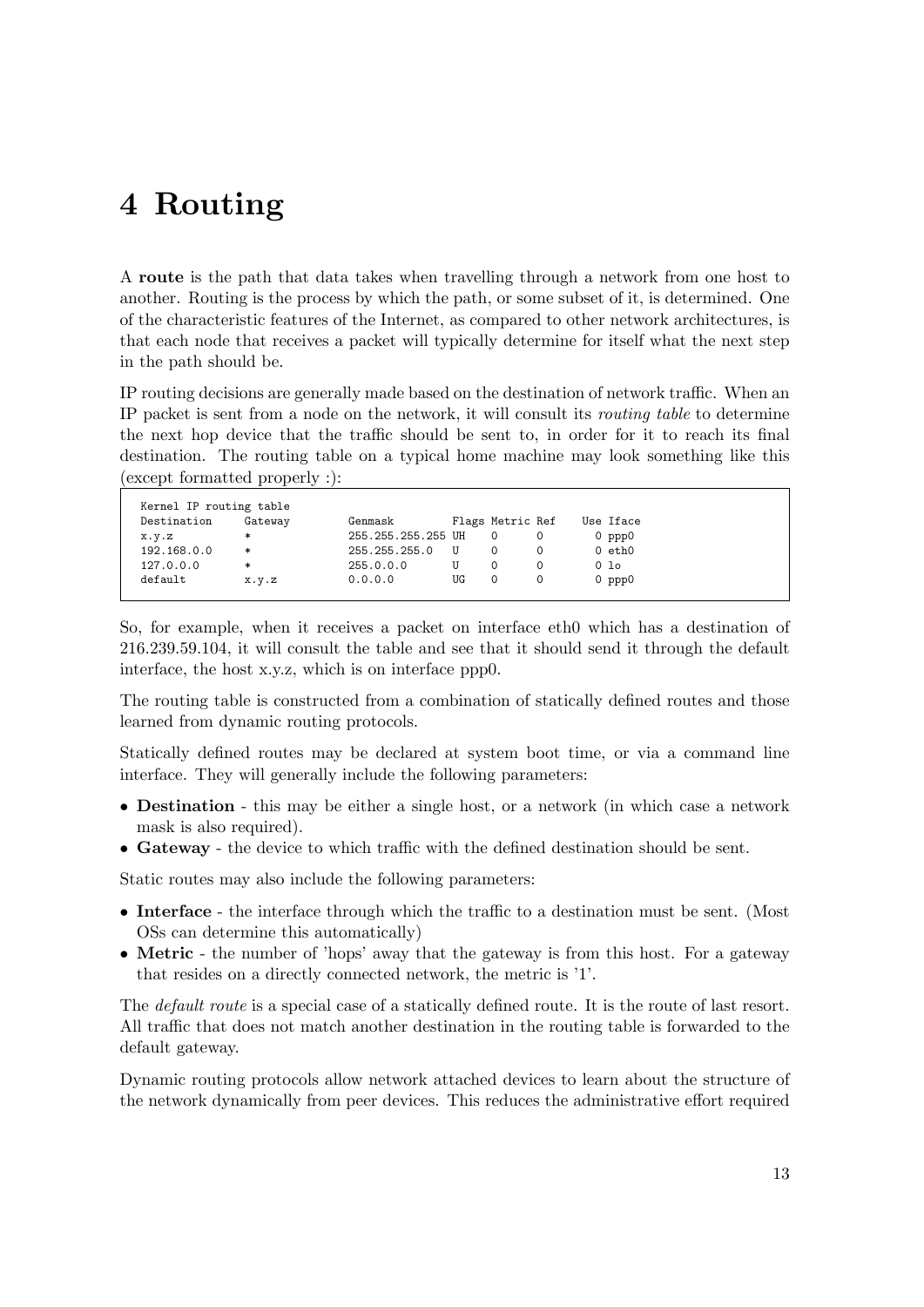to implement and change routing throughout a network. Some examples of dynamic routing protocols are:

- **RIP** (Routing Information Protocol)
- **OSPF** (Open Shortest Path First)
- **ISIS** (Intermediate system to intermediate system)
- **BGP** (Border Gateway Protocol)
- **IGRP** (Interior Gateway Routing Protocol)

ISIS and OSPF are link-state protocols, meaning each node part of the same zone, will know the state of all the link in the mesh. Due to the exponential number of link in a mesh, thoses protocols are for small mesh such as an ISP national backbone.

RIP is usually used to easily announce customer's routes in a backbone.

BGP is used as an external routing protocol to exchange routes with other entities. ISP use BGP extensivly to "trade" their routes. It can also be used to carry customers routes accross a network, in a MPLS backbone for example.

 $Categorical$ :Internet Technologies<sup>[1](#page-17-0)</sup>

<span id="page-17-0"></span><sup>1</sup> <http://en.wikibooks.org/wiki/Category%3AInternet%20Technologies>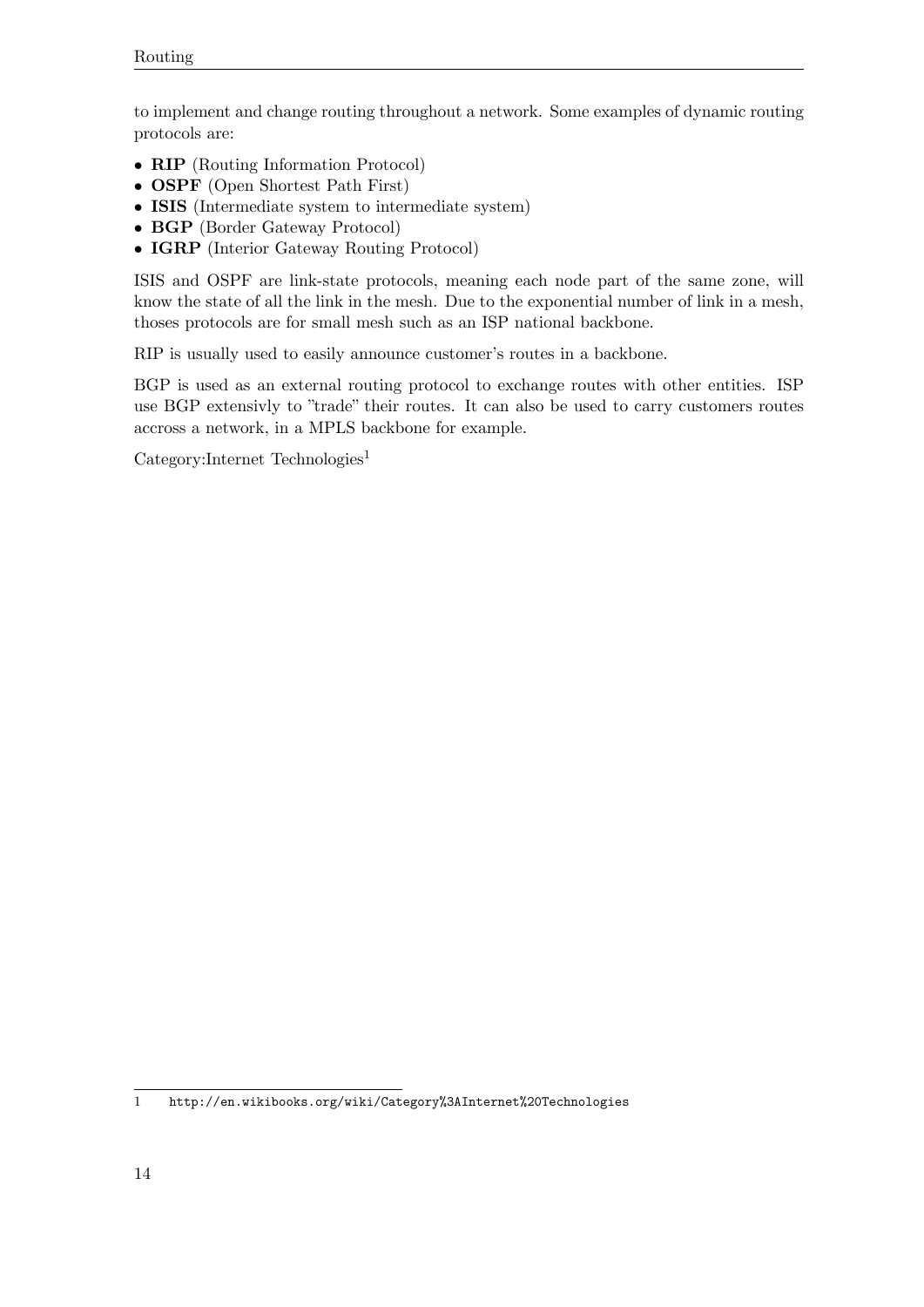# <span id="page-18-0"></span>**5 Protocols**

In networking, a communications protocol or network protocol is the specification of a set of rules for a particular type of communication.

Different protocols often describe different aspects of a single communication; taken together, these form a protocol stack. The terms "protocol" and "protocol stack" also refer to the software that implements a protocol.

Most recent protocols are assigned by the IETF for internet communications, and the IEEE, or the ISO organizations for other types. The ITU-T handles telecommunications protocols and formats.

Index page for network protocols and protocol layers, categorised by the nearest matching layers of the OSI seven layer model.

Systems engineering principles have been applied to design network protocols.

#### **5.0.1 Common Internet protocols**

Common Internet protocols include TCP/IP (Transmission Control Protocol/Internet Protocol), UDP/IP (User Datagram Protocol/Internet Protocol), HTTP (HyperText Transfer Protocol) and FTP (File Transfer Protocol).

#### **TCP/IP**

TCP/IP is a stream protocol. This means that a connection is negiotated between a client and a server. Any data transmitted between these two endpoints is guaranteed to arrive, thus it is a so-called lossless protocol. Since the TCP protocol (as it is also refered to in short form) can only connect two endpoints, it is also called a peer-to-peer protocol.

#### **HTTP**

HTTP is the protocol used to transmit all data present on the World Wide Web. This includes text, multimedia and graphics. It is the protocol used to transmit HTML, the language that makes all the fancy decorations in your browser. It works upon TCP/IP.

#### **FTP**

FTP is the protocol used to transmit files between computers connected to each other by a TCP/IP network, such as the Internet.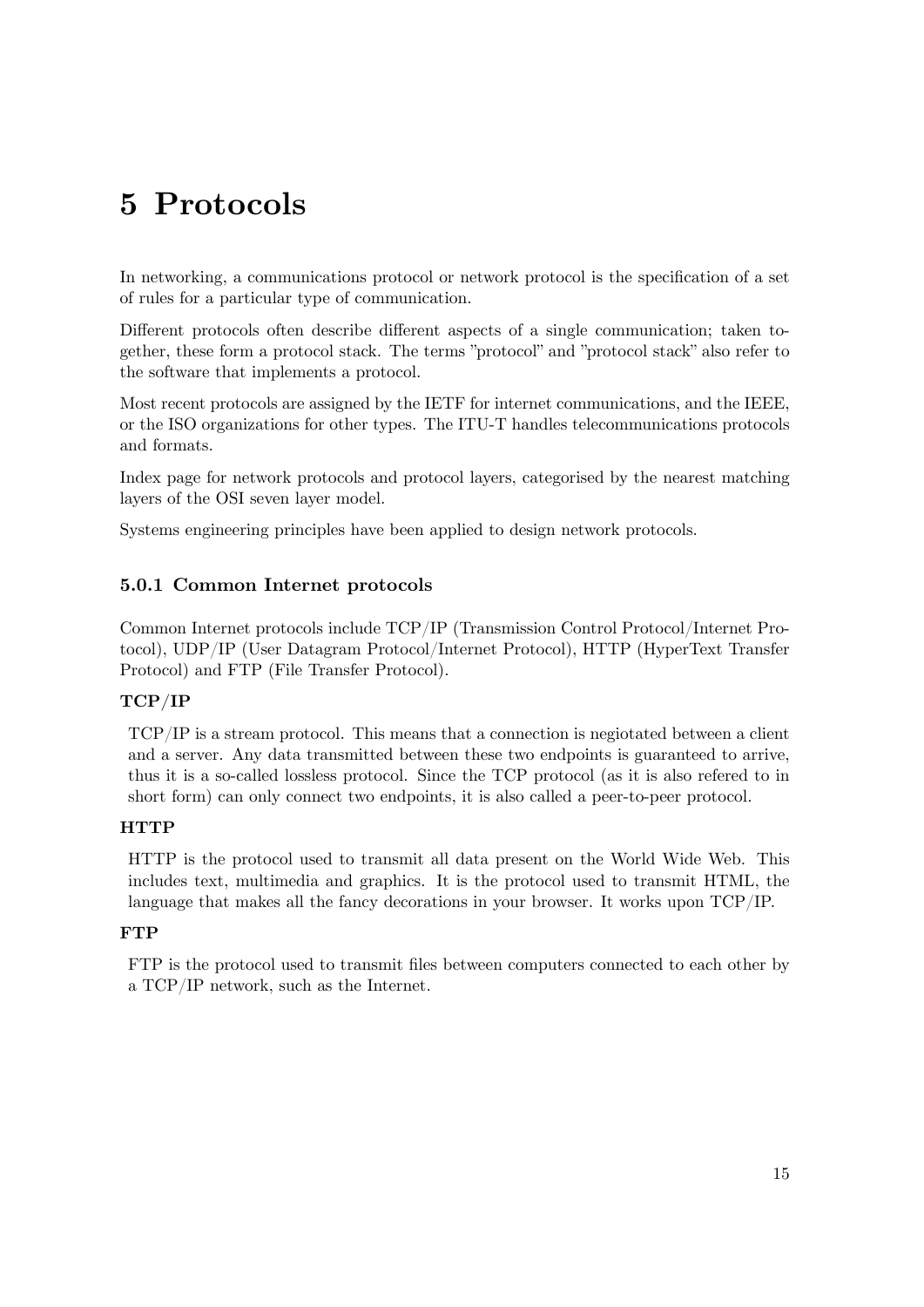#### <span id="page-19-0"></span>**5.1 See also**

- $\bullet\,$  Finding Your IP  $\rm{Address^1}$  $\rm{Address^1}$  $\rm{Address^1}$
- $\bullet~$ Embedded Systems/Common Protocols $^2$  $^2$

 $\rm Category{:}Internet$   $\rm Technologies^3$  $\rm Technologies^3$ 

<span id="page-19-1"></span><sup>1</sup> <http://en.wikibooks.org/wiki/Finding%20Your%20IP%20Address>

<span id="page-19-2"></span><sup>2</sup> <http://en.wikibooks.org/wiki/Embedded%20Systems%2FCommon%20Protocols><br>3 http://en.wikibooks.org/wiki/Category%3AInternet%20Technologies

<span id="page-19-3"></span><sup>3</sup> <http://en.wikibooks.org/wiki/Category%3AInternet%20Technologies>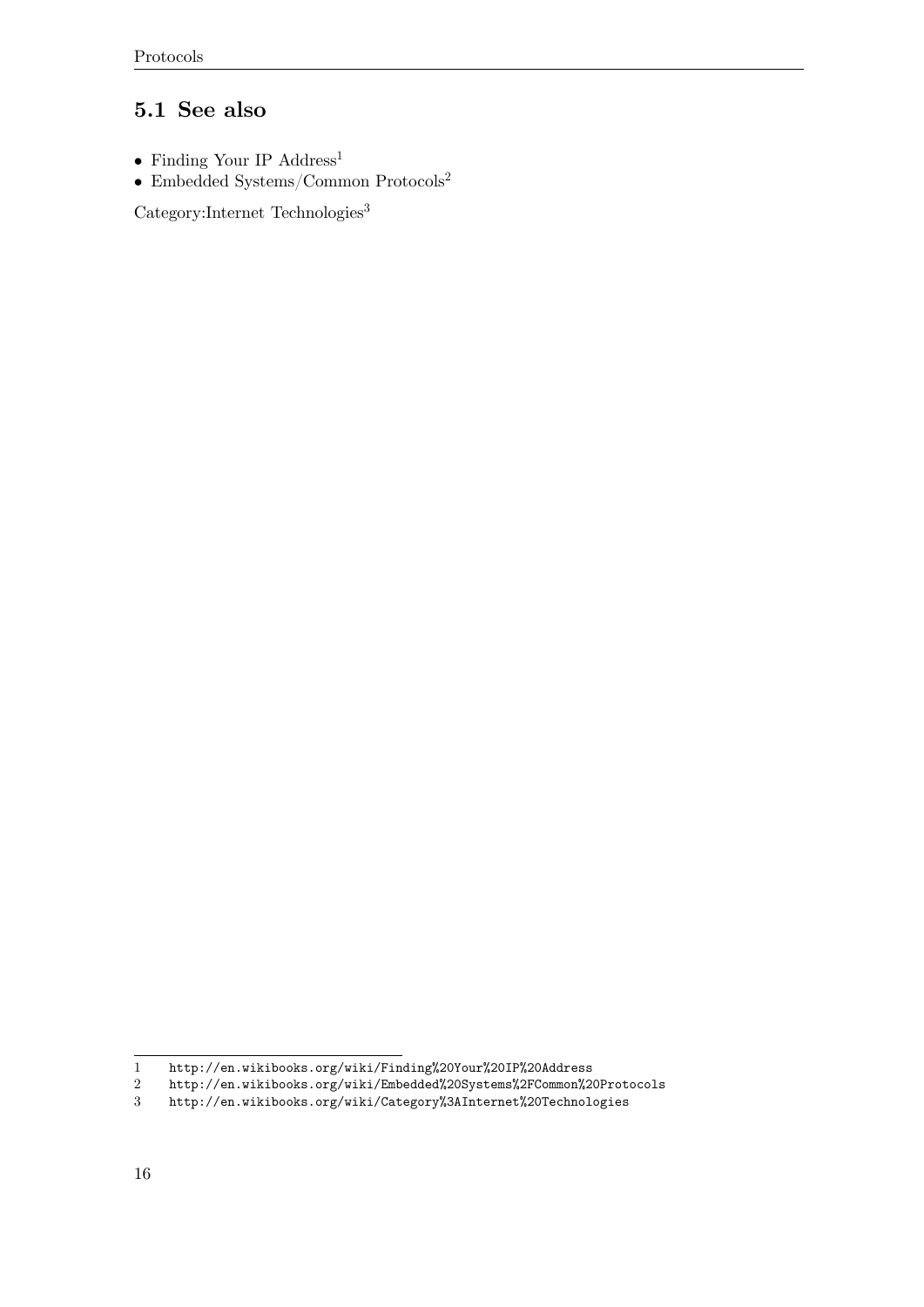## <span id="page-20-0"></span>**6 History and evolution**

The Internet began life as a research project sponsored by ARPA. Previously US defense computers were connected to each other in a one way fashion such that each computer was connected to the others in series. In case of one computer being destroyed all others would lose communication. To avoid this the government decided to connect the computers in a web with each computer connected to all others. The motivation was to connect the few then existing proprietary computer networks to one interconnected network. The first version of the Internet was called ARPANET and was implemented in 1969. It then consisted of 4 Nodes in UCLA, UC Santa Barbara, Stanford Research Lab, and the University of Utah. It was to be the predecessor of what is today called the Internet.

Category:Internet Technologies<sup>[1](#page-20-1)</sup>

<span id="page-20-1"></span><sup>1</sup> <http://en.wikibooks.org/wiki/Category%3AInternet%20Technologies>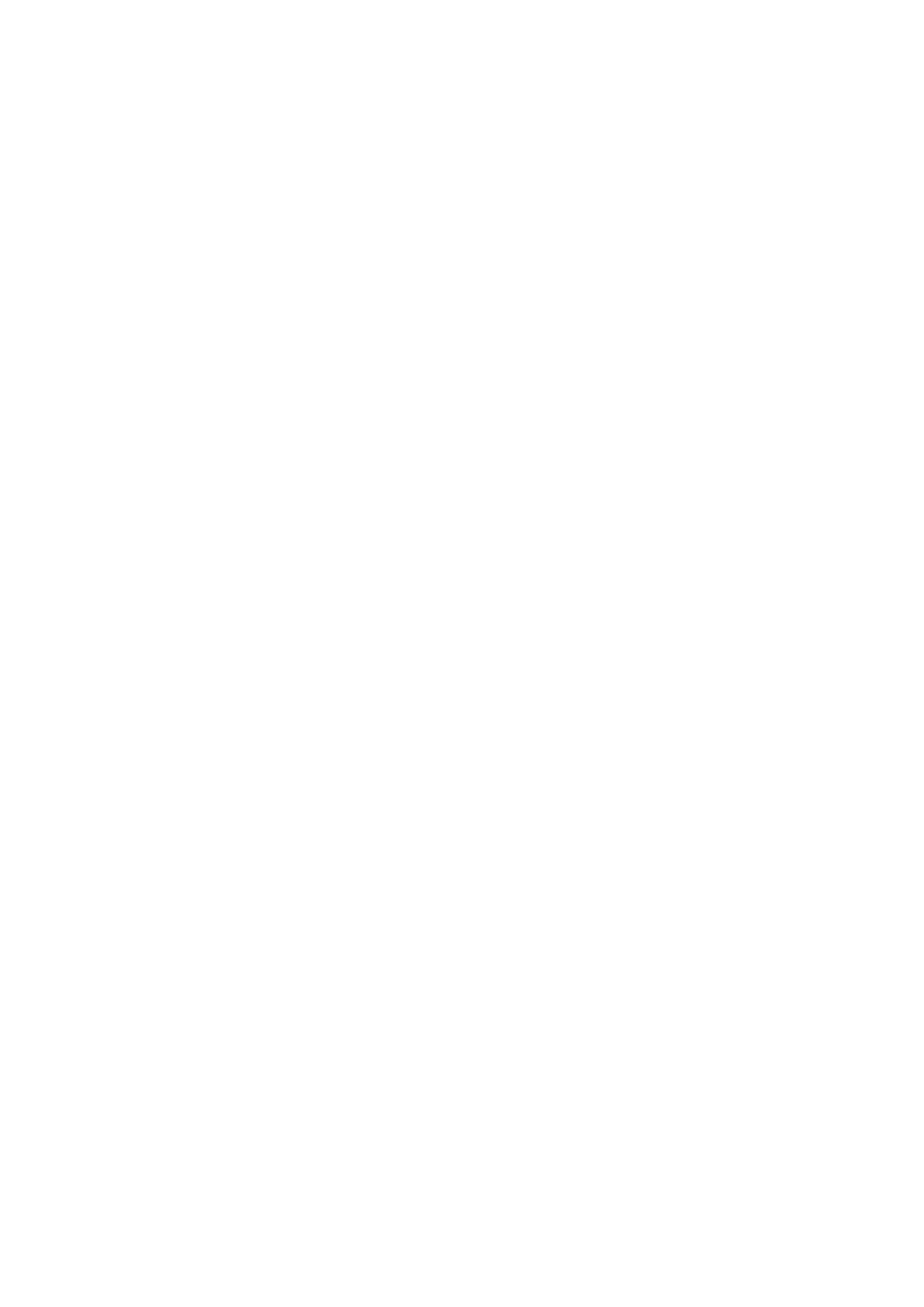## <span id="page-22-0"></span>**7 The Web**

The **World Wide Web** (the "Web" or "WWW" for short) is a hypertext<sup>[1](#page-22-2)</sup> system that operates over the Internet<sup>[2](#page-22-3)</sup>. To view the information, you use a software program called a web browser<sup>[3](#page-22-4)</sup> to retrieve pieces of information (called "documents" or "web page<sup>[4](#page-22-5)</sup>s") from web servers<sup>[5](#page-22-6)</sup> (or "web site<sup>[6](#page-22-7)</sup>s") and view them on your screen. You can then follow hyperlinks<sup>[7](#page-22-8)</sup> on the page to other documents or even send information back to the server to interact with it. The act of following hyperlinks is often called *"surfing"* the web.

Looking further at web browsers, a web browser is an application program that accesses the World Wide Web, which then searches for wanted information on the Internet. The first web browser named Mosaic was developed in the early 1990s. The ease of information access provided by web browsers greatly added to the popularity of the Internet. Companies and individual users alike can use a browser to access untold amounts of information, and its as easy to find as clicking a mouse. The three most popular web browsers are Internet Explorer, Firefox, and Netscape. Tight competition has caused for continual improvement in the programs and associated technologies. Web browsers are loaded with ease-of-use features and are customizable to an individual user's preference.

### <span id="page-22-1"></span>**7.1 URLs, HTTP and HTML**

The core functionality of the Web is based on three standards: the *Uniform Resource*  $Location<sup>8</sup>$  $Location<sup>8</sup>$  $Location<sup>8</sup>$  (URL), which specifies how each page of information is given a unique "address" at which it can be found; *Hyper Text Transfer Protocol*<sup> $9$ </sup> (HTTP), which specifies how the browser and server send the information to each other; and *Hyper Text Markup Language[10](#page-22-11)* (HTML), a method of encoding the information so it can be displayed on a variety of devices.

Tim Berners-Lee now heads the World Wide Web Consortium<sup>[11](#page-22-12)</sup>, which develops and maintains these standards and others that enable computers on the Web to effectively store and communicate all kinds of information.

<span id="page-22-2"></span><sup>1</sup> <http://en.wikipedia.org/wiki/hypertext>

<span id="page-22-3"></span><sup>2</sup> <http://en.wikipedia.org/wiki/Internet>

<span id="page-22-4"></span><sup>3</sup> <http://en.wikipedia.org/wiki/web%20browser>

<span id="page-22-5"></span><sup>4</sup> <http://en.wikipedia.org/wiki/web%20page>

<span id="page-22-6"></span><sup>5</sup> <http://en.wikipedia.org/wiki/web%20server>

<span id="page-22-7"></span><sup>6</sup> <http://en.wikipedia.org/wiki/web%20site>

<span id="page-22-8"></span><sup>7</sup> <http://en.wikipedia.org/wiki/hyperlink>

<span id="page-22-9"></span><sup>8</sup> <http://en.wikipedia.org/wiki/URL>

<span id="page-22-10"></span><sup>9</sup> <http://en.wikipedia.org/wiki/HTTP>

<span id="page-22-11"></span><sup>10</sup> <http://en.wikipedia.org/wiki/HTML>

<span id="page-22-12"></span><sup>11</sup> <http://en.wikipedia.org/wiki/World%20Wide%20Web%20Consortium>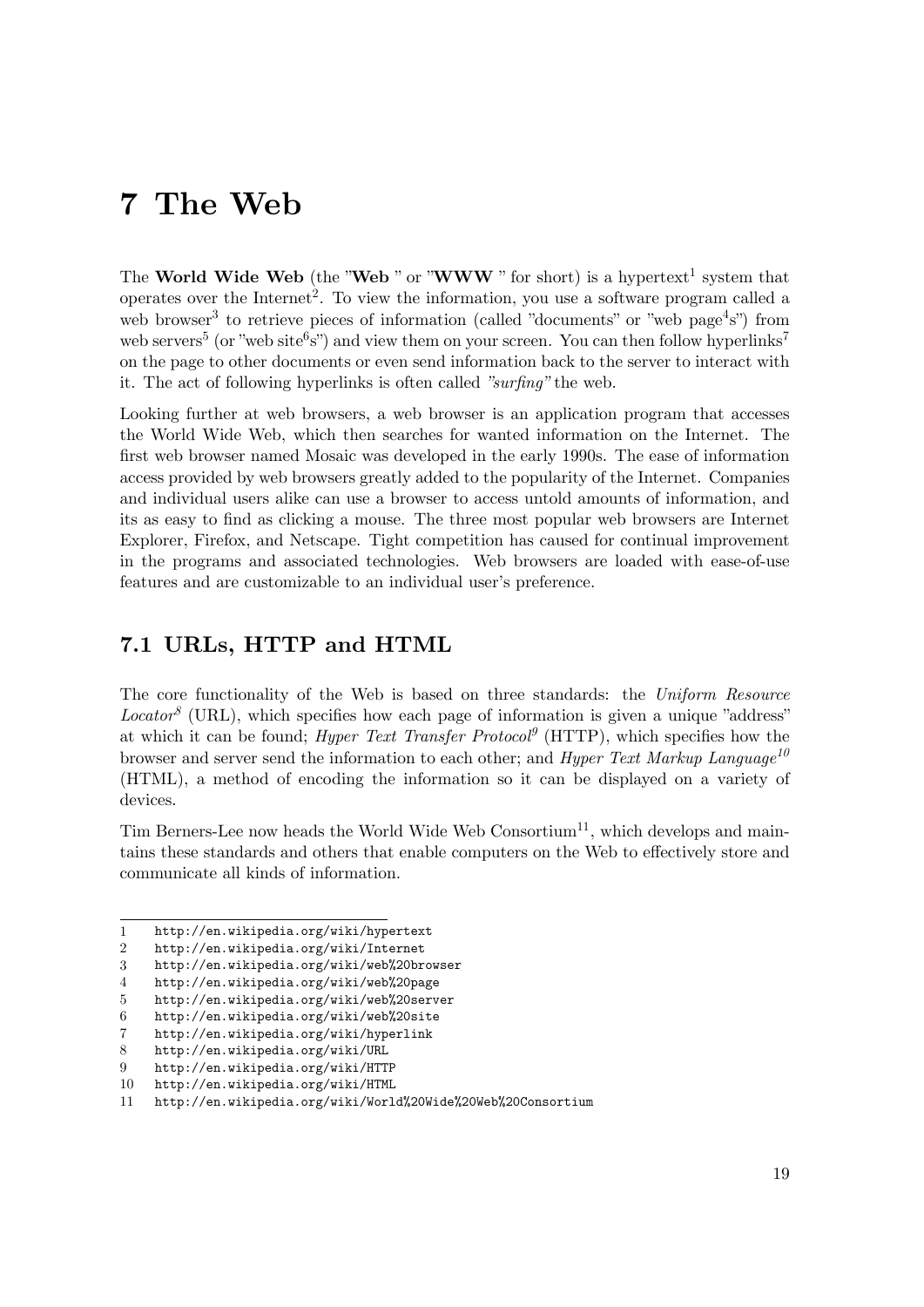### <span id="page-23-0"></span>**7.2 Beyond text**

The initial "www" program at CERN only displayed text, but later browsers such as Pei Wei<sup>[12](#page-23-2)</sup>'s Viola<sup>[13](#page-23-3)</sup> (1992) added the ability to display graphics as well. Marc Andreessen<sup>[14](#page-23-4)</sup> of NCSA<sup>[15](#page-23-5)</sup> released a browser called "Mosaic<sup>[16](#page-23-6)</sup> for X" in 1993 that sparked a tremendous rise in the popularity of the Web among novice users. Andreesen went on to found Mo-saic Communications Corporation (now Netscape Communications<sup>[17](#page-23-7)</sup>, a unit of AOL Time Warner<sup>[18](#page-23-8)</sup>). Additional features such as dynamic content, music and animation can be found in modern browsers.

Frequently, the technical capability of browsers and servers advances much faster than the standards bodies can keep up with, so it is not uncommon for these newer features to not work properly on all computers, and the web as seen by Netscape<sup>[19](#page-23-9)</sup> is not at all the same as the web seen by Internet Explorer<sup>[20](#page-23-10)</sup>. The ever-improving technical capability of the WWW has enabled the development of real-time web-based services such as webcasts<sup>[21](#page-23-11)</sup>, web radio<sup>[22](#page-23-12)</sup> and live web  $cam^{23}$  $cam^{23}$  $cam^{23}$ s.

## <span id="page-23-1"></span>**7.3 Java and Javascript**

Another significant advance in the technology was Sun Microsystems<sup>[24](#page-23-14)</sup>' Java programming language<sup>[25](#page-23-15)</sup>, which enabled web servers to embed small programs (called applet<sup>[26](#page-23-16)</sup>s) directly into the information being served that would run on the user's computer, allowing faster and richer user interaction.

The similarly named, but actually quite different,  $JavaScript^{27}$  $JavaScript^{27}$  $JavaScript^{27}$  is a scripting language devel-oped for Web pages. In conjunction with the Document Object Model<sup>[28](#page-23-18)</sup> (DOM), JavaScript has become a much more powerful language than its creators originally envisaged.

<span id="page-23-2"></span><sup>12</sup> <http://en.wikipedia.org/wiki/Pei%20Wei>

<span id="page-23-3"></span><sup>13</sup> <http://en.wikipedia.org/wiki/Viola%20web%20browser>

<span id="page-23-4"></span><sup>14</sup> <http://en.wikipedia.org/wiki/Marc%20Andreessen>

<span id="page-23-5"></span><sup>15</sup> <http://en.wikipedia.org/wiki/NCSA>

<span id="page-23-6"></span><sup>16</sup> <http://en.wikipedia.org/wiki/Mosaic%20web%20browser>

<span id="page-23-7"></span><sup>17</sup> <http://en.wikipedia.org/wiki/Netscape%20Communications>

<span id="page-23-8"></span><sup>18</sup> <http://en.wikipedia.org/wiki/AOL%20Time%20Warner>

<span id="page-23-9"></span><sup>19</sup> <http://en.wikipedia.org/wiki/Netscape%20Navigator>

<span id="page-23-10"></span><sup>20</sup> <http://en.wikipedia.org/wiki/Internet%20Explorer>

<span id="page-23-11"></span><sup>21</sup> <http://en.wikipedia.org/wiki/webcasts>

<span id="page-23-12"></span><sup>22</sup> <http://en.wikipedia.org/wiki/web%20radio>

<span id="page-23-13"></span><sup>23</sup> <http://en.wikipedia.org/wiki/web%20cam>

<span id="page-23-14"></span><sup>24</sup> <http://en.wikipedia.org/wiki/Sun%20Microsystems>

<span id="page-23-15"></span><sup>25</sup> <http://en.wikipedia.org/wiki/Java%20programming%20language>

<span id="page-23-16"></span><sup>26</sup> <http://en.wikipedia.org/wiki/applet>

<span id="page-23-17"></span><sup>27</sup> <http://en.wikipedia.org/wiki/ECMAScript%20programming%20language>

<span id="page-23-18"></span><sup>28</sup> <http://en.wikipedia.org/wiki/Document%20Object%20Model>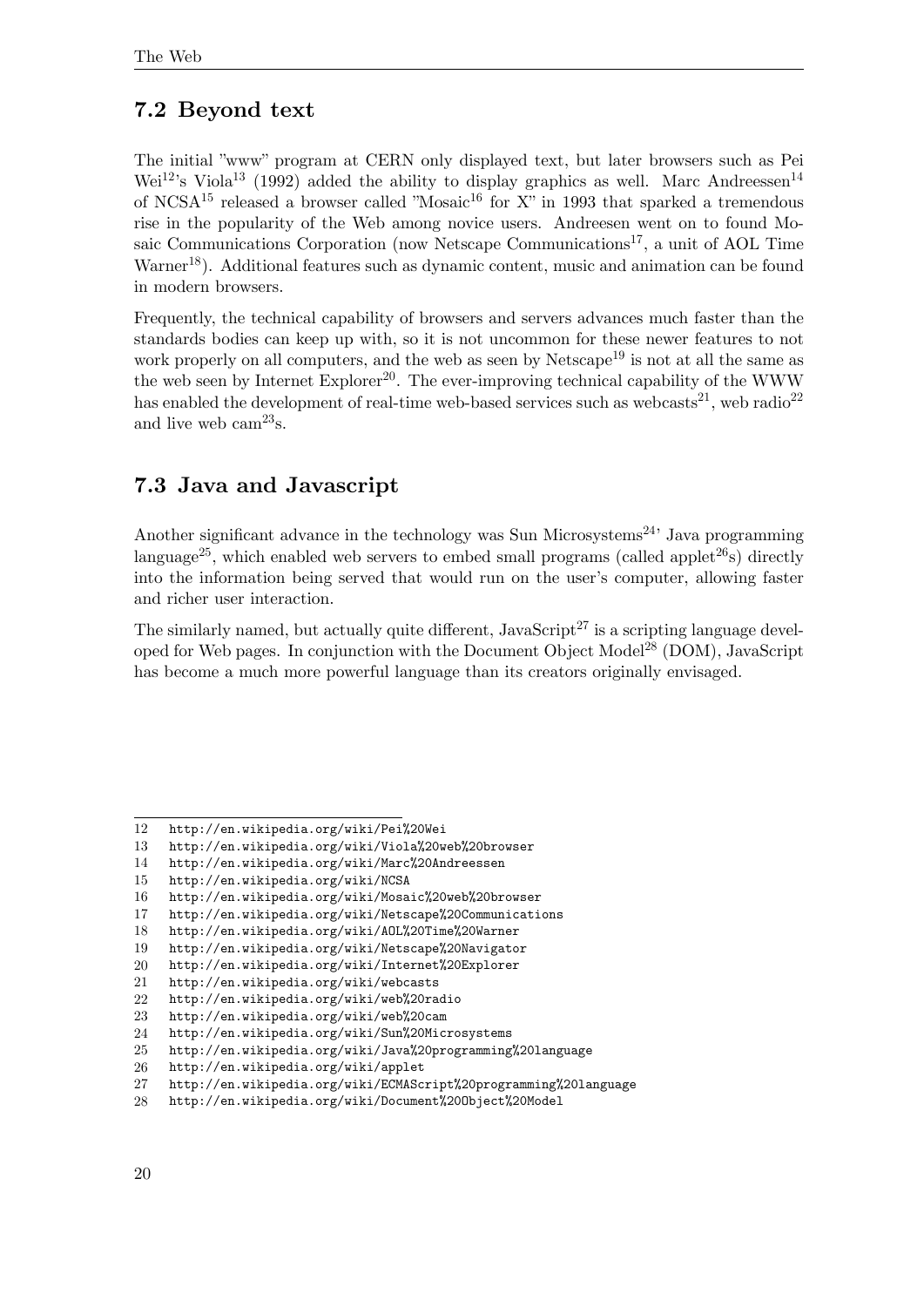## <span id="page-24-0"></span>**7.4 Sociological Implications**

The exponential growth<sup>[29](#page-24-2)</sup> of the Internet was primarily attributed to the emergence of the web browser Mosaic<sup>[30](#page-24-3)</sup>, followed by another, Netscape Navigator<sup>[31](#page-24-4)</sup> during the mid-1990s.

It brought unprecedented attention to the Internet from media, industries, policy makers, and the general public.

Eventually, it led to several visions of how our society might change, although some point out that those visions are not unique to the Internet, but repeated with many new technologies (especially information and communications technologies) of various era.

Because the web is global in scale, some suggested that it will nurture mutual understanding on a global scale.

## <span id="page-24-1"></span>**7.5 Publishing web pages**

The web is available to individuals outside mass media. In order to "publish" a web page, one does not have to go through a publisher or other media institution, and the potential reader is around the globe, some thought. This to some is a oppportunity to enhance democracy by giving voices to alternative and minority views. Some others took it as a path to anarchy and unrestrained freedom of expression. Yet others took it as a sign that hierarchically organized society, mass media being a symptomatic part of it, will be replaced by so-called network society.

In addition, the hyper-text seemed to promote non-hierarchical and non-linear way of expression and thinking. Unlike books and documents, hypertext does not have a linear order from the beginning to the end. It is not broken down into the hierarchy of chapters, sec-tions, subsections, etc. This reminded some of the idea of Marshall McLuhan<sup>[32](#page-24-5)</sup> that new media change people's perception of the world, mentality, and way of thinking. While not unique issue to the web, hypertext in this sense is closely related to the notion of "death of author<sup>[33](#page-24-6)</sup> and intertextuality<sup>[34](#page-24-7)</sup> in structuralist<sup>[35](#page-24-8)</sup> literary theory.

These bold visions are at least not fully realized yet. We can find both supporting and countering aspects of web usage.

First, regarding the increased global unity, it is true that many different kinds of information are now available on the web, and for those who wish to know other societies, their cultures and peoples, it became easier. When one travels to a foreign country or a remote town, s/he might be able to find some information about the place on the web, especially if the place is in one of developed countries. Local newspapers, government publications, and other

<span id="page-24-2"></span><sup>29</sup> <http://en.wikipedia.org/wiki/exponential%20growth>

<span id="page-24-3"></span><sup>30</sup> <http://en.wikipedia.org/wiki/Mosaic%20web%20browser>

<span id="page-24-4"></span><sup>31</sup> <http://en.wikipedia.org/wiki/Netscape%20Navigator>

<span id="page-24-5"></span><sup>32</sup> <http://en.wikipedia.org/wiki/Marshall%20McLuhan>

<span id="page-24-6"></span><sup>33</sup> <http://en.wikipedia.org/wiki/death%20of%20author>

<span id="page-24-7"></span><sup>34</sup> <http://en.wikipedia.org/wiki/intertextuality>

<span id="page-24-8"></span><sup>35</sup> <http://en.wikipedia.org/wiki/structuralism>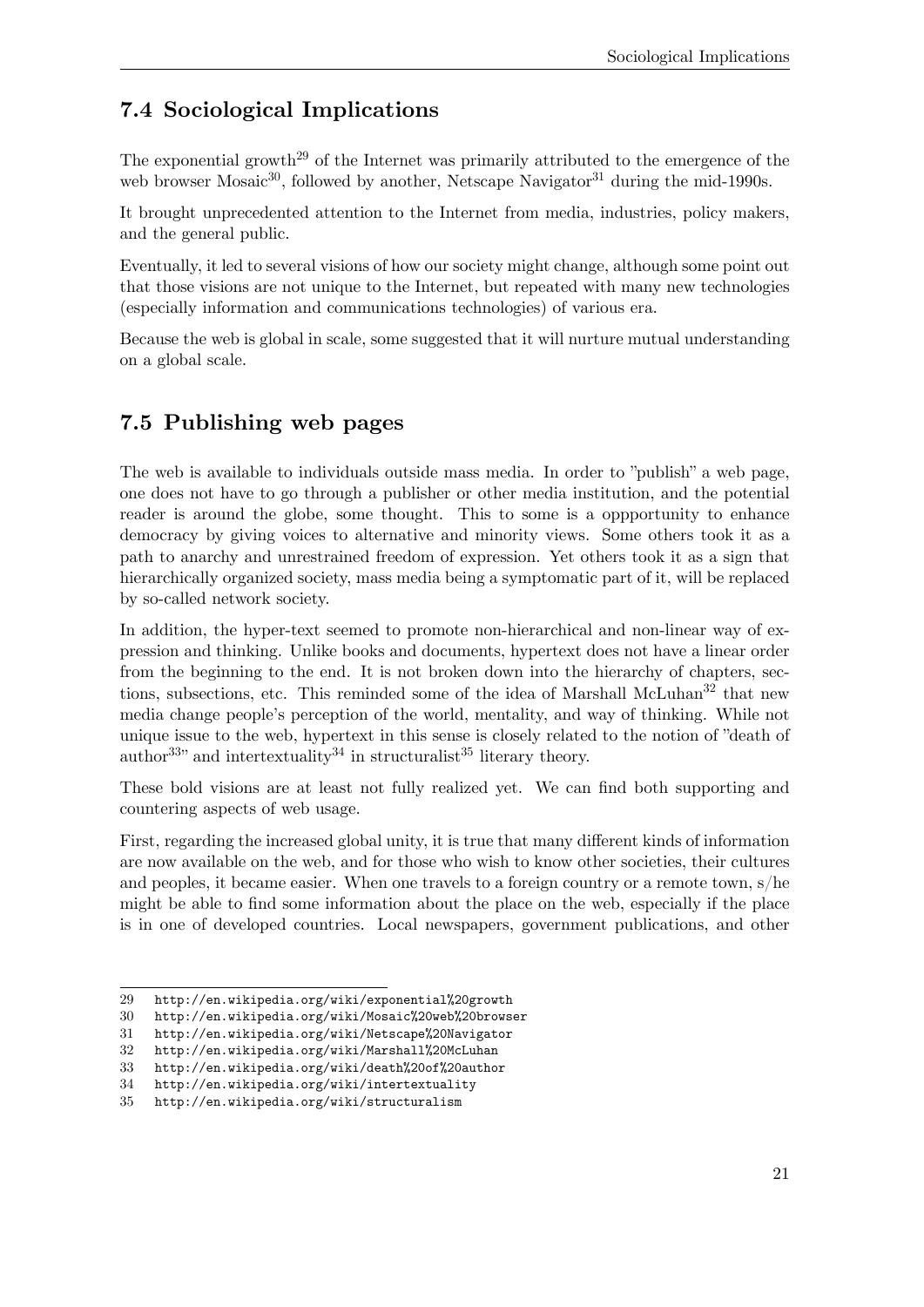materials are easier to access, and therefore the variety of information obtainable with the same effort may be said to have increased, for the users of the Internet.

At the same time, there are some obvious limitations. The web is so far a very text-centered medium, and those who are illiterate cannot make much use of it. Even among the literate, usage of a computer may or may not be easy enough. It has been known during the late 1990s, though with ample exceptions, that web users are dominantly young male in college or with a college degree. Now the trend has been changing and female and elderly are also using the web, level of education and income are related to the web use, some think (See also the Wikipedia article Digital divide<sup>[36](#page-25-0)</sup>). Another significant obstacle is the language. Currently, only a limited number of languages are useable on the web, due to software and standard issues, and none would understand all the available languages. These factors would challenge the notion that the World Wide Web will bring a unity to the world.

Second, the increased oppportunity to individuals are certainly observable in the countless personal pages, as well as other groups such as families, small shops, which are not among those who publish materials. The emergence of free web hosting<sup>[37](#page-25-1)</sup> services are perhaps an important factor in bringing this possibility into the reality. The activities of alternative media expanded into the web as well.

Yet not a small part of those pages seem to be either prematurely abandoned or onetime practice. Very few of those pages, even when they are well-developed, are popular. When it comes to the expression of ideas and provision of information, it seems that the major media organizations and those companies who became major organizations through their online operations are still favored by the dominant majority. In addition, the Web is not necessarily a tool for political self-education and deliberation. The most popular uses of the Web include searching and downloading of pornography, which perhaps have very limited effect in improving democracy. The most intensively accessed web pages include the document detailing the former U.S. president Bill Clinton's sexual misconduct with Monica Lewinsky, as well as the lingerie fashon show by Victoria's Secret. In sum, both in terms of writers and readers, the Web is not popularly used for democracy. While this is not enough to categorically reject the possibility of the Web as a tool for democracy, the effect so far seems to be smaller than some of the expectations for a quite simple reason, lack of interest and popularity. Anarchistic freedom of expression may be enjoyed by some, but many web hosting companies have developed their acceptable use policy over time, sometimes prohibiting some sensitive and potentially illegal expressions. And again, those expressions may not reach great many. The web is still largely a hierarchical place, some may argue.

Third, regarding non-linear and non-hierarchical structure of the Web, the effect of those on people's perception and psychology are still largely unknown. Some argue that our culture is changing to that of postmodernity<sup>[38](#page-25-2)</sup>, which is closely related to non-linear and nonhierarchical way of thinking, being, and even social organization. Yet the counter evidences are available as well. Among the most notable would be the existence of web directories<sup>[39](#page-25-3)</sup>

<span id="page-25-0"></span><sup>36</sup> <http://en.wikipedia.org/wiki/Digital%20divide>

<span id="page-25-1"></span><sup>37</sup> <http://en.wikipedia.org/wiki/web%20hosting>

<span id="page-25-2"></span><sup>38</sup> <http://en.wikipedia.org/wiki/postmodernity>

<span id="page-25-3"></span><sup>39</sup> <http://en.wikipedia.org/wiki/web%20directory>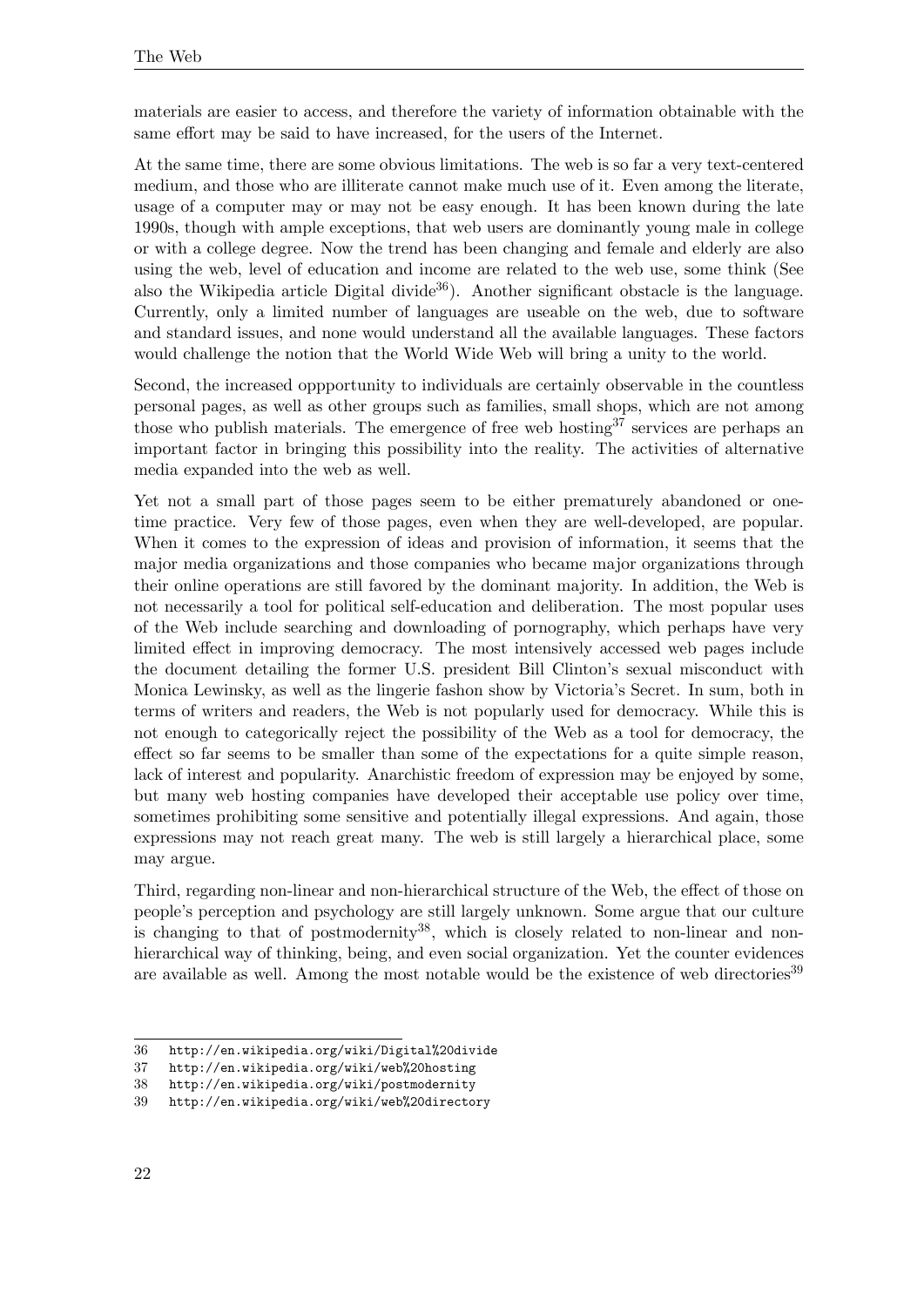and search engine<sup>[40](#page-26-0)</sup>s. Those sites often provide navigations to most popular sites to the visitors. In addition, it is quite obvious that many web sites are organized according to a simple hierarchy, having the "home page" at the top. At least the present state of the Web and web users seem to suggest the change has not been as great as envisioned by some.

 $\text{Category:Internet Technologies}^{41}$  $\text{Category:Internet Technologies}^{41}$  $\text{Category:Internet Technologies}^{41}$ 

<span id="page-26-0"></span><sup>40</sup> <http://en.wikipedia.org/wiki/search%20engine>

<span id="page-26-1"></span><sup>41</sup> <http://en.wikibooks.org/wiki/Category%3AInternet%20Technologies>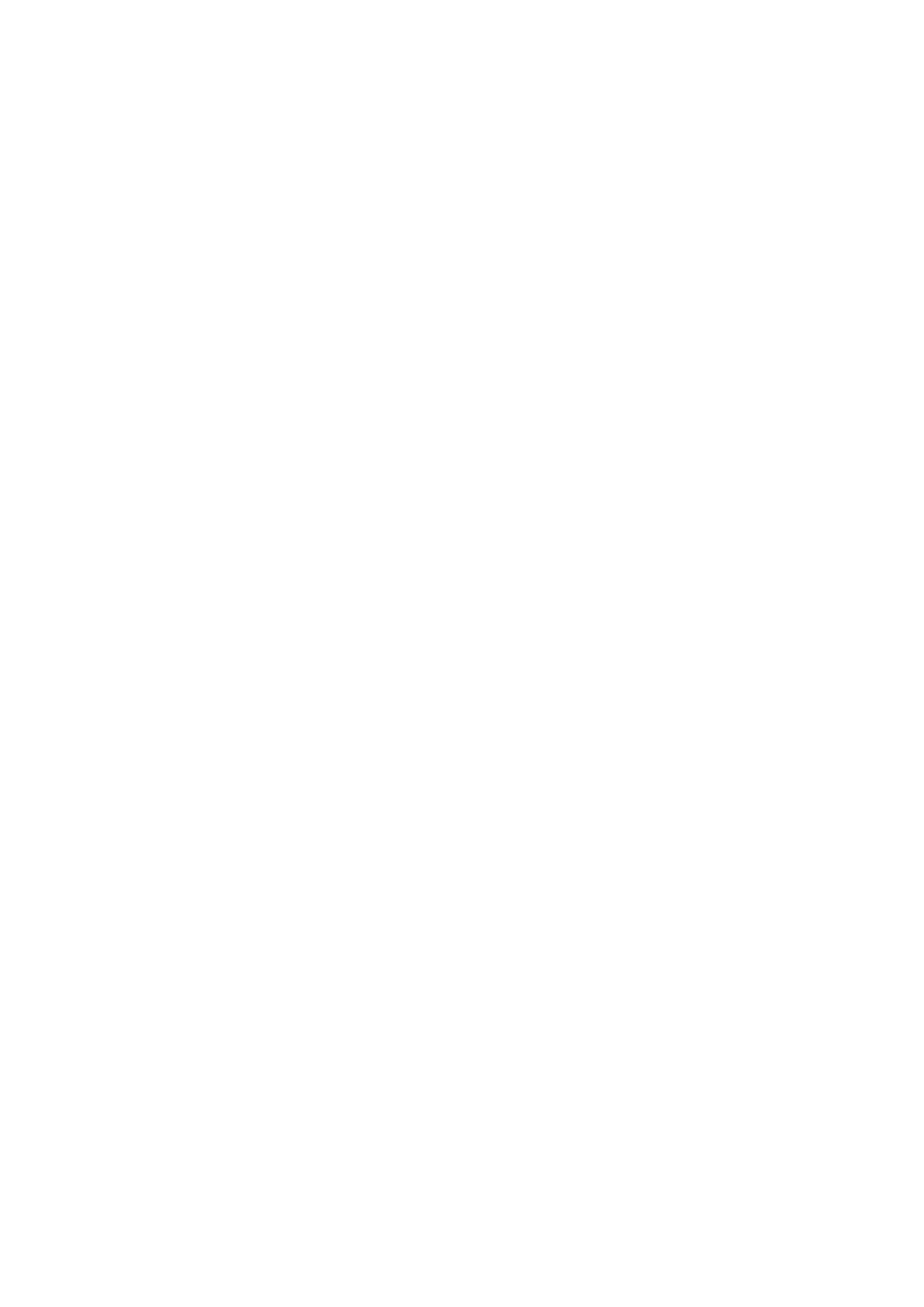## <span id="page-28-0"></span>**8 History of the Web**

The Web grew out of a project at  $CERN<sup>1</sup>$  $CERN<sup>1</sup>$  $CERN<sup>1</sup>$ , beginning around 1989, where Tim Berners Lee<sup>[2](#page-28-3)</sup> and Robert Cailliau<sup>[3](#page-28-4)</sup> built the prototype system that became the core of what is now the World Wide Web. The original intent of the system was to make it easier to share research papers among colleagues. The original name of the first prototype was Enquire Within Upon Everything, after a famous 19th century reference work of how-tos. Berners-Lee released files describing his idea for the "World Wide Web" onto the Internet on August 6, 1991.

#### <span id="page-28-1"></span>**8.1 Works Cited**

•

•

Category:Internet Technologies[4](#page-28-5)

<span id="page-28-2"></span><sup>1</sup> <http://en.wikipedia.org/wiki/CERN>

<span id="page-28-3"></span><sup>2</sup> <http://en.wikipedia.org/wiki/Tim%20Berners-Lee>

<span id="page-28-4"></span><sup>3</sup> <http://en.wikipedia.org/wiki/Robert%20Cailliau>

<span id="page-28-5"></span><sup>4</sup> <http://en.wikibooks.org/wiki/Category%3AInternet%20Technologies>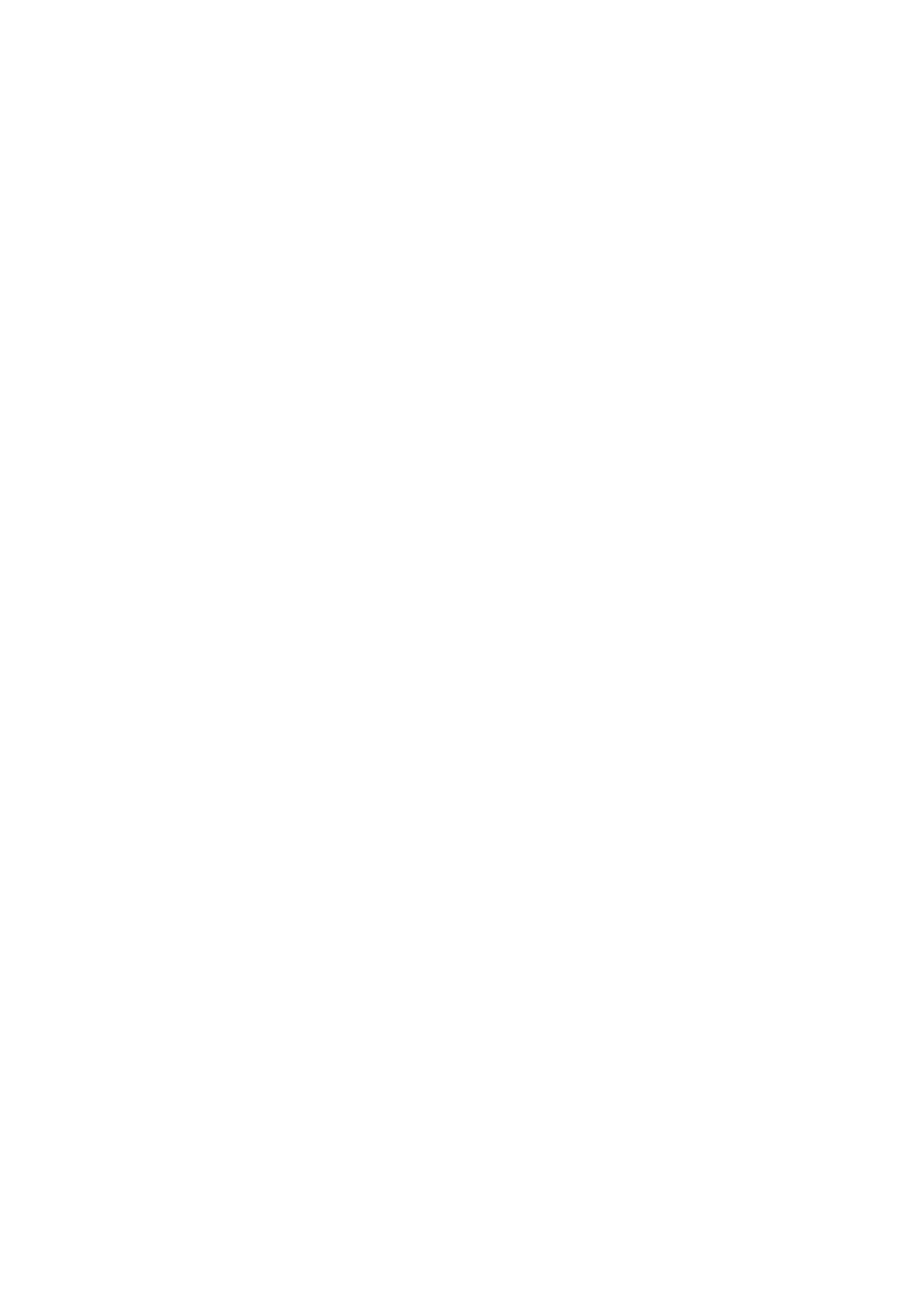# <span id="page-30-0"></span>**9 HTML**

### <span id="page-30-1"></span>**9.1 HTML**

HTML is the language of the web.

**H** yper

**T** ext

**M** ark-up

**L** anguage

### <span id="page-30-2"></span>**9.2 For further reading**

- Wikiversity: Web Design/Basic HTML and  $\mathrm{CSS}^1$  $\mathrm{CSS}^1$
- HTML Programming<sup>[2](#page-30-4)</sup>

Category:Internet Technologies[3](#page-30-5)

<span id="page-30-3"></span><sup>1</sup> <http://en.wikiversity.org/wiki/%20Web%20Design%2FBasic%20HTML%20and%20CSS>

<span id="page-30-4"></span><sup>2</sup> <http://en.wikibooks.org/wiki/HTML%20Programming><br>3 http://en.wikibooks.org/wiki/Category%3AInternet

<span id="page-30-5"></span><http://en.wikibooks.org/wiki/Category%3AInternet%20Technologies>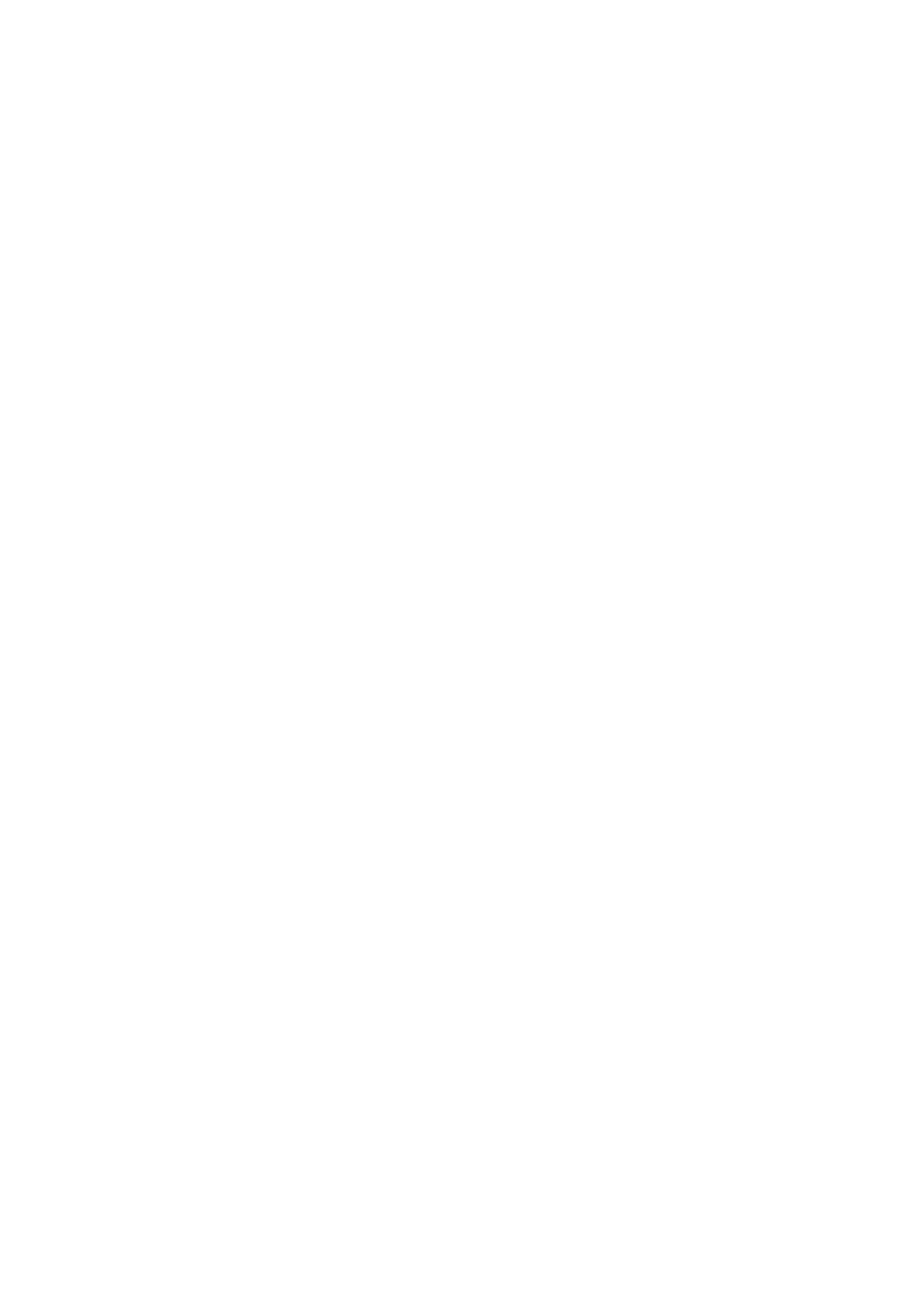## <span id="page-32-0"></span>**10 Embedded technologies**

### <span id="page-32-1"></span>**10.1 Embedded technologies**

Embedded Technologies in the context of the internet are stand-alone programs and plugins that extend the normal functionality of a web page. Java, Shockwave Flash<sub>tm</sub>, audio and video players are all examples of embedded technologies that can assist creating a web site.

#### <span id="page-32-2"></span>**10.2 See also**

- Macromedia<sup>[1](#page-32-3)</sup>
- $\bullet$  Java<sup>[2](#page-32-4)</sup>
- $\bullet$  xine<sup>[3](#page-32-5)</sup>
- mplayer<sup>[4](#page-32-6)</sup>
- $\bullet$  xmms<sup>[5](#page-32-7)</sup>

Category:Internet Technologies<sup>[6](#page-32-8)</sup>

- <span id="page-32-6"></span>4 <http://www.mplayerhq.hu>
- <span id="page-32-7"></span>5 <http://www.xmms.org>

<span id="page-32-3"></span><sup>1</sup> <http://www.macromedia.com>

<span id="page-32-4"></span><sup>2</sup> <http://www.java.sun.com>

<span id="page-32-5"></span><sup>3</sup> <http://xinehq.de>

<span id="page-32-8"></span><sup>6</sup> <http://en.wikibooks.org/wiki/Category%3AInternet%20Technologies>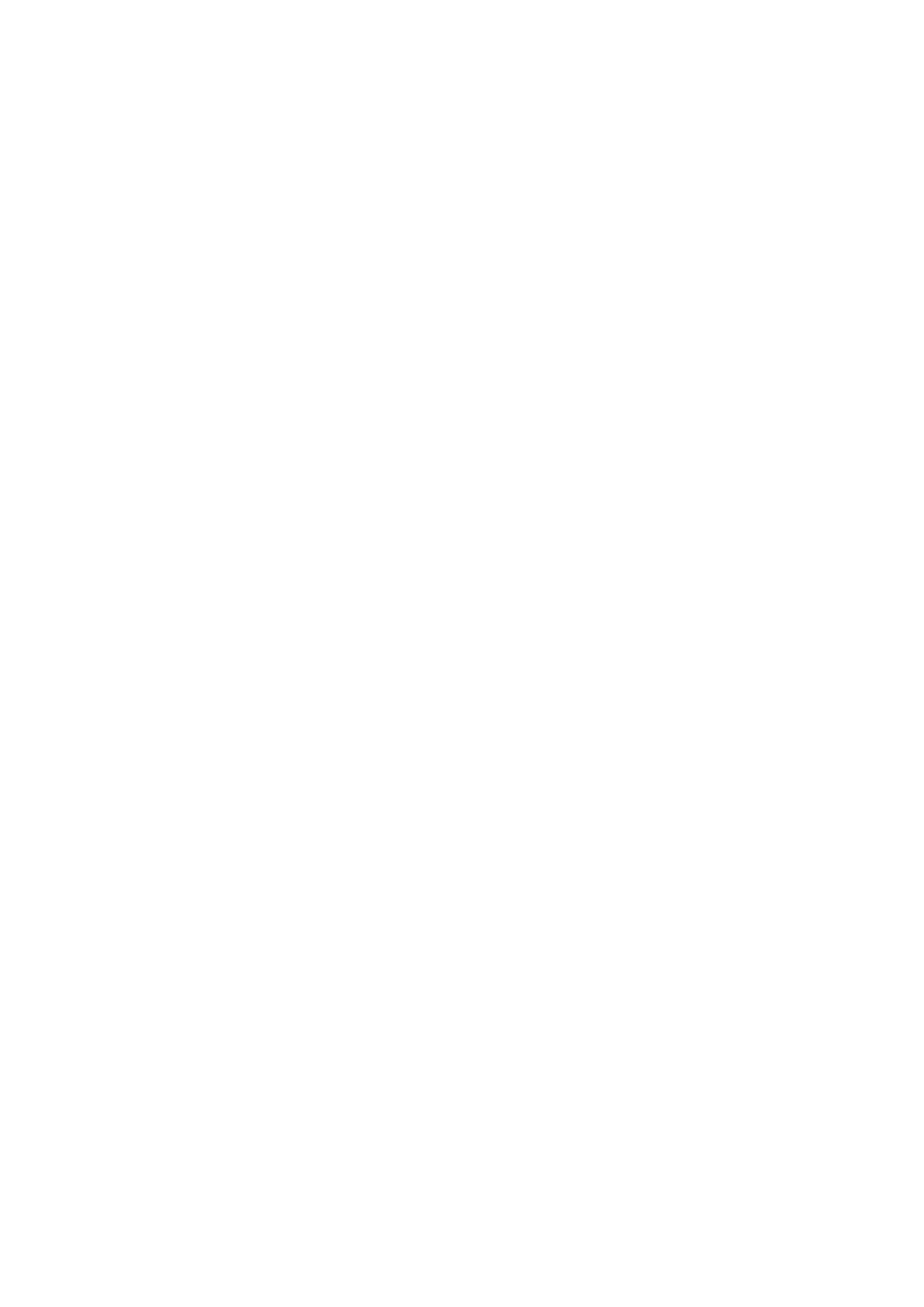## <span id="page-34-0"></span>**11 Proxy servers**

Proxy servers provide a cache of items available on other servers which are presumably slower, more expensive to access or unavailable from the local network.

The process of proxying a network through a single host on another network is called network masquerading or IP-masquerading if the source and target networks use the Internet Protocol.

This term is used particularly for a World Wide Web server which accepts URLs with a special prefix. When it receives a request for such a URL, it strips off the prefix and looks for the resulting URL in its local cache. If found, it returns the document immediately, otherwise it fetches it from the remote server, saves a copy in the cache and returns it to the requester. The cache will usually have an expiry algorithm which flushes documents according to their age, size, and access history.

The Squid cache is the popular http proxy server in UNIX/Linux world. However, Apache's mod\_proxy module also provides proxying and caching capabilities, and has the advantage of already being installed on nearly all systems.

 $Categorical$ :Internet Technologies<sup>[1](#page-34-1)</sup>

<span id="page-34-1"></span><sup>1</sup> <http://en.wikibooks.org/wiki/Category%3AInternet%20Technologies>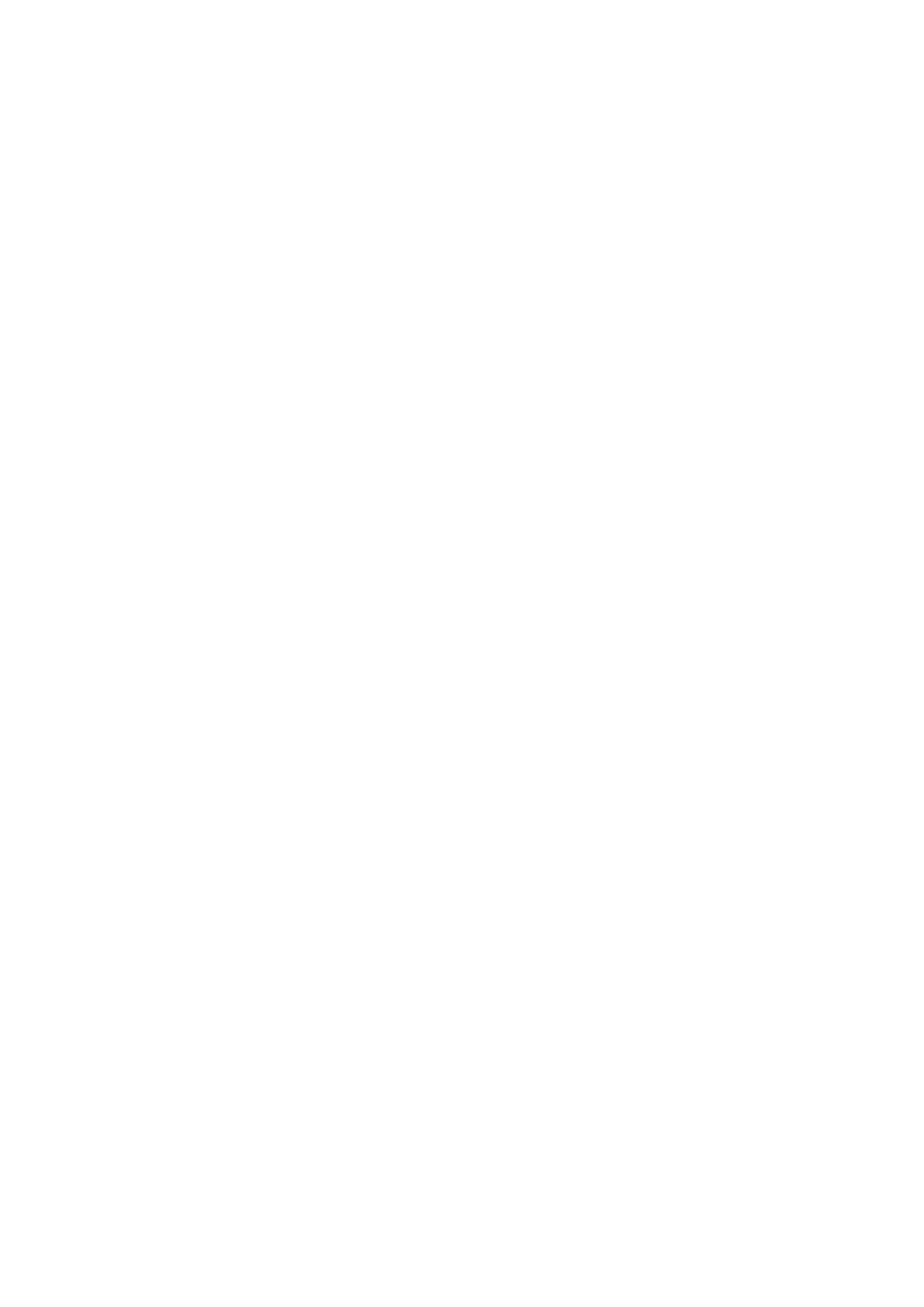## **12 Search engine**

A **search engine** is a type of computer software used to search data in the form of text or a database for specified information.

Search engines normally consist of spiders (also known as bots) which roam the web searching for links and keywords. They send collected data back to the indexing software which categorizes and adds the links to databases with their related keywords. When you specify a search term the engine does not scan the whole web but extracts related links from the database.

Please take note that this is **not** a simple process. Search engines literally scan through millions of pages in its database. Once this has taken place all the results are put together in order of relevancy. Remember also not to get a search engine and directory mixed up. Yes they are used interchangeably, but they do in fact perform two different tasks!

Before 1993 the term search engine never existed. From then until now that has changed drastically, and almost everyone knows what it is. Since the Internet is used by millions of Americans daily, a search engine sees a lot of visitors especially ones such as Google and Yahoo. Almost all of us use one of the two if we have the Internet. By simply typing words into the engine, we get several results which gives us a list of sites. (Seigel)

Usually a search engine sends out a spider which fetches as many documents as possible. An index is then created by what is called an indexer that reads the documents and creates it. Only meaningful results are created for each query though, a process called proprietary algorithm. (Webopedia)

### **12.1 Sources**

(2004, October 5). Search Engine. Retrieved September 19, 2008, from Webopedia Web site: [http://www.webopedia.com/TERM/s/search\\_engine.html](http://www.webopedia.com/TERM/s/search_engine.html)

Seigel, Carolyn (2006). Internet Marketing. Boston, MA: Houghton Mifflin Company.

### **12.2 Work Cited**

Boswell, Wendy. "How do search engines work?" What is a search engine? 19 September 2008. <http://websearch.about.com/od/enginesanddirectories/a/searchengine.htm>

**Did You Know?** ----Google's spider is known as Googlebot. You can make Googlebot not add a page to its database. For more information, click here<sup>1</sup>.

<sup>1</sup> <http://www.google.com/bot.html#robotsinfo>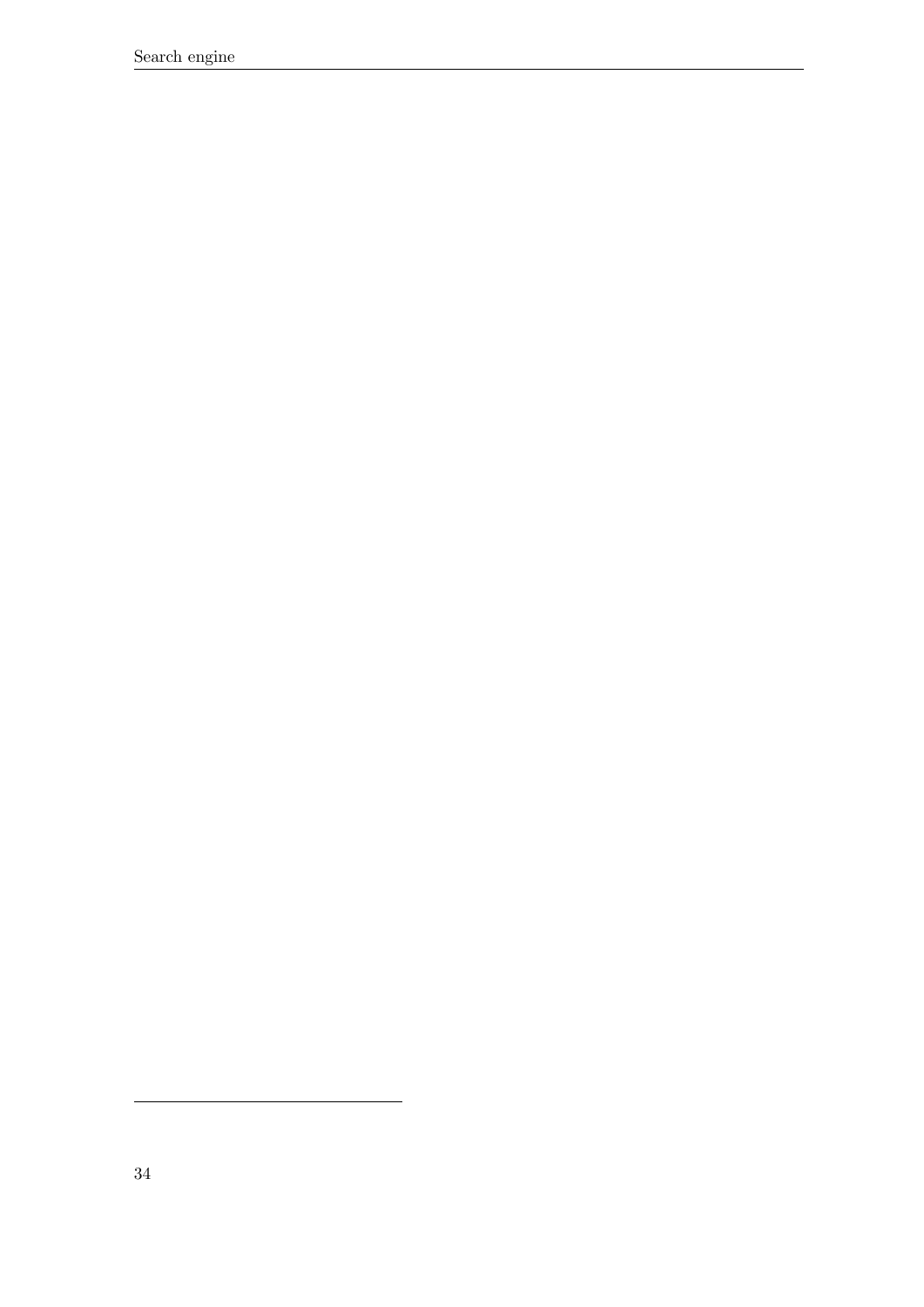# **13 Web advertising**

Web Advertising uses static images, animated GIFs, and Flash Animation to display a product or service. Advertising on the Web displays in many different ways such as banners or buttons, Pop-up and Pop-under, and intro pages to websites.

A banner or a button can be an image, animated gif, flash video or plain text

A Pop-up or Pop-under causes a new browser window to open and displays a webpage that can contain text, images and flash.

Intro Pages to websites usually have a flash or gif animation to introduce a company, their services or Products.

Internet advertising is delivered by ad servers. The most common type of ad server in use today is the Central ad server<sup>[1](#page-38-0)</sup>.

Standard Sizes for Banner Style Advertisements are as follows:

Rectangles -

300x250

250x250

240x400

336x280

180x150

Banners - <Br>

468x60

234x60

<span id="page-38-0"></span><sup>1</sup> [http://en.wikipedia.org/wiki/Central\\_ad\\_server](http://en.wikipedia.org/wiki/Central_ad_server)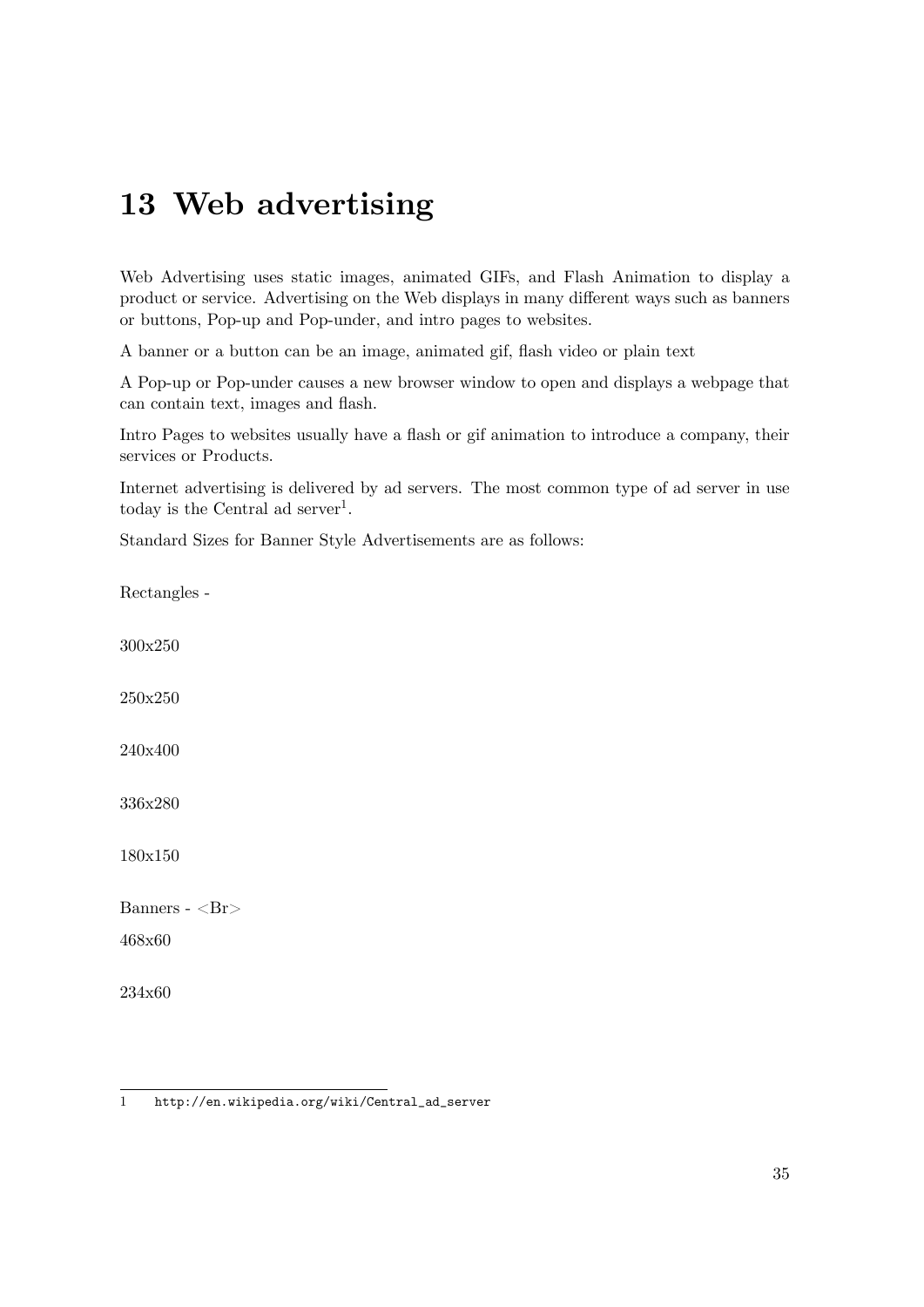88x31

120x90

120x240

 $125\mathrm{x}125$ 

728x90

Skyscrapers -

160x600<Br> 120x600

300x600

 $\text{Category:}$ Internet Technologies<sup>[2](#page-39-0)</sup>

<span id="page-39-0"></span>2 <http://en.wikibooks.org/wiki/Category%3AInternet%20Technologies>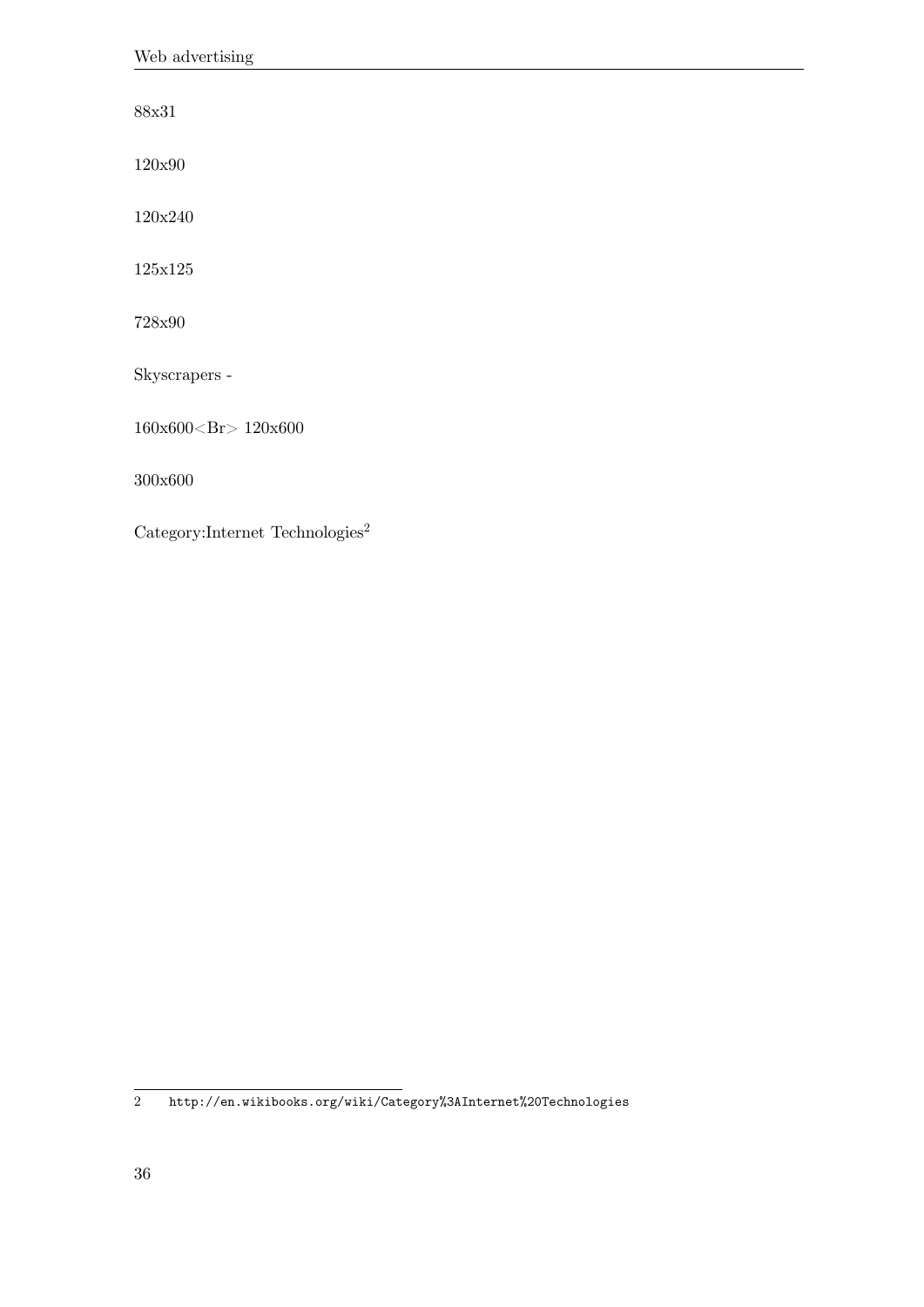# **14 Online shopping**

**Online shopping** is just like going to the store and shopping around and looking for things you want except in form of the internet. Tim Berners-Lee started the World Wide Web in 1990. Shortly there after, online shopping started and has expanded exponentially ever since. It provides such a convenience for consumers to keep from having to leave the house or use gas to get to all the different stores, where online shopping you can get anything you want from as many different stores as you want all at one time. Online shopping mainly takes place from people using search engines and typing in exactly what they want. Then the search engine will bring up the most popular sites for the items you look for. Once you find what you are looking for online, most sites will let you put the item in a shopping cart just like a brick and mortar store, so you can keep searching around for anything else that you may need.

Shopping online makes life so much easier because you can just type in a debit card number, wire money, deliver money, electronic money, etc. and be done with it within seconds or minutes. It makes life easy, but you just have to be careful what sites you order from because of all the scams that go on everyday. It is so easy for hackers today to steal people's identity, so being smart is definitely a key when shopping online.

It makes it easy for companies to use online catalogs or stores to do business not only because people will use it but because there is so much more of a selection that they can put online and not even have in the actual store due to space constraints.

### **14.1 Online Auctions**

Online auctions have become increasing popular with the rise of online shopping. These auctions allow buyers and sellers to obtain and sell products and services quickly and efficiently. Auctions allow for individuals and businesses to extend their products and services to a much larger customer base.

In 1995, the current powerhouse, Ebay, was started from founder Pierre Omidyar's house. While bidding and searching through auctions is free, sellers are charged certain fees:

- A nonrefundable Insertion Fee is charged which can cost a seller anywhere from 30 cents up to \$3.30, depending on the seller's starting bid on the item. - If a seller wishes to further promote their listings, the seller can highlight a listing for an additional fee. - A Final Sale fee is charged at the end of the seller's auction. This fee generally ranges from 1.25% to 5% of the final sale price.

At the end of the auction, both the seller and the buyer are notified by Ebay. The seller usually has a minimum price they will accept for the bid item. If the buyer's bid exceeds the seller's lowest price, the transaction is completed between the two parties or independently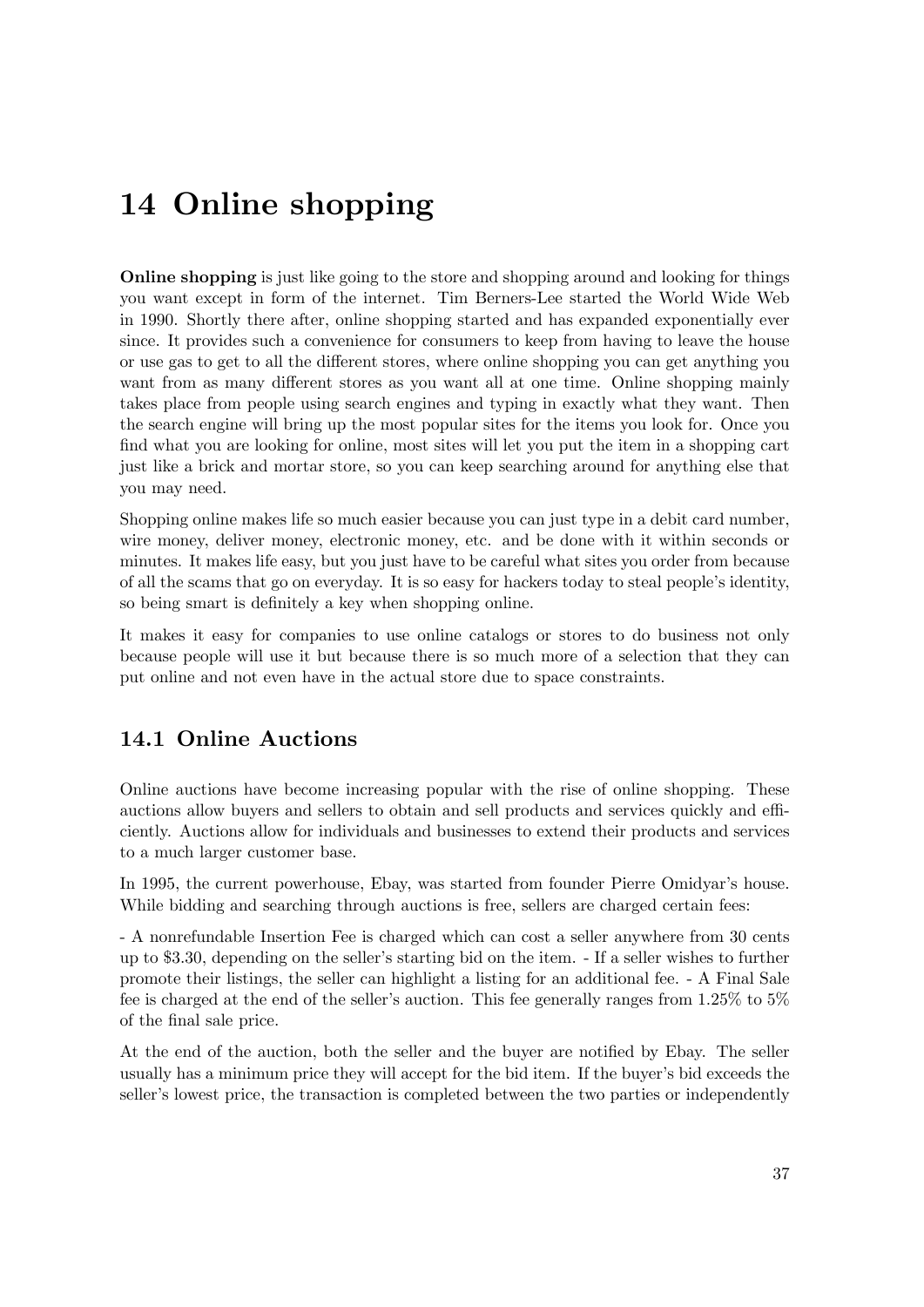of eBay. The above rules apply to Ebay itself, but all auction-based websites charge fees for providing customers with a specific place for e-commerce.

Although Ebay is a widely recognized name in the Internet world, there are several other popular auctions sites such as Ubid.com, Bidz.com, Webidz.com. Popularity and use of auction sites has become more common, however, there are some downsides to these websites. Once an auction has ended, the binding contract of the auction is between the winning bidder and the seller only. Meaning the actual website has limited to no liability for a bad transaction. Auction sites do provide their customers with several options to retrieve money from a dishonest buyer or seller. If these options fail to achieve results, the buyer or seller is essentially on their own.

There are many benefits from online auctions. Individuals and businesses sell and purchase products that are sometimes hard-to-find and hard to sell. Usually, these products come at cheaper prices, and can be found right in the comfort of your own home.

## **14.2 Works Cited**

- <http://www.cs.brandeis.edu/~magnus/ief248a/eBay/history.html>
- <http://en.wikipedia.org/wiki/EBay>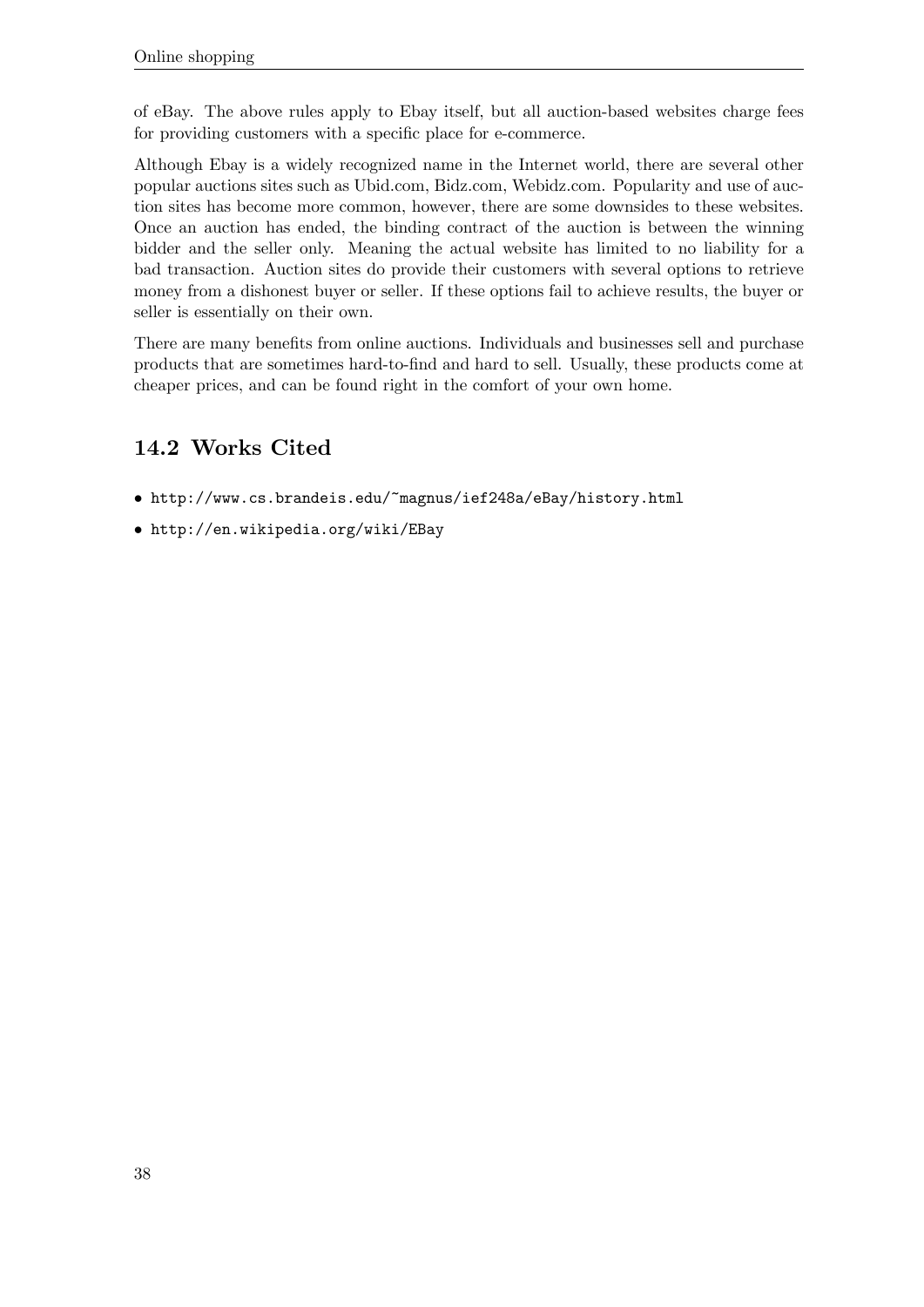# **15 Email**

Since the beginning of time, our innate nature creates a desire for convenience and a desire to find new ways to create convenience. The business world is especially guilty of this characteristic as efficient operations are necessary in order to provide a profitable book of business. Over the past few decades the internet has made a grand entrance and a lasting impression on the business world. Since then, it seems, that the internet, and furthermore email, has made an even larger impression on the way business is conducted. While, seemingly enough all effects are positive, there are reasons that a company should "second-guess" its decision to utilize email in such heavy and reliant ways.

While email is convenient and efficient to send a message, whether it be to someone in your clientele base, a sister company across the nation or to someone in the cubicle next to you, email can also create communication barriers that could have an everlasting effect on your business, especially concerning customer service. Email creates a way to send bills, eliminate phone calls and provide services to your customers without ever having contact with that customer. Eliminating your "one-on-one" contact with everyone involved in your business creates hazards such as dishonesty, miscommunication in unerstanding company policies, etc. Below are a few more adverse effects that email could have on a business as reported by Paul McFredrie, ([http://www.mcfedries.com/Ramblings/email-pros-cons.asp\):](http://www.mcfedries.com/Ramblings/email-pros-cons.asp):)

```
Creates an impersonal environment
Excessive involvement (can require more attention than you can give)
Lax in security
"Text-only" (can create massive and detrimental misunderstandings)
```
As duly noted, email has its obvious positive effects on our business world and definitely plays a large role in its success. However, we should always be aware of the problems that can be caused as well.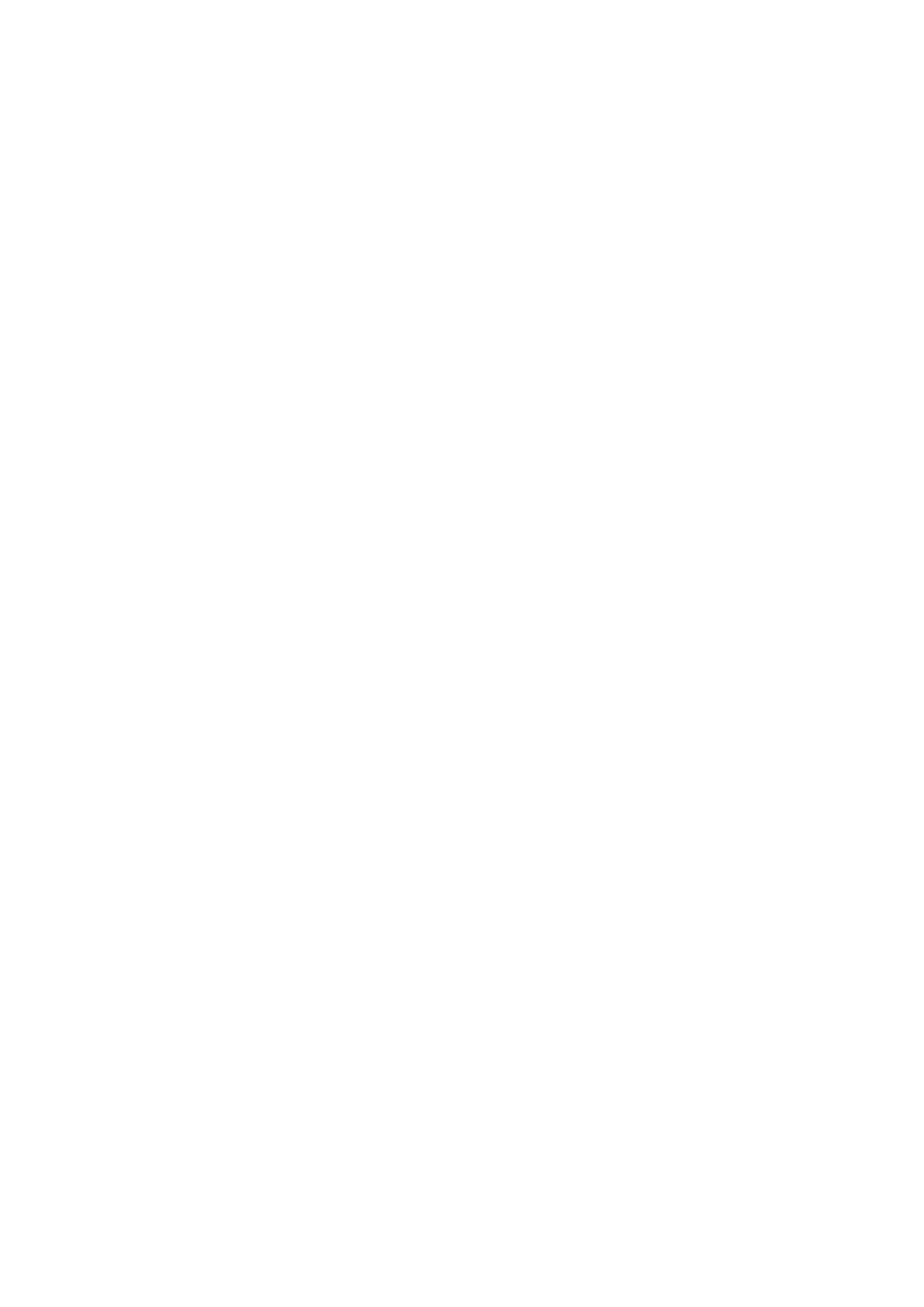# **16 History of email**

Email began as an experiment by the military to be able to send to and from the battlefield. Thus was born email or electronic-mail

The first email was sent in 1972 using two machines by an engineer named Ray Tomlinsin. Later he wrote a mail program for Tenex, the BBN-grown operating system that, by now, was running on most of the ARPANET's PDP-10 machines. (Heliomedia) The mail program was written in two parts (1)to send messages, you would use a program called SNDMSG; (2)to receive mail, you would use the other part called READMAIL.(Heliomedia)

In 1972, the commands MAIL and MLFL were added to the FTP program and provided standard network transport capabilities for email transmission. FTP sent a separate copy of each email to each recipient, and provided the standard ARPANET email functionality until the early 1980's when the more efficient SMTP protocol was developed. Among other improvements, SMTP enabled sending a single message to a domain with more than one addressee, after which the local server would locally copy the message to each recipient. (Livinginternet)

Over the years the email has evolved with many different programs put with it and many people working to improve the email systems.

In 1993, the large network service providers America Online and Delphi started to connect their proprietary email systems to the Internet, beginning the large scale adoption of Internet email as a global standard. (Livinginternet)

Category:Internet Technologies<sup>[1](#page-44-0)</sup>

The first important email standard was called SMTP, or simple message transfer protocol. SMTP was very simple and is still in use - however, as we will hear later in this series, SMTP was a fairly naïve protocol, and made no attempt to find out whether the person claiming to send a message was the person they purported to be. Forgery was (and still is) very easy in email addresses. These basic flaws in the protocol were later to be exploited by viruses and worms, and by security frauds and spammers forging identities. Some of these problems are still being addressed in 2004.

(Category: Net History)

Ian, Peter; [http://www.nethistory.info/History%20of%20the%20Internet/email.](http://www.nethistory.info/History%20of%20the%20Internet/email.html) [html](http://www.nethistory.info/History%20of%20the%20Internet/email.html)

E-mail predates the Internet; existing e-mail systems were a crucial tool in creating the Internet. 1965 as a way for multiple users of a time-sharing mainframe computer to communicate. Although the exact history is murky, among the first systems to have such a

<span id="page-44-0"></span><sup>1</sup> <http://en.wikibooks.org/wiki/Category%3AInternet%20Technologies>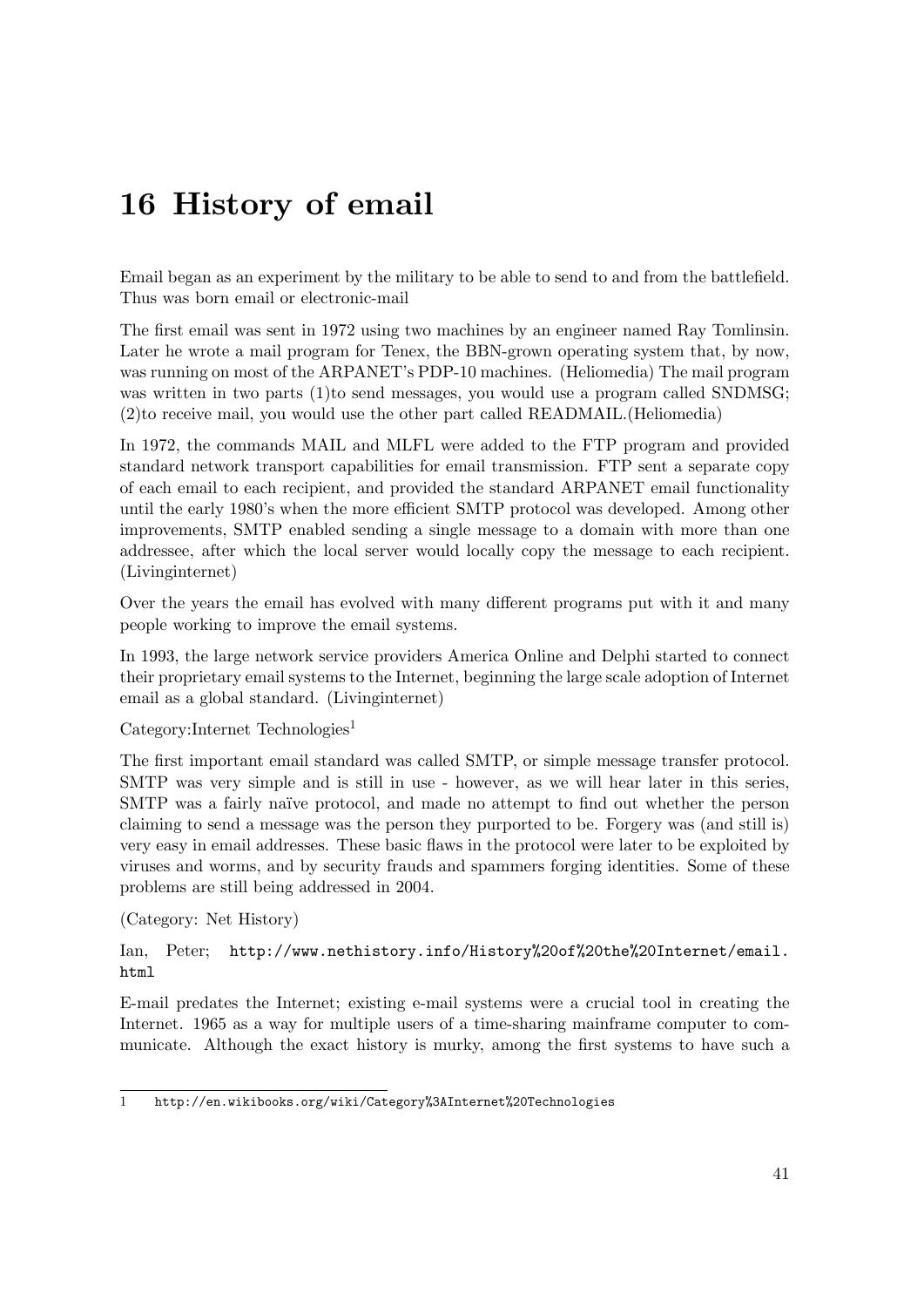facility were SDC's Q32 and MIT's CTSS. E-mail was quickly extended to become network e-mail, allowing users to pass messages between different computers. The early history of network e-mail is also murky; the AUTODIN system may have been the first allowing electronic text messages to be transferred between users on different computers in 1966, but it is possible the SAGE system had something similar some time before. The ARPANET computer network made a large contribution to the evolution of e-mail. There is one report [1] which indicates experimental inter-system e-mail transfers on it shortly after its creation, in 1969. Ray Tomlinson initiated the use of the @ sign to separate the names of the user and their machine in 1971 [2]. The common report that he "invented" e-mail is an exaggeration, although his early e-mail programs SNDMSG and READMAIL were very important. The first message sent by Ray Tomlinson is not preserved; it was "a message announcing the availability of network email"[3]. The ARPANET significantly increased the popularity of e-mail, and it became the killer app of the ARPANET.

### ((Origins of E-mail)

### <http://www.lookforemails.com/EmailFacts.aspx>

BBN was the first company to send an e-mail. BBN stands for Bolt Beranek and Newman. BBN was hired by the US Defense Department and created what is known as the ARPANET. The ARPANET helped to evolved into what is known today as the internet. The first e-mail was sent three years later in 1971 by Ray Tomlinson. Ray Tomlinson eventually was the first to use the @ symbol in his emails to show which message was sent at which computer to show that it wasnt a local host.

### <http://www.mailmsg.com/history.htm>

One of the first new developments when personal computers came on the scene was "offline readers". Offline readers allowed email users to store their email on their own personal computers, and then read it and prepare replies without actually being connected to the network - sort of like Microsoft Outlook can do today. (Net History)

This was particularly useful in parts of the world where telephone costs to the nearest email system were expensive. (often this involved international calls in the early days) With connection charges of many dollars a minute, it mattered to be able to prepare a reply without being connected to a telephone, and then get on the network to send it. It was also useful because the "offline" mode allowed for more friendly interfaces. Being connected direct to the host email system in this era of very few standards often resulted in delete keys and backspace keys not working, no capacity for text to "wrap around" on the screen of the users computer, and other such annoyances. Offline readers helped a lot. (Net History)

The first important email standard was called SMTP, or simple message transfer protocol. SMTP was very simple and is still in use - however, as we will hear later in this series, SMTP was a fairly naïve protocol, and made no attempt to find out whether the person claiming to send a message was the person they purported to be. Forgery was (and still is) very easy in email addresses. These basic flaws in the protocol were later to be exploited by viruses and worms, and by security frauds and spammers forging identities. Some of these problems are still being addressed in 2004. (Net History)

But as it developed email started to take on some pretty neat features. One of the first good commercial systems was Eudora, developed by Steve Dorner in 1988. Not long after Pegasus mail appeared. (Net History)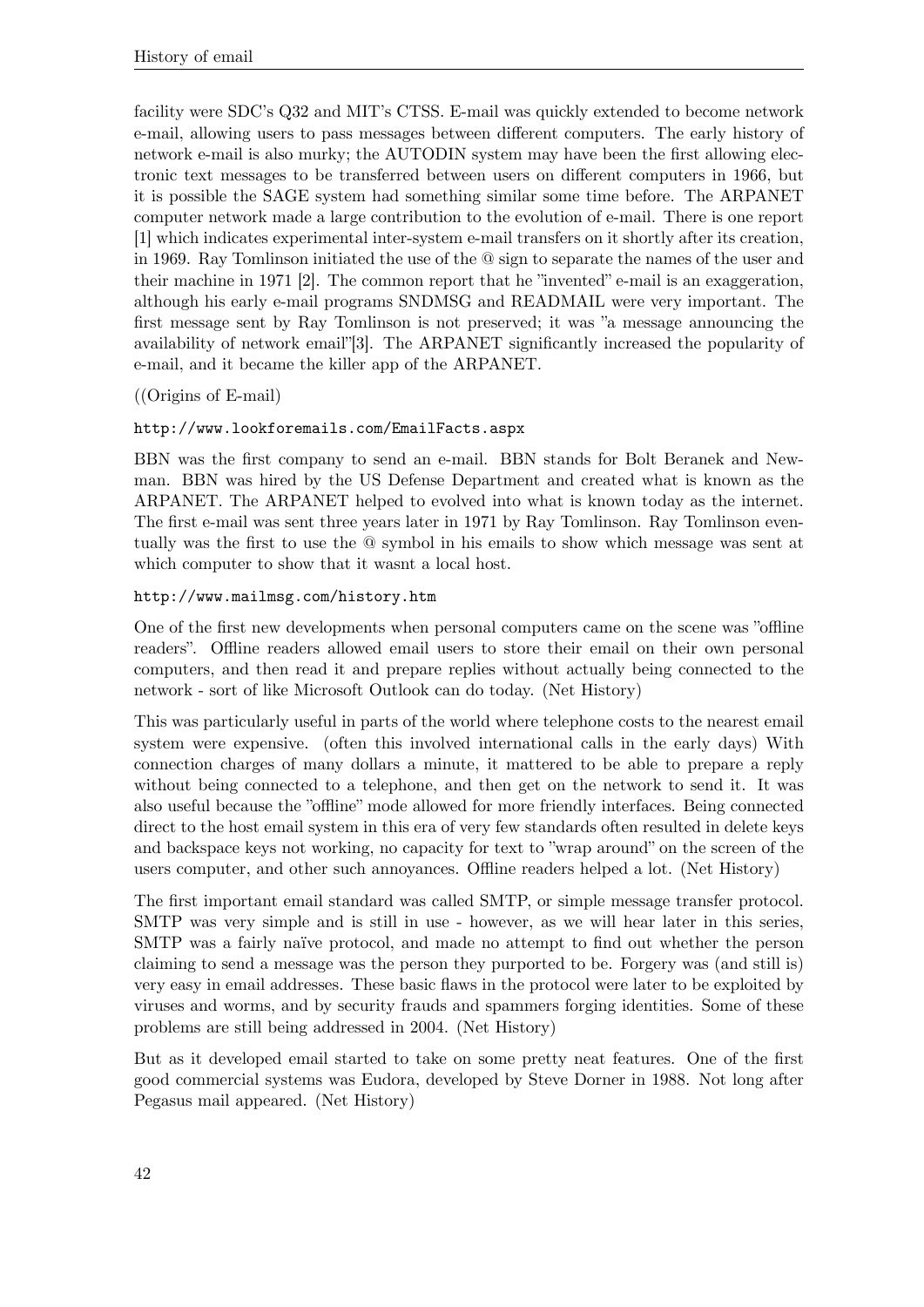When Internet standards for email began to mature the POP (or Post Office Protocol) servers began to appear as a standard - before that each server was a little different. POP was an important standard to allow users to develop mail systems that would work with each other. (Net History)

These were the days of per-minute charges for email for individual dialup users. For most people on the Internet in those days email and email discussion groups were the main uses. These were many hundreds of these on a wide variety of topics, and as a body of newsgroups they became known as USENET. (Net History)

With the World Wide Web, email started to be made available with friendly web interfaces by providers such as Yahoo and Hotmail. Usually this was without charge. Now that email was affordable, everyone wanted at least one email address, and the medium was adopted by not just millions, but hundreds of millions of people. (Net History)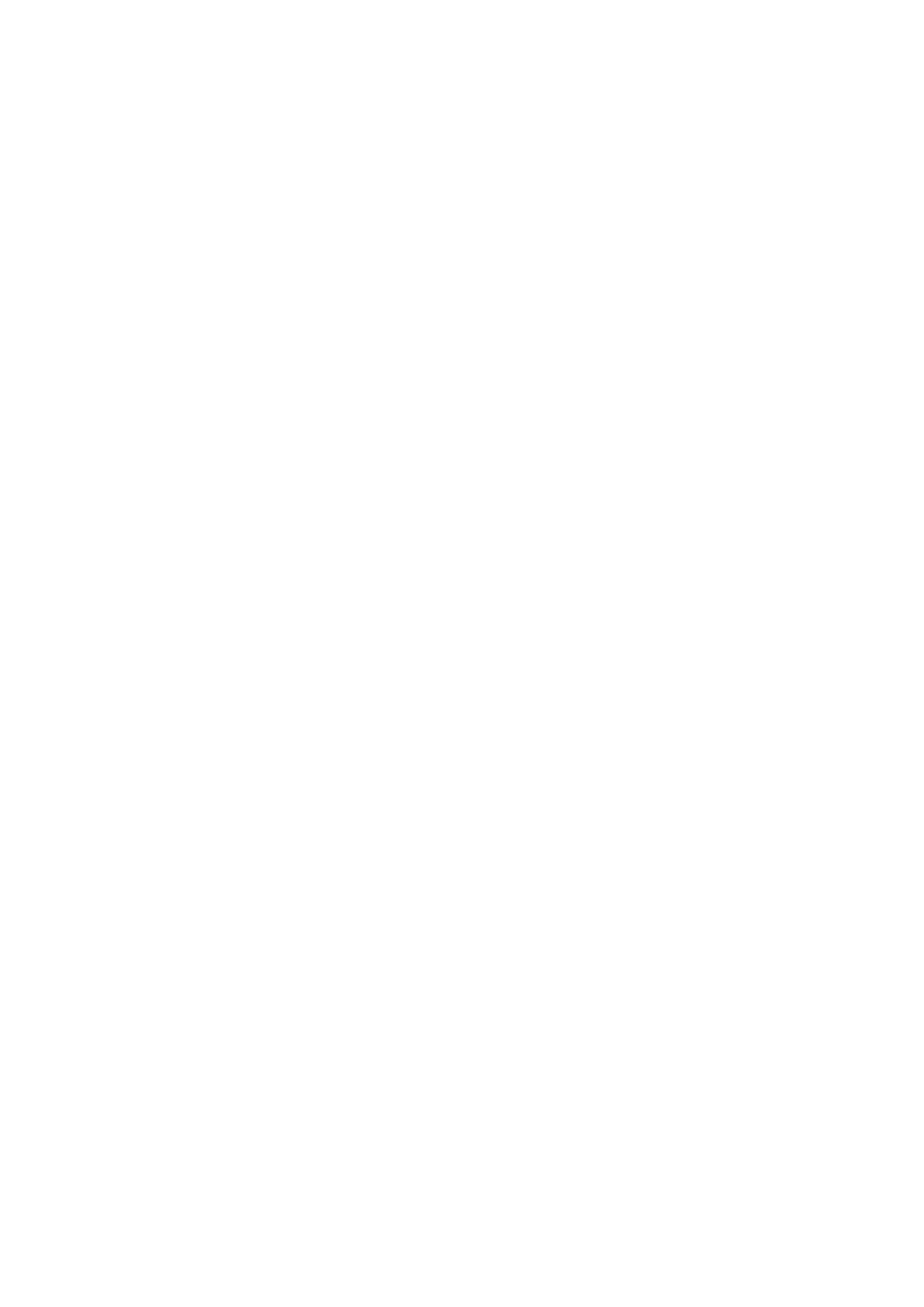# **17 Routing email**

Email routing is performed based entirely on the destination address of the email message. An email address has the following format:

*username* **@** *domain*

(For example: user@wikipedia.org)

While it would be theoretically possible for mail clients to deliver their own messages directly to recipients, this is not desirable. So, an end user's mail client will deliver outbound messages to their local mail server using SMTP or a similar protocol.

The local mail server then performs a DNS lookup to find the 'MX' (mail exchanger) records for the recipient's domain name. These MX devices are the designated mail servers for all email addresses within that domain.

The local server then attempts an SMTP connection to each of the MX servers in order of priority, until a connection is successful. It forwards the message to the remote server and ends the connection.

The remote mail server then either repeats this process, forwarding the message closer to the intended recipient, or may deliver the message directly to the recipient.

#### **History**

Prior to the advent of the SMTP protocol, email was delivered using the UUCP (Unix-to-Unix Copy Protocol).

In the early days of SMTP, before Spam became a massive problem on the Internet, it was possible to manually define the route that an email message was to take. This was done by appending multiple "@domain" entries to a recipient address. For example:

user@domain1.com@domain2.com@domain3.com

A message with this recipient address would be routed first to the mail server for domain3.com, then to the mail server for domain2.com, then finally to the mail server for domain1.com where it would be delivered to the local user.

Due to anti-relaying restrictions now in place on Internet-accessible mail servers, this is generally no longer possible.

 $Categorical$ :Internet Technologies<sup>[1](#page-48-0)</sup>

<span id="page-48-0"></span><sup>1</sup> <http://en.wikibooks.org/wiki/Category%3AInternet%20Technologies>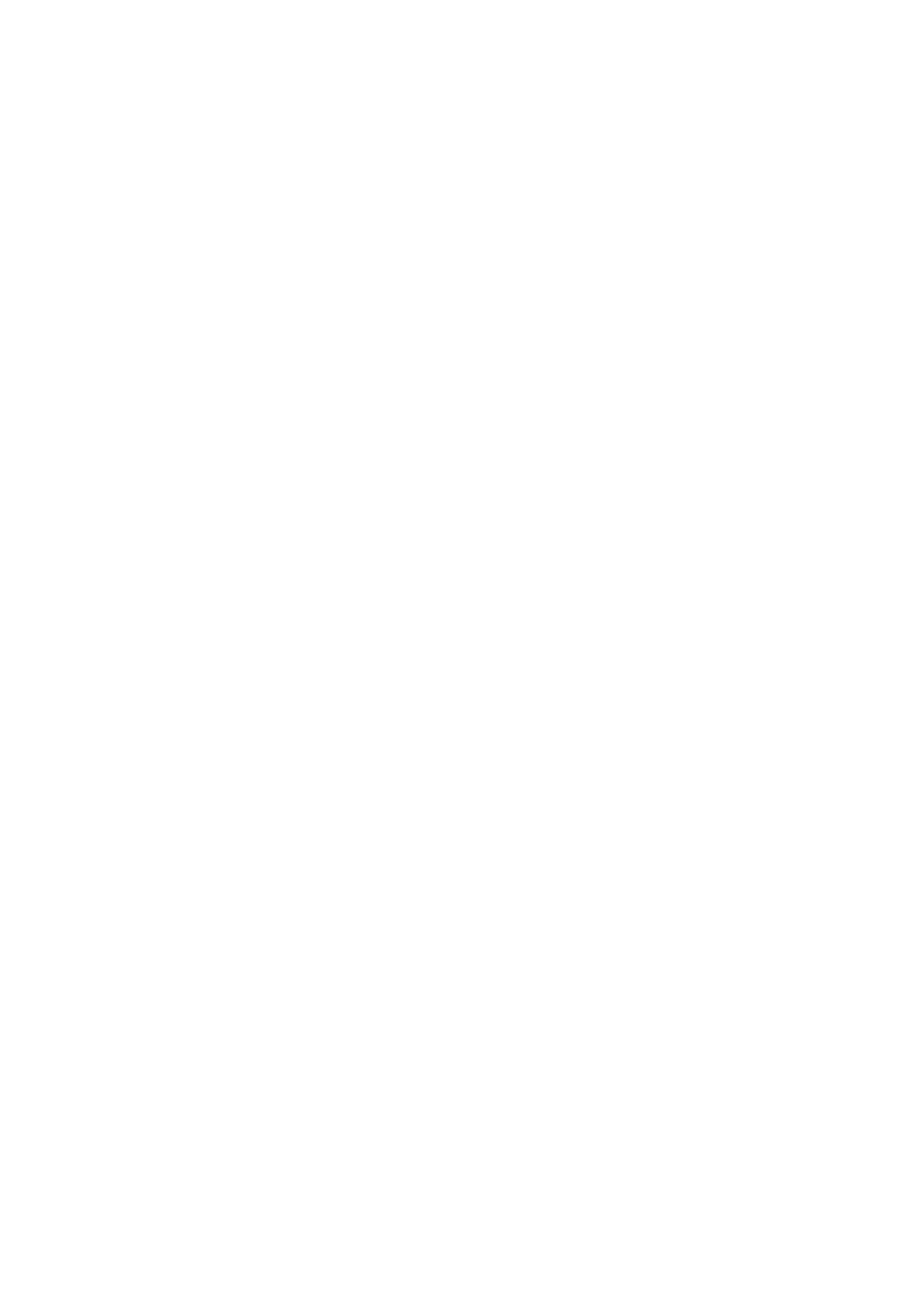# **18 Email spam**

Email spam (or just "Spam") is unsolicited email, similar to conventional "junk mail", but often on a larger scale.

Spam is estimated to have cost U.S. organizations over \$10 billion (in lost productivity) in 2003.

Various software products are available to block or filter spam. Even lawmakers are stepping up to fight spam- in the United States the Can-Spam Act of 2003 was passed into law.

"Spammers" - people or organizations responsible for sending out email spam - use large lists of email addresses that are collected in a number of ways. One of these means is by using computer programs that search websites for email addresses. An email address that appears on a website is therefore more likely to get spammed, other things being equal. There are various ways of preventing your email being harvested in this way. One is to include it as an image rather than a link. This is not ideal, though, because it means firstly that people will have to type the address themselves, and secondly, it makes the address inaccessible to blind people, or people who browse without images. An alternative, better method, is to use a small piece of 'JavaScript' to insert the email address into the page when it is displayed, keeping it out of the html which an email-collecting spam program might look at. One final method is to create a contact form to display on your website. The website user would fill out the form which when submitted forwards the message to you without displaying your email address. This final method has one drawback in that it circumvents the user's email system and does not provide the user with a record of the email that they sent.

I have also seen many people try the format of me@REMOVETHISaol.com or whatever. The person who has a genuine interest in emailing you will remove the REMOVETHIS part of the eddress before sending, but programmes that gather email addresses en-masse will use it as-is - thus, you do not receive spam. One must be fairly inventive to make this effective; the instance given would be algorithmically handled by most site-scraping email bots.

In addition, there is a new anti-spam feature now availible. Named the "Challenge/Response System", this either sends a link, or a word-verification page to a user, the first time they e-mail you. The user must either click the link or enter the word to verify they are not a spamming program. After this, you get the e-mail and they're added to your allow list.

A study, by Brockmann & Company IT consultants showed that challenge-response proved to be superior to appliances, hosted spam filters and commercial filters.Brockmann surveyed more than 500 businesses, with 40% of the respondents having IT responsibilities. The independently funded study resulted in the creation of a spam index to measure how satisfied workers were with their spam technologies.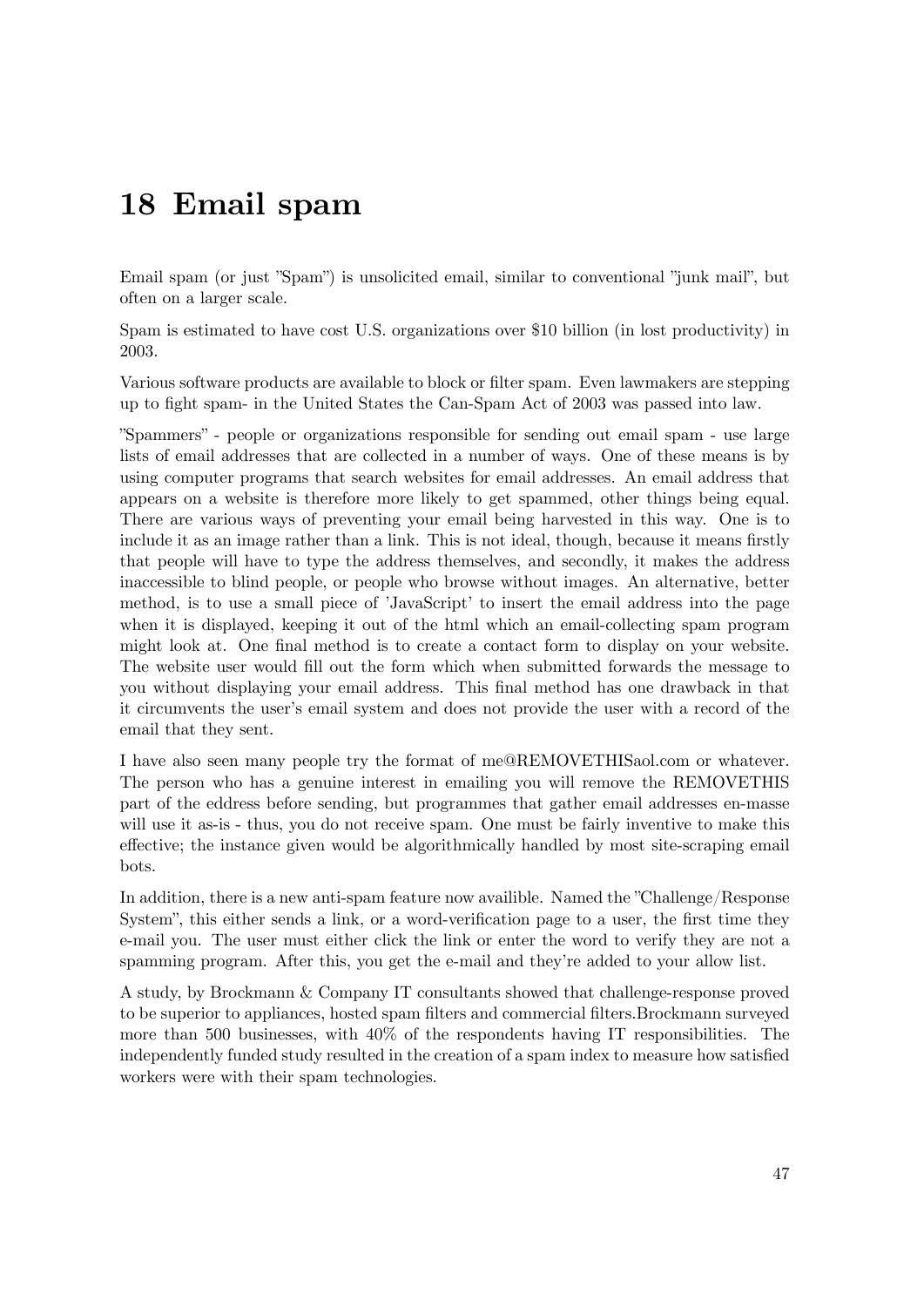Despite being less sophisticated than filtering technology sold by antispam and antivirus vendors, the challenge-response method was twice as effective as hosted services for spam prevention. According to the survey, 67% of challenge-response users specified that they are very satisfied with their email experience as compared to next highest technology, hosted services, in which 42% reported that they were very satisfied. Commercial software filters, such as those produced by McAfee, Symantec and Trend Micro, scored the lowest satisfying only 22% of respondents.(SearchSecurity.com, Robert Westervelt Jul. 2007)

www.bluebottle.com currently offers a public beta of this software.

Spam is a very common thing and at one point or another it is something that we have all had. Spam is not only an annoying email, it is a tactics for marketing. However many times you have received this type of email, it is becoming more and more dangerous. It can be generated by businesses as well as individuals. It is used to promote products and is also brought about by things like forwarding ( things like jokes, images or chain letters) spam can be used to gather information from your computer if opened as well as used to send out viruses. It is becoming an increasing threat. Spam has become such an issue, that people now have to have an entire email address just as a "throw away account" an email address specifically catered toward junk mail because if we were to let it, it would take up about 90% of our inbox's, not only is this an issue for our email account but it is also being directed towards our phone, and needs to be handled with caution Email-spam-sample.pngSpam is a very common thing and at one point or another it is something that we have all had. Spam is not only an annoying email, it is a tactics for marketing. However many times you have received this type of email, it is becoming more and more dangerous. It can be generated by businesses as well as individuals. It is used to promote products and is also brought about by things like forwarding ( things like jokes, images or chain letters) spam can be used to gather information from your computer if opened as well as used to send out viruses. It is becoming an increasing threat. Spam has become such an issue, that people now have to have an entire email address just as a "throw away account" an email address specifically catered toward junk mail because if we were to let it, it would take up about 90% of our inbox's, not only is this an issue for our email account but it is also being directed towards our phone, and needs to be handled with caution

| ō<br><b>Deleted Items</b>                                                                                        |               |                                                                    |          |    |  |  |
|------------------------------------------------------------------------------------------------------------------|---------------|--------------------------------------------------------------------|----------|----|--|--|
| $\left  \begin{array}{c} 1 \\ -1 \end{array} \right $ $\left  \begin{array}{c} 0 \\ -1 \end{array} \right $ From |               | Subject                                                            | $F$ Size | ۱Ÿ |  |  |
| 米                                                                                                                |               | CarLoanProvi Get the car of your dreams with CarLoanProvider Help! | F 7 KB   | y  |  |  |
| 6                                                                                                                |               | TotalRespons How Old Are You Really? - Take the RealAge Test       | F 9 KB   | Ŕ. |  |  |
| w<br>米                                                                                                           |               | Dorothy Larson [v]only way to make it grow[t]                      | F 10 KB  | y  |  |  |
| 米                                                                                                                | Beryl Herrera | viva c-o- d-i~ n!                                                  | F 6 KB   | Y  |  |  |
| ▶                                                                                                                |               | jillian@totheg Special ToTheGames Member Offer                     | F 11 KB  | y  |  |  |
| 米                                                                                                                |               | Accept Credit Process Credit Cards for Zero Up Front Cost          | F 7 KB   | Ŕ. |  |  |
| ×                                                                                                                | James         | Your Pharmacy vb                                                   | F4KB     | Ŷ. |  |  |
| 米                                                                                                                |               | Quick Cash A Get A \$500 Cash Advance                              | F 9 KB   | Y  |  |  |
| 6₹                                                                                                               | Lenard Denny  | bromfield emblematic                                               | F 8 KB   | A. |  |  |
| ×                                                                                                                | eddye lord    | Office XP - \$60                                                   | F 9 KB   | À. |  |  |
| ×                                                                                                                | Comp Dept     | Get a complimentary Starbucks Gift Card on us                      | F 7 KB   | A. |  |  |
| 米                                                                                                                | Guadalupe N   | Pay NO Attention to the Man Behind the Curtain                     | F 10 KB  | y  |  |  |
| ×                                                                                                                |               | Summit Media Get ready for monday OTCPK:SETG                       | F 37 KB  | y  |  |  |
| б÷                                                                                                               | Ashley        | A a very good morning to you! :) expiration's                      | F 12 KB  | v  |  |  |
| ×                                                                                                                | Robyn         | Here it is                                                         | F 6 KB   | v  |  |  |

#### **Figure 1**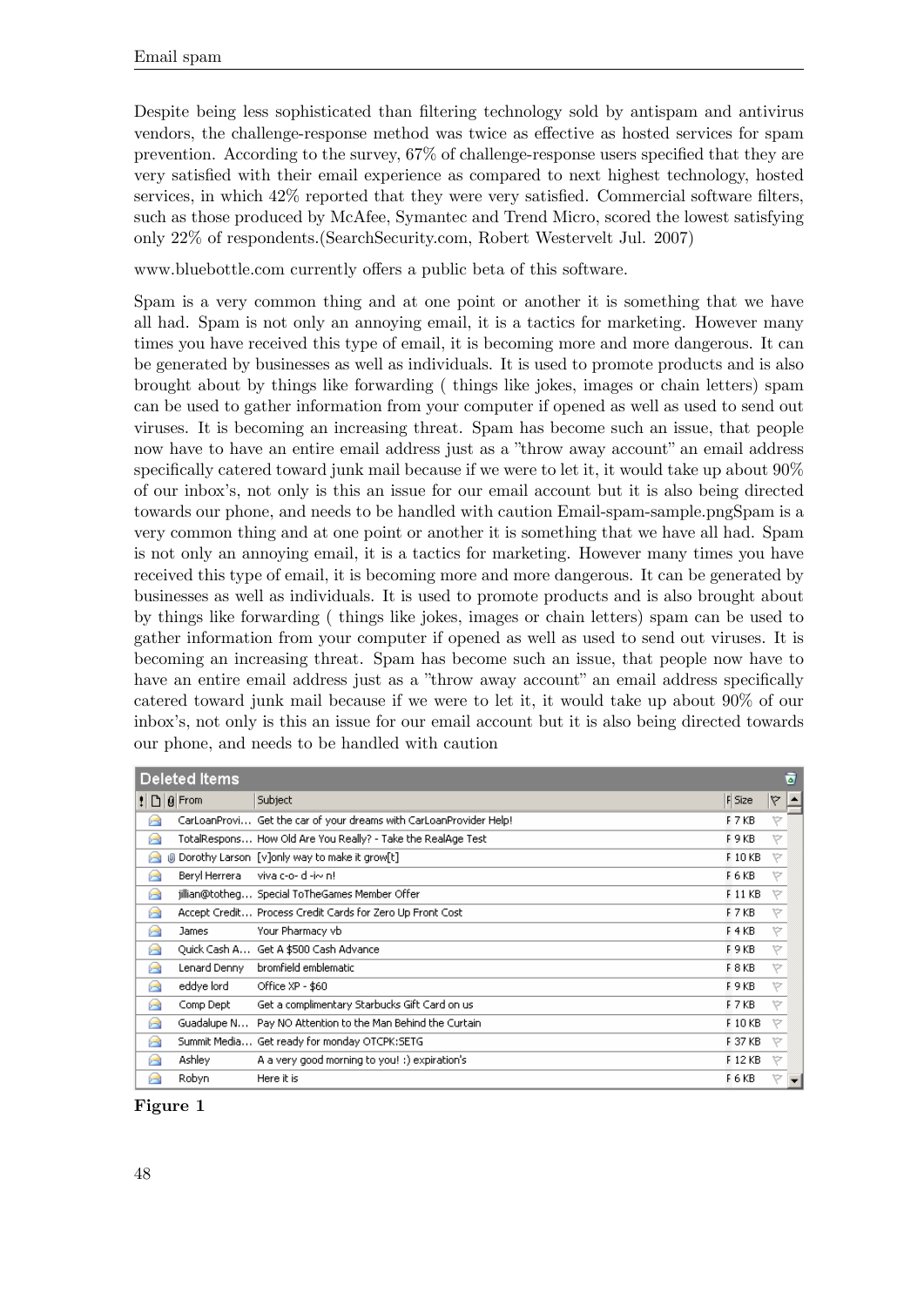## **18.1 External Links**

- Can-Spam Act of  $2003^1$  $2003^1$
- $\bullet\,$  The Coalition Against Unsolicited Commercial Email $^2$  $^2$
- $\bullet~$  Fight Spam on the Internet!<sup>[3](#page-52-2)</sup>
- $\bullet$  Spam Assassin Website<sup>[4](#page-52-3)</sup> Server software designed to detect Spam and denote it before the user downloads the message.

Category:Internet Technologies<sup>[5](#page-52-4)</sup>

<span id="page-52-0"></span><sup>1</sup> <http://www.spamlaws.com/federal/108s877.html>

<span id="page-52-1"></span><sup>2</sup> <http://www.cauce.org/><br>3 http://spam.abuse.net

<span id="page-52-2"></span><http://spam.abuse.net/>

<span id="page-52-3"></span><sup>4</sup> <http://useast.spamassassin.org/index.html>

<span id="page-52-4"></span><sup>5</sup> <http://en.wikibooks.org/wiki/Category%3AInternet%20Technologies>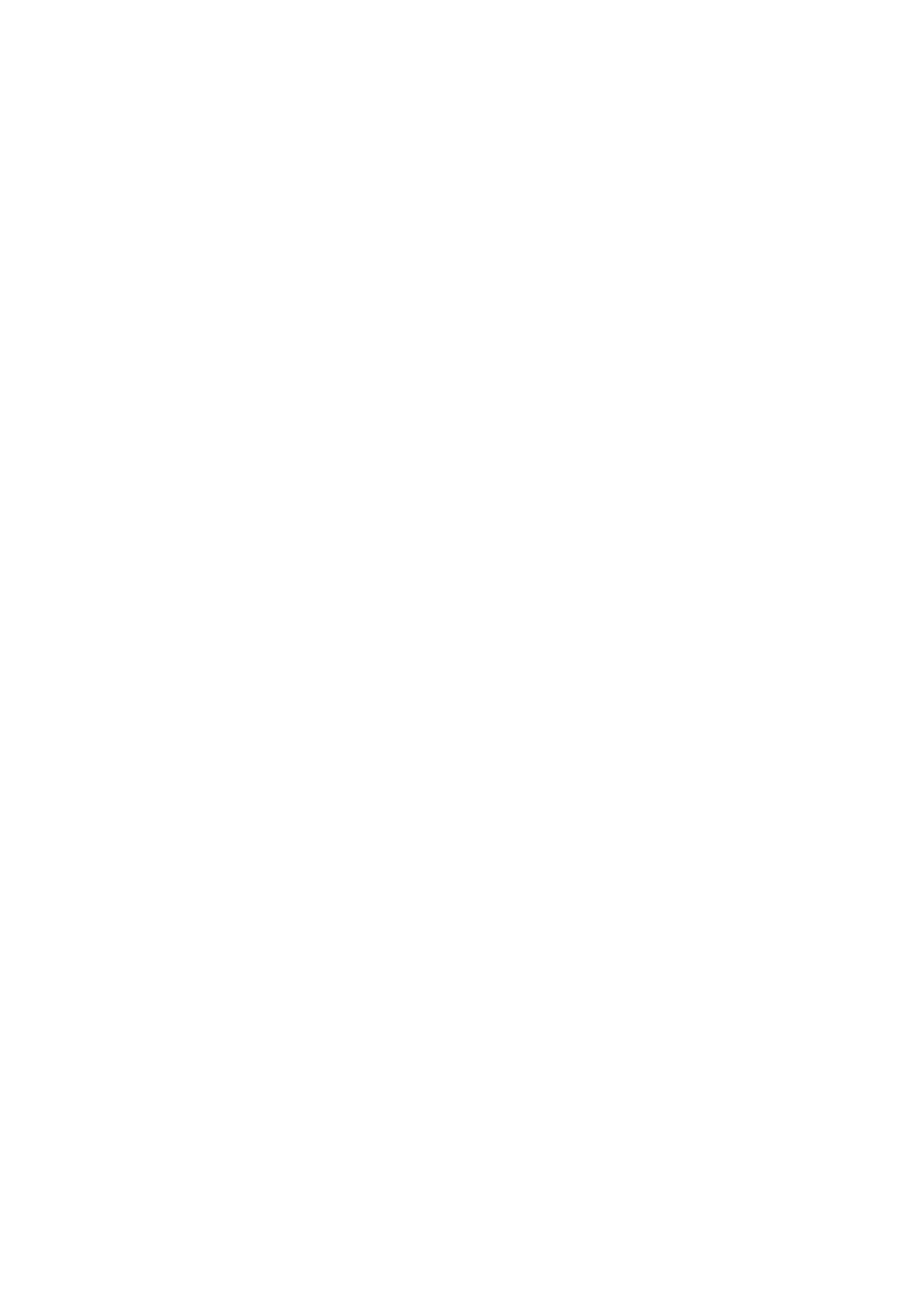## **19 Email security**

Over time, e-mail has been one of the most used components to send messages around the world or to people around oneself. Also, e-mail has alot of harm that can happen while in the process. There are different types of components that may occur while sending an innocent message to others. Email threats can be divided into several distinct categories: Viruses, Worms and Trojan Horses, Phishing, and also Spam. According to "IT Security," Viruses, Worms and Trojan Horses are delivered as email attachments, destructive code can devastate a host system's data, turn computers into remote control slaves known as bootnets and cause recipients to lose serious money. Trojan horse keyloggers, for example, can surreptitiously record system activities, giving unauthorized external parties access to corporate bank accounts, internal business Web sites and other private resources. Phishing attacks utilize social engineering to steal consumers' personal and financial data. Spam Although not an overt threat like a virus-infected attachment, junk email can quickly overwhelm an inbox, making it difficult or even impossible for its owner to view legitimate messages. The spam problem has gotten so bad that it is commonplace for users to abandon email accounts that are overrun with spam rather than try to fight the problem. Spam is also the delivery medium of choice for both phishers and virus attackers. As we can see, emails might be one of the top used networks, but many consequences can come from the technology.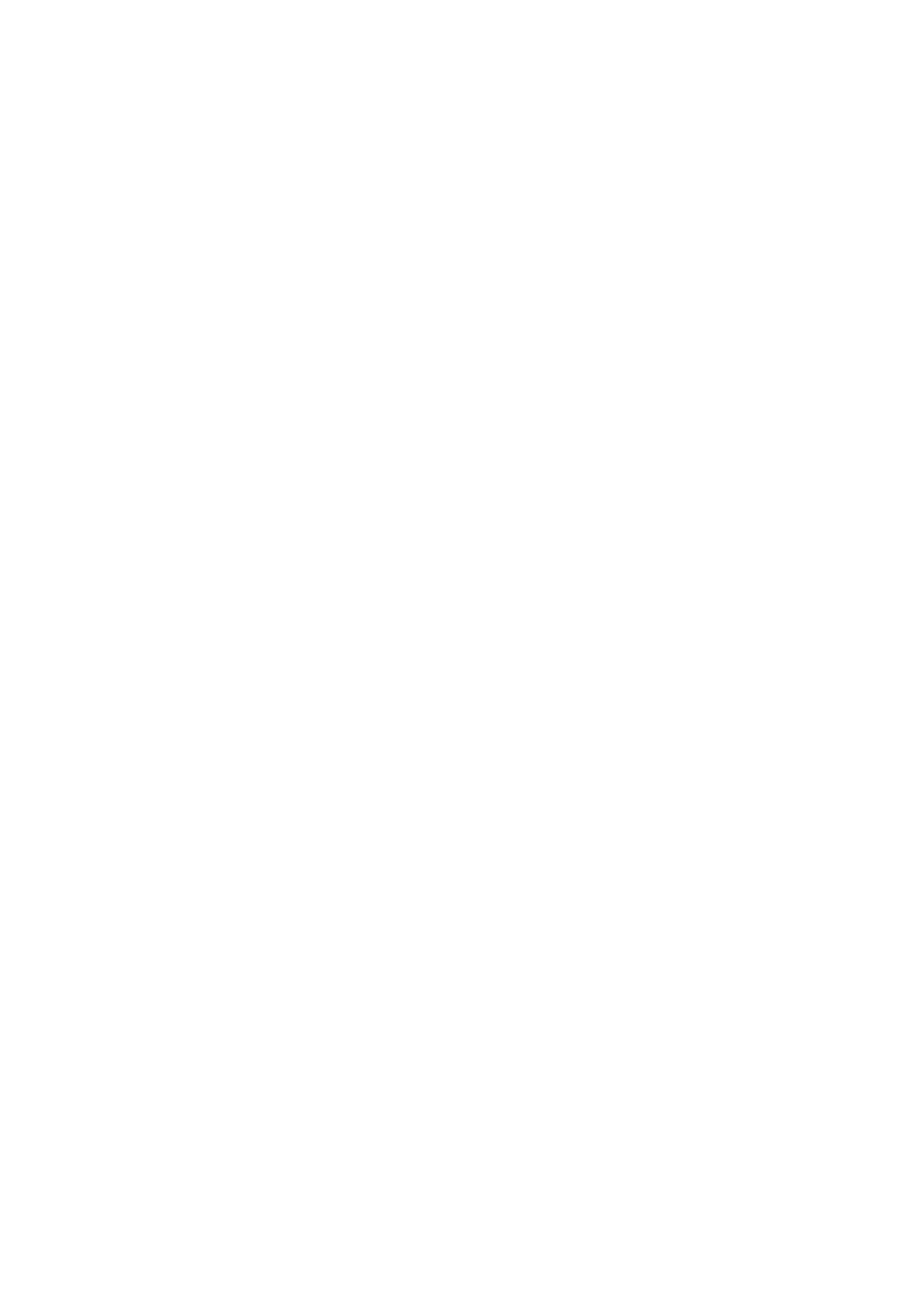# **20 Usenet**

**Usenet** is a "network" of newsgroup servers (often run by ISPs) working together. Once connected to Usenet one can find everything from logical conversation to porn. One bad thing about Usenet is that it is often used to distribute warez, or illegal digital content like mp3s, Screeners, or cracked video games. In most cases Usenet is the first step in the life of warez. Unfortunately this has caused many newsgroup servers to block access to known warez newsgroups.

Usenet providers normally charge money for access but many ISPs have newsgroup servers running that their customers can access for free. So if you would like to check out Usenet first call your ISP and find out if they have a newsgroup server running.

### **20.1 External Links**

• Search engine for the alt.binaries newsgroups<sup>[1](#page-56-0)</sup>

Category:Internet Technologies<sup>[2](#page-56-1)</sup>

<span id="page-56-0"></span><sup>1</sup> <http://www.usenetlive.com>

<span id="page-56-1"></span><sup>2</sup> <http://en.wikibooks.org/wiki/Category%3AInternet%20Technologies>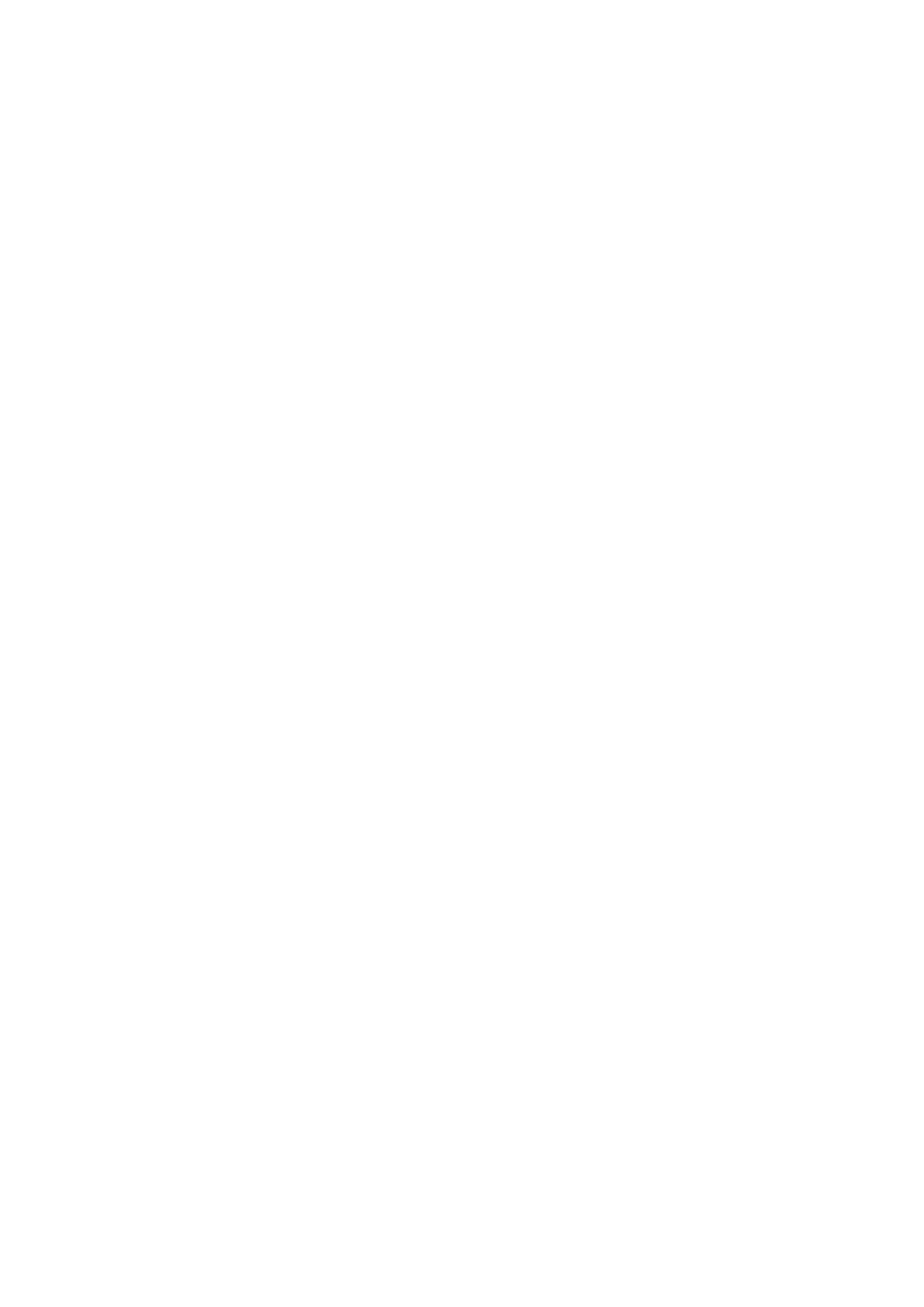# **21 History of Usenet**

Tom Truscott and Jim Ellis developed Usenet as graduate students in 1979. They thought that the software could be replacement software for Duke University to post announcements. Steve Bellovin became interested in the software and wrote the first UNIX-based "news" software for the system. (Interview with Tom Truscott April 18, 2007)

At the time the current announcement software that was used by the university was made obsolete because of a hardware upgrade. Usenet was a side project of Truscott and Ellis that they worked on in their spare time. Bellovin wrote the script, and soon after "netnews" was created; linking Duke University and the University of North Carolina. Soon after the program was made available to the public and "A News" was created which was the first Usenet package. (Usenet History)

Usenet is bulletin board software where users with the correct software can read and post messages. It is still running today, URL's that begin with news refer to Usenet groups. The NNTP or Network News Transport Protocol is the transportation system that sends out the Usenet messages. (Siegel 2006)

•Giganews, "Tom Truscott", Interview April 18, 2007, www.giganews.com/usenethistory/truscott.html

•Giganews, "Usenet History" <http://www.giganews.com/usenet-history/>

•Siegel F Carolyn, "Internet Marketing" Foundations and Applications 2E. Chapter 2 Internet Fundamentals, P-31

Category:Internet Technologies<sup>[1](#page-58-0)</sup>

<span id="page-58-0"></span><sup>1</sup> <http://en.wikibooks.org/wiki/Category%3AInternet%20Technologies>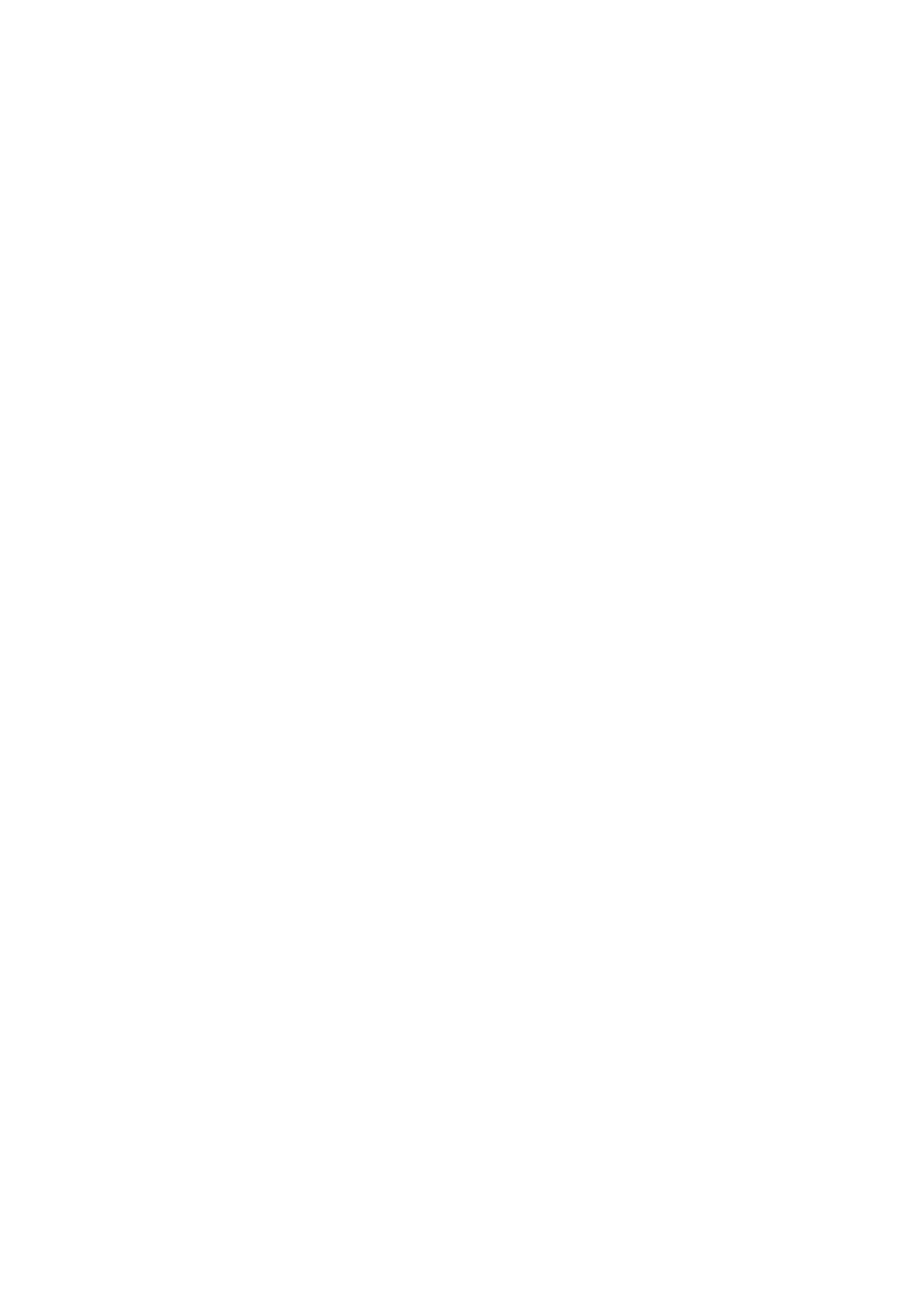# **22 IRC**

m:IRC instructions<sup>[1](#page-60-0)</sup> w:Internet Relay Chat<sup>[2](#page-60-1)</sup> Internet Relay Chat , commonly abbreviated **IRC** , is a chat protocol, a way how to enable several people to talk to each other by entering text messages, each participant seeing everything that the other participants write, as if they were in a telephone conference.

## **22.1 Technology of IRC**

Formally, IRC is a real-time text-based multi-user communication protocol specification and implementation, which relays messages between users on the network. According to Efnet.org<sup>[3](#page-60-2)</sup>, IRC was born sometime in 1988. According to IRChelp.org<sup>[4](#page-60-3)</sup>, the official specification for IRC was written in 1993 in the  $RFC^5$  $RFC^5$  format. The specification "RFC 1459: Internet Relay Chat Protocol" is a really excellent source for both and introduction to and for detailed information about the IRC protocol. Today IRC has a very wide range of users and anyone can find a place to participate in chat.

IRC's largest unit of architecture is the **IRC network** . There are perhaps hundreds of IRC networks in the world each one running parallel and disjoint from the others. A client logged into one network can communicate only with other clients on the same network, not with clients on other networks. Each network is composed of one or more **IRC servers** . An IRC client is a program that connects to a given IRC server in order to have the server relay communications to and from other clients on the same network but not necessarily the same server.

Messages on IRC are sent as blocks. That is, other IRC clients will not see one typing and editing as one does so. One creates a message block (often just a sentence) and transmits that block all at once, which is received by the server and based on the addressing, delivers it to the appropriate client or relays it to other servers so that it may be delivered or relayed again, et cetera.

Once connected to a server, addressing of other clients is achieved through **IRC nicknames** . A nickname is simply a unique string of ASCII characters identifying a particular client. Although implementations vary, restrictions on nicknames usually dictate that they be composed only of characters a-z, A-Z, 0-9, underscore, and dash.

<span id="page-60-0"></span><sup>1</sup> <http://en.meta.org/wiki/IRC%20instructions>

<span id="page-60-1"></span><sup>2</sup> <http://en.wikipedia.org/wiki/Internet%20Relay%20Chat>

<span id="page-60-2"></span><sup>3</sup> <http://efnet.org/>

<span id="page-60-3"></span><sup>4</sup> <http://www.irchelp.org/irchelp/rfc/>

<span id="page-60-4"></span><sup>5</sup> <http://en.wikipedia.org/wiki/RFC>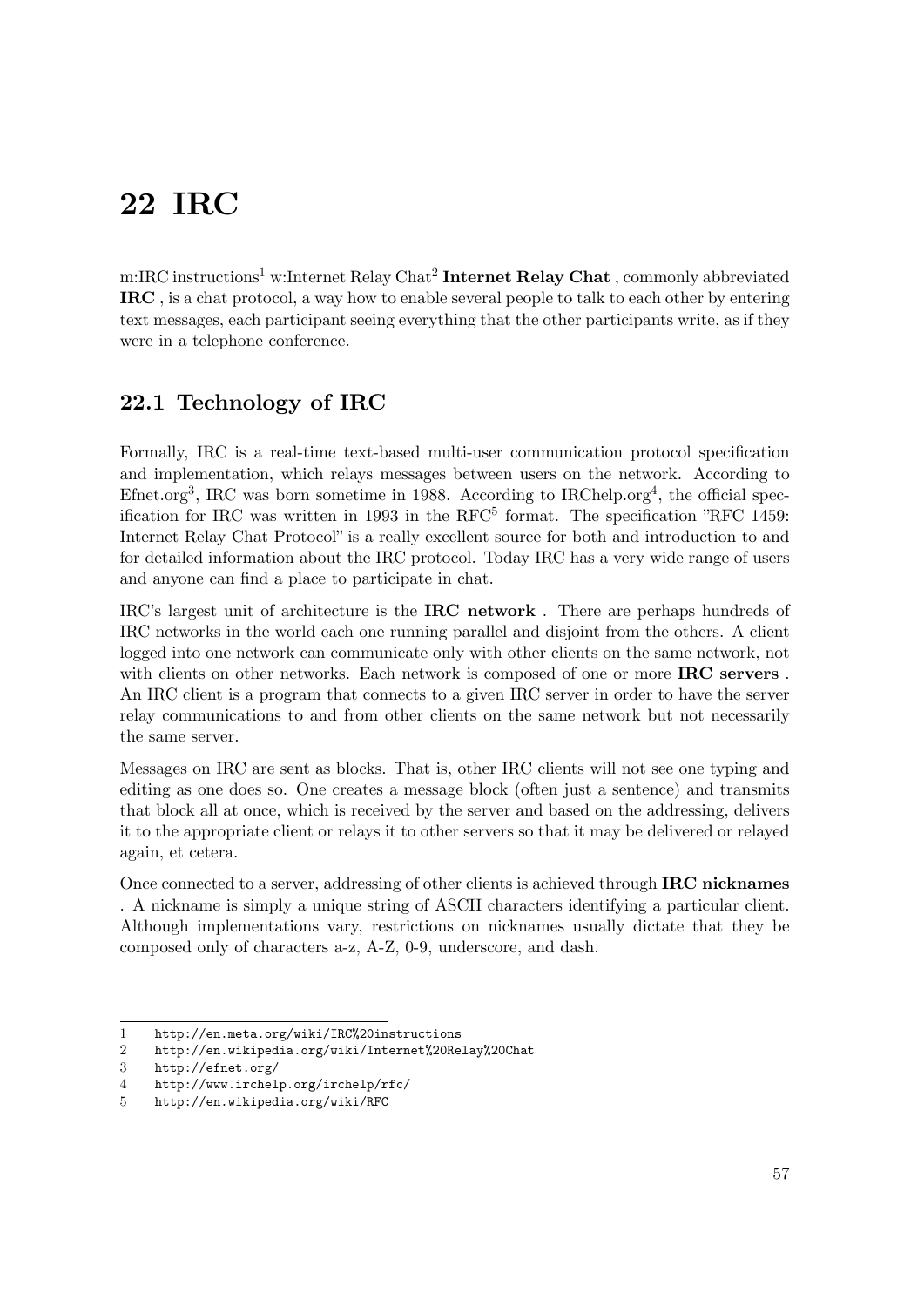IRC

Another form of addressing on IRC, and arguably one of its defining features, is the **IRC channel** . IRC channels are often compared to CB Radio (Citizen's Band Radio) channels. While with CB one is said to be "listening" to a channel, in IRC one's client is said to be "joined" to the channel. Any communication sent to that channel is then "heard" or seen by the client. On the other hand, other clients on the same network or even on the same server, but not on the same channel will not see any messages sent to that channel.

While IRC is by definition not a  $P2P^6$  $P2P^6$  protocol, IRC does have some extensions that support text and file transmission directly from client to client without any relay at all. These extensions are known as  $DCC<sup>7</sup>$  $DCC<sup>7</sup>$  $DCC<sup>7</sup>$  (Direct Client Connect) and  $CTCP<sup>8</sup>$  $CTCP<sup>8</sup>$  $CTCP<sup>8</sup>$  (Client To Client Protocol). For CTCP, clients like mIRC implement commands such as "ctcp nickname version" or "ctcp nickname ping" to get some interesting infos about other users.

## **22.2 Using Internet Relay Chat**

To use Internet Relay Chat, you need to do the following:

- 1. Choose and install an IRC client.
- 2. Find the *channel* discussing the topic of your interest (similar to a room in other chat environments).
- 3. Find the *server* at which the channel is located. You can be directed to both the server and the channel by the website of a project, such as Wikibooks.
- 4. Connect to the *server* using the client, using a nickname of your choice.
- 5. Connect to the *channel* (a room).

### **22.3 Registering your nickname**

Some IRC networks offer to register your nickname through a service bot. This provides sometimes access to channels that are blocked to unregistered users and in most cases reserves your nickname so no one else can use it (it will at least mark you as the logged in user and anyone else who uses it as not logged in).

The service bots providing this is mostly named "NickServ", sometimes also "AuthServ" or on a big network just "Q". When you found out which one of those bots exists, you can gather more information by typing:

/msg [BOTNAME] help

This should get you detailed instructions on how to use the service.

<span id="page-61-0"></span><sup>6</sup> [http://en.wikibooks.org/wiki/Internet\\_Technologies%2FPeer-to-Peer\\_%2528P2P%2529](http://en.wikibooks.org/wiki/Internet_Technologies%2FPeer-to-Peer_%2528P2P%2529)

<span id="page-61-1"></span><sup>7</sup> <http://en.wikipedia.org/wiki/Direct%20Client-to-Client>

<span id="page-61-2"></span><sup>8</sup> <http://en.wikipedia.org/wiki/Client-To-Client%20Protocol>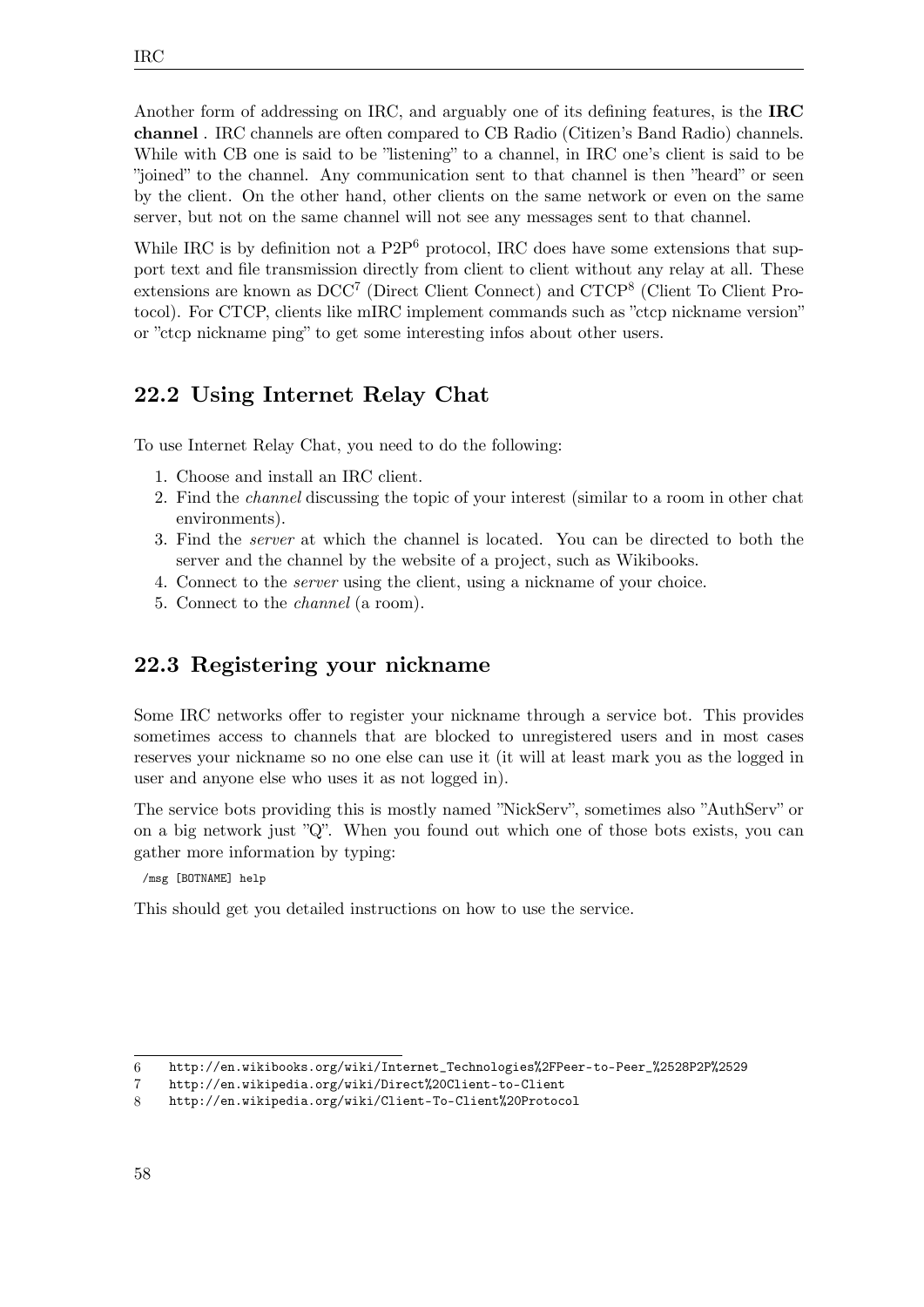#### **22.3.1 Example HowTo for a network**

The process is fairly simple, once you have chosen a nickname you would like to register (assuming it's not owned by anyone else) and chosen a password, follow these steps:

• If you have not done so already, change your nickname to the one you would like to register

/nick [NICKNAME]

For example:

/nick JohnDoe

• Send a private message to the network's nickserv service with the password you chose and your email address with

/msg nickserv register [PASSWORD] [EMAIL]

For example:

/msg nickserv register 1234abcd JohnDoe@email.com

• After messaging the nickserv you should shortly receive a reply back stating that the it received your registration request and sent an email to the address you provided.

```
An email containing nickname activation instructions has been sent to
 JohnDoe@email.com
```
• To complete the registration process, you will need to message the nickserv with the registration code emailed to your address.

/msg NickServ VERIFY REGISTER JohnDoe p4huc5gqunnc

• Once you have correctly entered the registration code, the nickserv should message you back stating the nick registration process was completed successfully.

JohnDoe has now been verified.

You should now be "logged in" under your nick. If you disconnect from the server, to relogin under your nick you will need to message the nickserv with your password:

/msg nickserv identify [PASSWORD]

For example:

/msg nickserv identify 1234abcd

Once doing so, it should reply back saying you successfully logged in.

You are now identified for JohnDoe

### **22.4 Private conversations and chats**

By default, the conversations using IRC are public, visible to all users in the channel.

To have a private conversation with a user in the channel, type "/query nickname".

To have a private chat, join an non-existent channel, and then allow joining only by invitation using the command "/mode +i". Chunked into steps: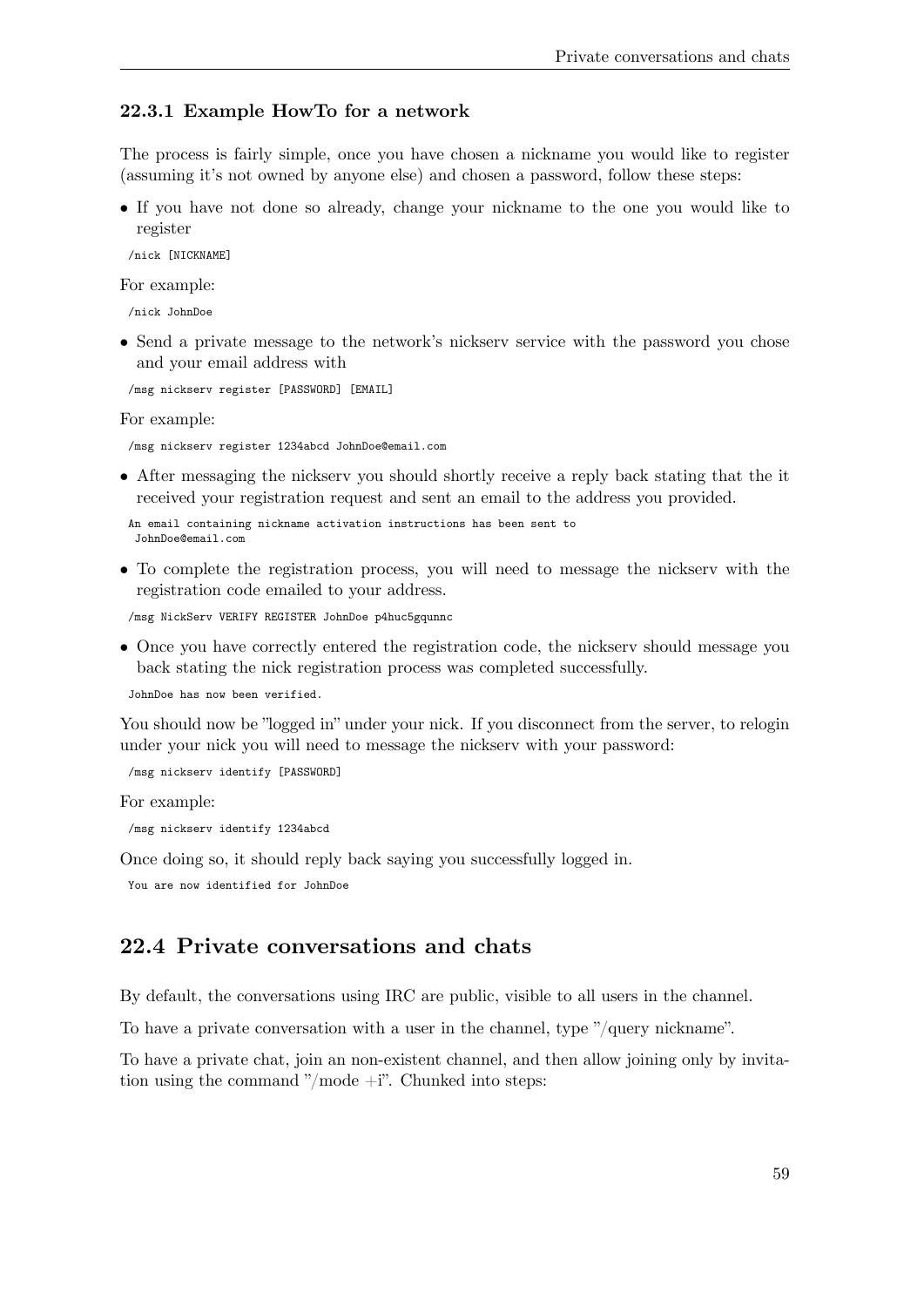- 1. /join  $\#$ mynewchannel
- 2. /mode +i
- 3. /invite someotherguy

## **22.5 IRC clients**

To use IRC, you'll need an IRC client--a program that lets you connect to an IRC server, and enter an IRC channel. There is a variety of IRC clients:

| Some IRC clients                  |                                              |                             |                                      |
|-----------------------------------|----------------------------------------------|-----------------------------|--------------------------------------|
| IRC Client                        | Description                                  | <b>OS</b> Restrictions      | <b>Note</b>                          |
| ChatZilla <sup>9</sup>            | An add-in for Firefox.                       |                             |                                      |
| IRSSI <sup>10</sup>               | Has a text-only user interface.              |                             |                                      |
| $mIRC$ <sup>11</sup>              |                                              | Windows                     | Good for beginners.                  |
| $X$ Chat <sup>12</sup>            |                                              | $(XChat-WDK13$ for Windows) |                                      |
| Smuxi <sup>14</sup>               | A user-friendly client for<br>GNOME.         | Linux and Windows           |                                      |
| $\text{Colloquy}^{\overline{15}}$ |                                              | For Mac OS X only.          |                                      |
| $P_{\text{idgin}}^{16}$           | A multi-protocol client.                     |                             | Has more chat protocols than<br>IRC. |
| Miranda <sup>17</sup>             | A multi-protocol client.                     |                             |                                      |
| Trillian <sup>18</sup>            | A multi-protocol client.                     |                             |                                      |
| Opera <sup>19</sup>               | A web browser with integrated<br>IRC client. |                             |                                      |
| BitchX <sup>20</sup>              |                                              |                             |                                      |

## **22.6 IRC commands**

What follows is an overview of some of the basic commands of the IRC protocol. All the commands are already prefixed with a slash "/", as in most clients this will indicate that an IRC command follows that shall be executed. With some IRC clients including ChatZilla and Pidgin, you do not need to know these commands: you tell the client what you want to do using the graphical user interface and the client sends the necessary commands for you.

- 10 <http://www.irssi.org>
- 11 <http://www.mirc.com>
- 12 <http://www.xchat.org>
- 13 <http://code.google.com/p/xchat-wdk/>
- 14 <http://www.smuxi.org>
- 15 <http://colloquy.info>
- 16 <http://www.pidgin.im>
- 17 <http://www.miranda-im.org>
- 18 <http://www.trillian.cc>
- 19 <http://en.wikipedia.org/wiki/Opera%20%28web%20browser%29>
- 20 <http://www.bitchx.org>

<sup>9</sup> <http://www.mozilla.org/projects/rt-messaging/chatzilla/>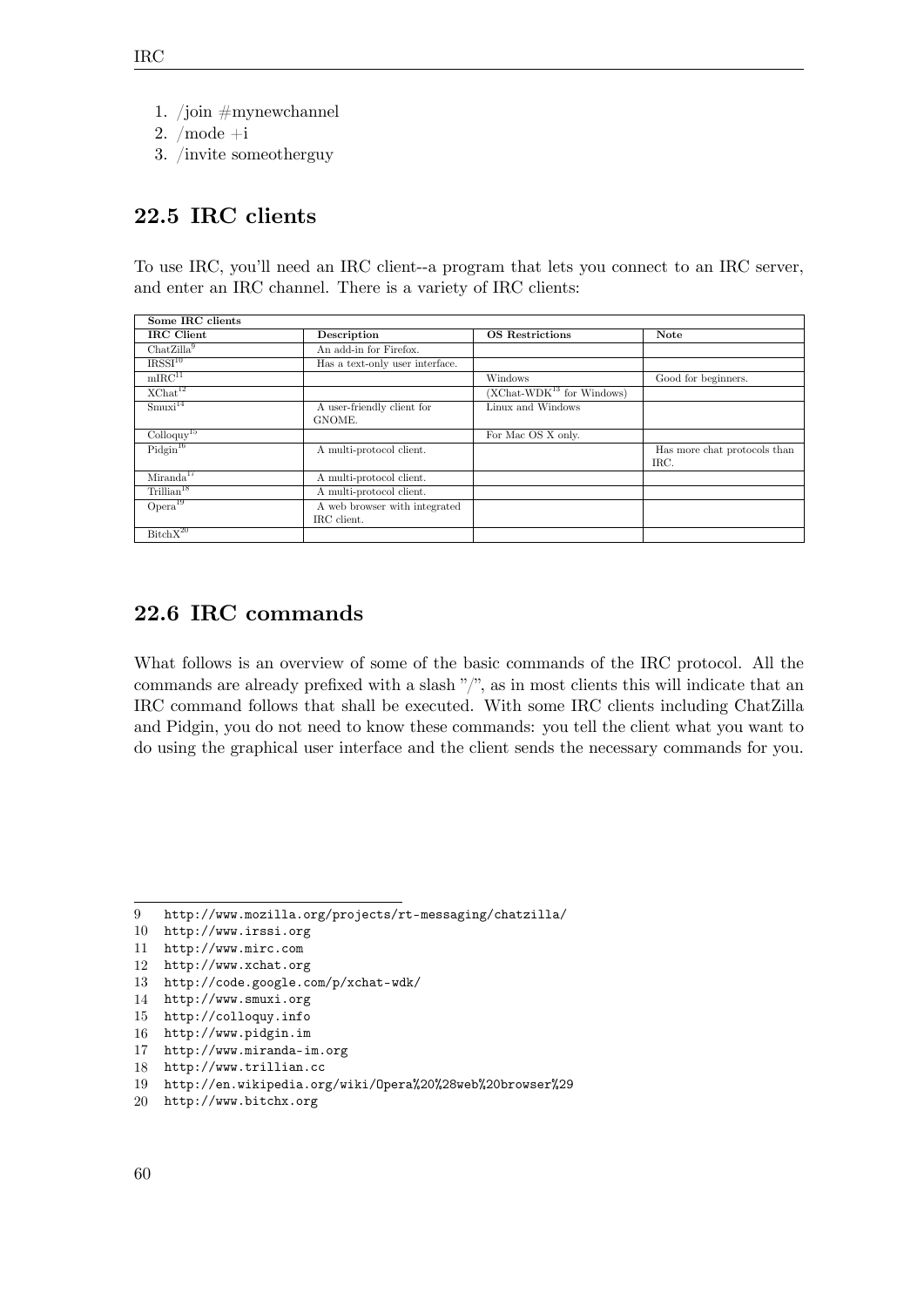### **22.6.1 Basic commands**

Some basic commands for IRC are listed in the following section. Please note that not all of them are available in all clients, as some of them are client-sided inventions to make your life easier and not part of the IRC protocol itself.

| Command                  | What it does                    | Example                      |  |
|--------------------------|---------------------------------|------------------------------|--|
| /attach /server /connect | Sign on to a server             | /attach irc.freenode.net     |  |
|                          |                                 | /server irc.freenode.net     |  |
|                          |                                 | /connect irc.freenode.net    |  |
| $/$ nick                 | Set your nickname               | /nick YourName               |  |
| $/$ join                 | Join a channel                  | /join #wikibooks             |  |
| /msg                     | Sends a message (can either be  | Message the channel: /msg    |  |
|                          | private or to the entire chan-  | #wikibooks hello world!      |  |
|                          | nel)                            | Send a private message: /msg |  |
|                          |                                 | JohnDoe Hi john.             |  |
| /whois                   | Display information about a     | /whois JohnDoe               |  |
|                          | user on the server              |                              |  |
| /clear/clearall          | Clears a channel's text. Clears | /clear/clearall              |  |
|                          | all open channel's text.        |                              |  |
| /away                    | Sets an away message. To re-    | /away I'm away because       |  |
|                          | turn from "away", type / away   |                              |  |
|                          | or send a message.              |                              |  |
| /me                      | Sends an action to the channel. | The following:/me loves pie. |  |
|                          | See example.                    | would output to the chat in  |  |
|                          |                                 | the case of JohnDoe: JohnDoe |  |
|                          |                                 | loves pie.                   |  |
| /topic                   | Queries or sets the topic of    | /topic Using IRC             |  |
|                          | discussion.                     |                              |  |

### **22.6.2 Privileged User Commands**

Commands for half-operators, channel operators, channel owners, and admins:

| $\operatorname{Command}$                 | What it does                    | Example                      |
|------------------------------------------|---------------------------------|------------------------------|
| /kick<br>Kicks, or boots a user from the |                                 | Kick a user from the channel |
|                                          | channel. You must be a half-    | with a reason: /kick #chan-  |
|                                          | operator or greater to do       | nel JohnDoe I kicked you be- |
|                                          | this.                           | cause                        |
| /ban /unban                              | Bans a user from the channel.   | /ban JohnDoe /unban JohnDoe  |
|                                          | You must be a channel op-       |                              |
|                                          | erator or greater to do this.   |                              |
|                                          | Unbans a user from the channel. |                              |
|                                          | You must be a channel oper-     |                              |
|                                          | ator or greater to do this.     |                              |

 $\text{Category:Internet Technologies}^{21}$  $\text{Category:Internet Technologies}^{21}$  $\text{Category:Internet Technologies}^{21}$ 

<span id="page-64-0"></span><sup>21</sup> <http://en.wikibooks.org/wiki/Category%3AInternet%20Technologies>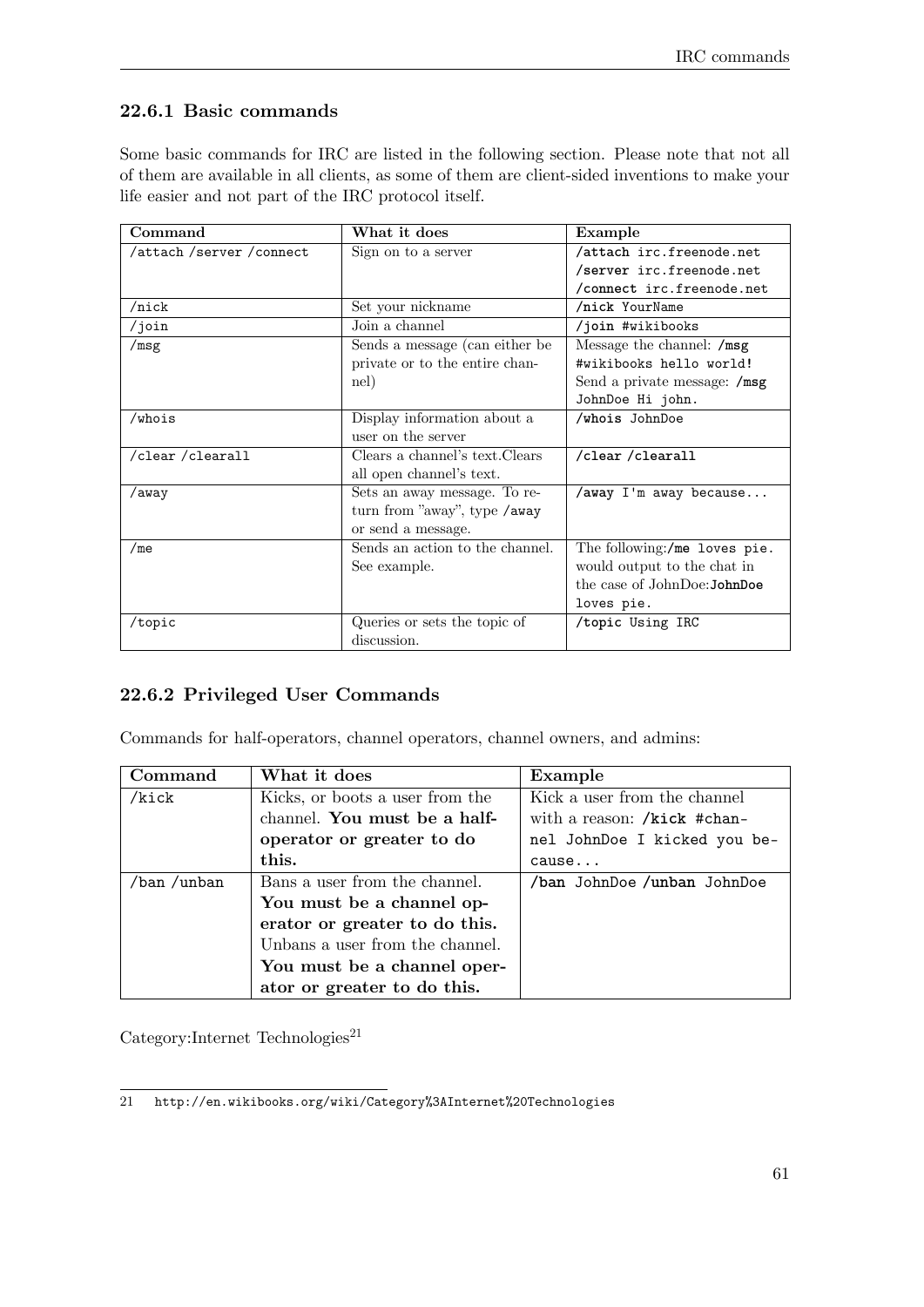ar:آيآرس $^{22}$  $^{22}$  $^{22}$  cs:IRC $^{23}$  $^{23}$  $^{23}$  da:IRC-kursus $^{24}$  $^{24}$  $^{24}$  es:Tecnologías de Internet/IRC $^{25}$  $^{25}$  $^{25}$  fr:Guide d'utilisation de l'IRC<sup>[26](#page-65-4)</sup> it:IRC<sup>[27](#page-65-5)</sup> pl:IRC/Okładka<sup>[28](#page-65-6)</sup> pt:Internet Relay Chat<sup>[29](#page-65-7)</sup> fi:IRC<sup>[30](#page-65-8)</sup>

<span id="page-65-0"></span><http://ar.wikibooks.org/wiki/%D8%A2%D9%8A%20%D8%A2%D8%B1%20%D8%B3%D9%8A>

<span id="page-65-1"></span><http://cs.wikibooks.org/wiki/IRC>

<span id="page-65-2"></span><http://da.wikibooks.org/wiki/IRC-kursus>

<span id="page-65-3"></span><http://es.wikibooks.org/wiki/Tecnolog%C3%ADas%20de%20Internet%2FIRC>

<span id="page-65-4"></span><http://fr.wikibooks.org/wiki/Guide%20d%E2%80%99utilisation%20de%20l%E2%80%99IRC>

<span id="page-65-5"></span><http://it.wikibooks.org/wiki/IRC>

<span id="page-65-6"></span><http://pl.wikibooks.org/wiki/IRC%2FOk%C5%82adka>

<span id="page-65-7"></span><http://pt.wikibooks.org/wiki/Internet%20Relay%20Chat>

<span id="page-65-8"></span><http://fi.wikibooks.org/wiki/IRC>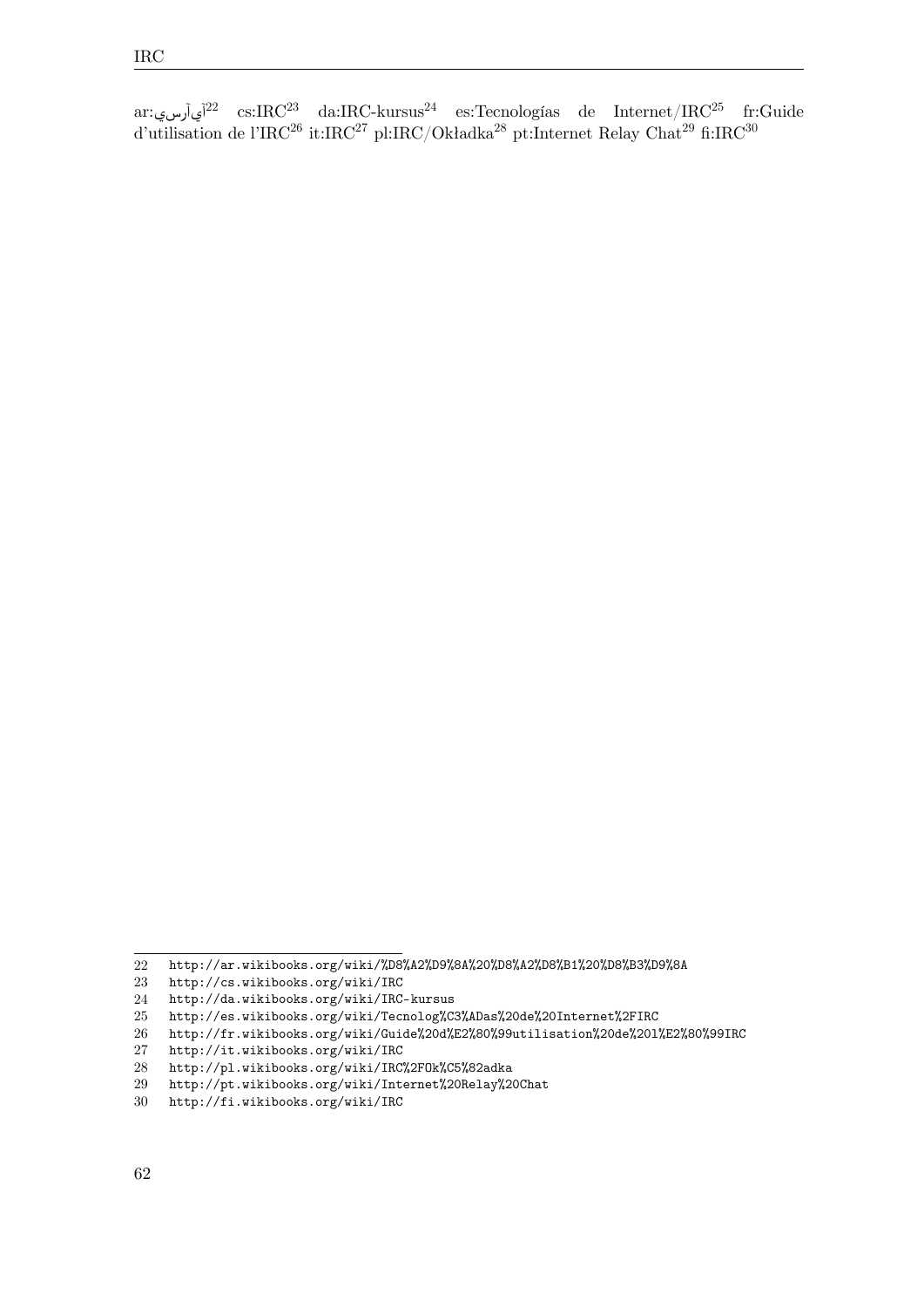# **23 Remote Access**

Remote access allows you to access one computer from another using a protocol (ex. Secure Shell). w:Remote  $access<sup>1</sup>$  $access<sup>1</sup>$  $access<sup>1</sup>$ 

Category:Internet Technologies<sup>[2](#page-66-1)</sup>

<span id="page-66-0"></span><sup>1</sup> <http://en.wikipedia.org/wiki/Remote%20access>

<span id="page-66-1"></span><sup>2</sup> <http://en.wikibooks.org/wiki/Category%3AInternet%20Technologies>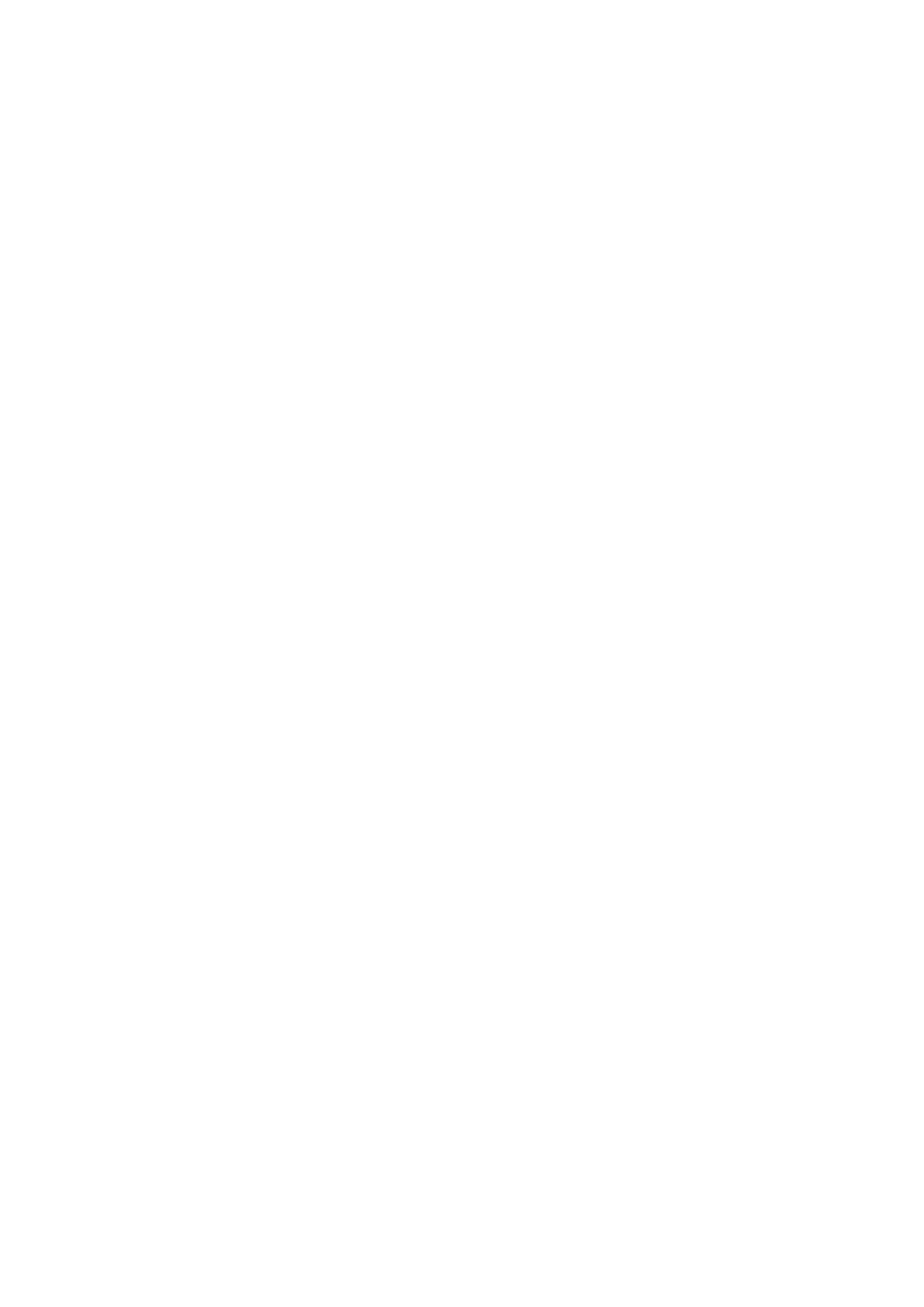# **24 Telnet**

**Telnet** is a protocol designed to remotely access computers in a client-server fashion. Telnet is inherently insecure, as the data passed from the client to the server or vice-versa is not encrypted. For connections through insecure networks (such as the Internet),  $\text{SSH}^1$  $\text{SSH}^1$  (Secured SHell), should be used so all communications between the client and server are encrypted.

w:Telnet<sup>[2](#page-68-1)</sup>

### <span id="page-68-3"></span>**24.1 External Links**

Category:Internet Technologies<sup>[3](#page-68-2)</sup>

<span id="page-68-0"></span><sup>1</sup> Chapter [24.1](#page-68-3) on page [65](#page-68-3)

<span id="page-68-1"></span><sup>2</sup> <http://en.wikipedia.org/wiki/Telnet>

<span id="page-68-2"></span><sup>3</sup> <http://en.wikibooks.org/wiki/Category%3AInternet%20Technologies>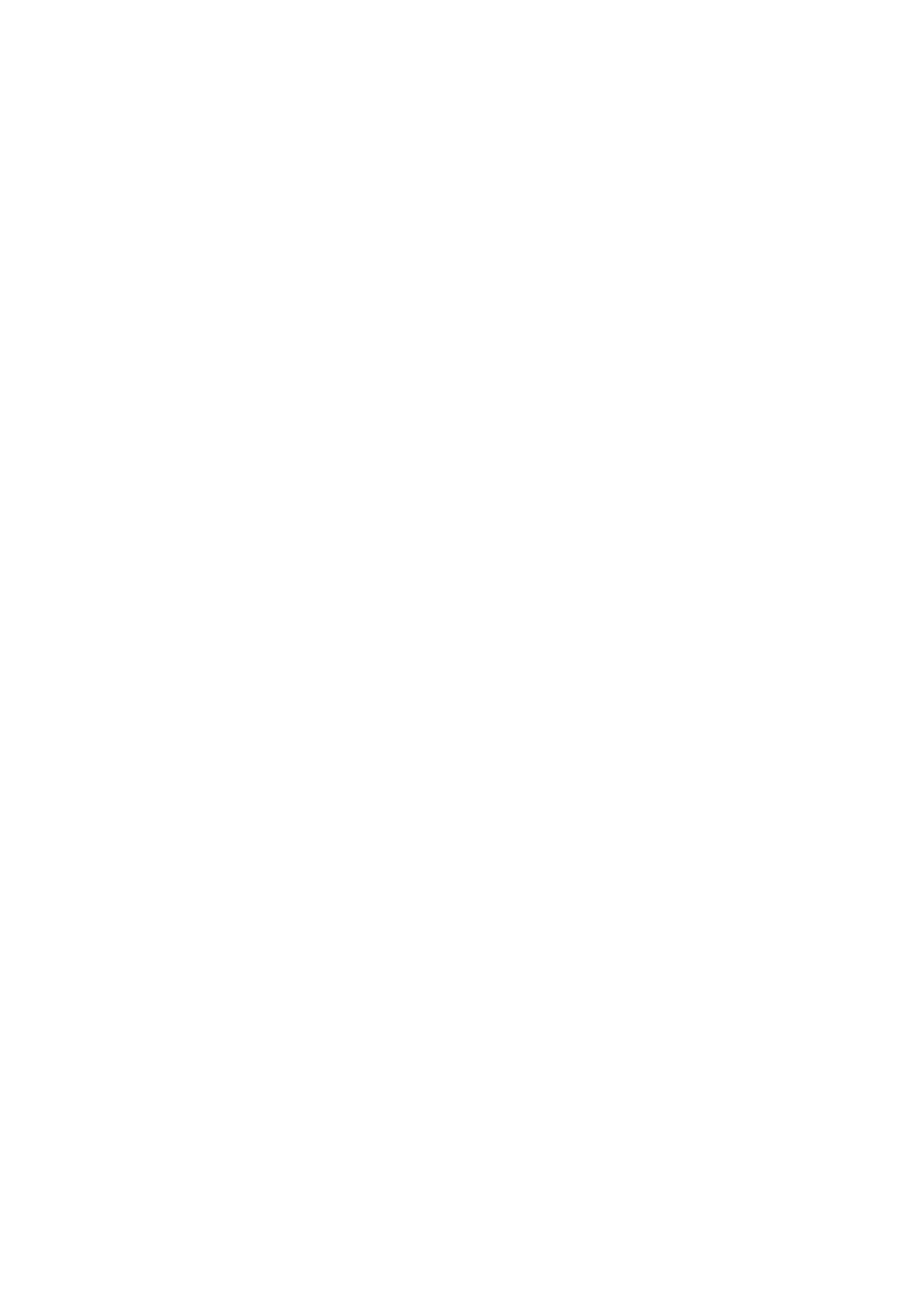## **25 SSH**

 $SSH<sup>1</sup>$  $SSH<sup>1</sup>$  $SSH<sup>1</sup>$  is a secure replacement for Telnet<sup>[2](#page-70-1)</sup> and  $rsh<sup>3</sup>$  $rsh<sup>3</sup>$  $rsh<sup>3</sup>$ . All communications between the client and server are encrypted. To access an SSH client (usually  $OpenSSH<sup>4</sup>$  $OpenSSH<sup>4</sup>$  $OpenSSH<sup>4</sup>$ ) in most Unix OSs, type ssh user@host.com in a terminal window. If you don't specify the username, the user that entered the command (\$USER ) will be used. In Windows, you will need to download a 3rd-party utility such as  $PuTTY^5$  $PuTTY^5$  or Cygwin. Find more information in the ssh(1) man page. On other Operating Systems (smart phones for example, you will have to use a webbased client<sup>[6](#page-70-5)</sup>) There are several SSH apps for Android, including ConnectBot, Dropbear, ServerAssistant, and the Telnet / SSH Simple Client.[7](#page-70-6)

### **25.1 Uses**

SSH is actually so much more than just a way to access a remote shell securely. It can be used for lots of other ways to transfer information securely. It includes a neat utility "scp", which stands for secure copy, which is a great way to copy files between machines. It works almost exactly like the default unix cp command. scp also allows you to copy a file from a remote host to a remote host. An example of scp :

scp user@host.com:~/files/ . which means copy files from files/ directory in user's home directory on the host.com machine (it will copy ALL files from the files/ directory) to the CWD (current working directory).

Another great use is to use it to encrypt the transport of any data from one machine to another. As an extreme example, you can use SSH to remotely move a disk from one machine to another (akin to ghost, but securely). This may not be the best use of SSH, or the fastest way to transfer data from one machine to another over a network, but it shows you how powerful SSH can be.

Another great feature is port forwarding. This allows you 'redirect' communication to and from a local application through SSH to another host. So, with SSH you can secure otherwise insecure communications over an encrypted 'tunnel'.

<span id="page-70-0"></span><sup>1</sup> <http://en.wikipedia.org/wiki/SSH>

<span id="page-70-1"></span><sup>2</sup> <http://en.wikipedia.org/wiki/Telnet>

<span id="page-70-2"></span><sup>3</sup> <http://en.wikipedia.org/wiki/Remote%20Shell>

<span id="page-70-3"></span><sup>4</sup> <http://en.wikibooks.org/wiki/OpenSSH>

<span id="page-70-4"></span><sup>5</sup> <http://www.chiark.greenend.org.uk/~sgtatham/putty>

<span id="page-70-5"></span><sup>6</sup> <http://webssh.uni.me/>

<span id="page-70-6"></span><sup>7</sup> "Top Free Android SSH Tools" ˆ{[http://www.linuxlinks.com/article/20111022065038482/](http://www.linuxlinks.com/article/20111022065038482/AndroidSSHTools.html) [AndroidSSHTools.html](http://www.linuxlinks.com/article/20111022065038482/AndroidSSHTools.html)}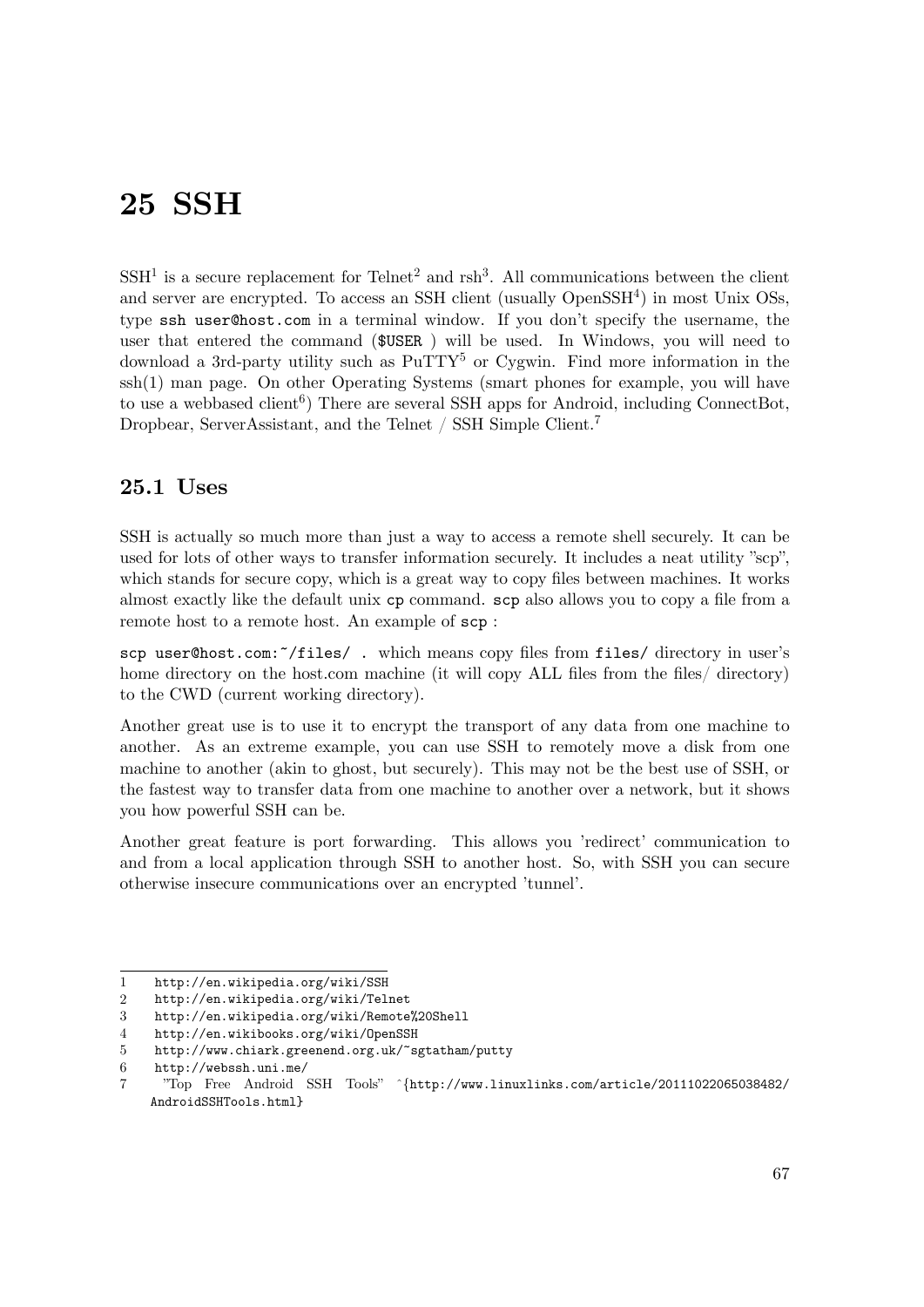### **25.1.1 Using SSH**

The secure shell client is conveniently called ssh . It is typically used to access a remote host. A typical usage of ssh is

ssh user@host

This means that the client intends to login as user on host machine. On successful authentication, an SSH session is established between the client and the host .

### **25.1.2 Using SFTP**

SFTP has *nothing* to do with FTP. SFTP merely works like FTP, meaning you use it as you would FTP. Using SFTP requires only the SSH server. The FTP server is irrelevant to SFTP. Files are transferred as binary by default.

sftp user@host

#### **25.1.3 Using SCP**

scp , aka Secure Copy, works just like rcp .

- Copy to a remote host You must use the colon. REMOTE PATH is not necessary and all REMOTE\_PATHs are relative to the user's home directory. scp FILE\_PATH user@host:REMOTE\_PATH
- Copy from a remote host , scp user@host:REMOTE\_PATH LOCAL\_PATH

Note : If your filename contains spaces then, use scp like this:-

- file name is */media/sda6/Tutorials/Linux Unix/linux\_book.pdf* then destination directory is *home/narendra/data*
	- \$scp *user* @*host* :"/media/sda6/Tutorials/Linux\\ Unix/linux\_book.pdf" /home/narendra/data
- file name is */home/narendra/linux\_book.pdf* then destination directory is */media/Tutorials/Linux Unix/*
	- \$ scp /home/narendra/linux\_book.pdf*user* @*host* :"/media/Tutorials/Linux\\ Unix/"

Note : If you want to copy the whole directory then use

• scp -r user@host:"<source\_dirname>" <destination\_dirname>

#### **25.1.4 Creating SSH Keys**

Although SSH can be used with passwords, doing so is not recommended, and many servers will not allow password logins. Instead, use a key - this is more secure, and more convenient.

To create an SSH key ,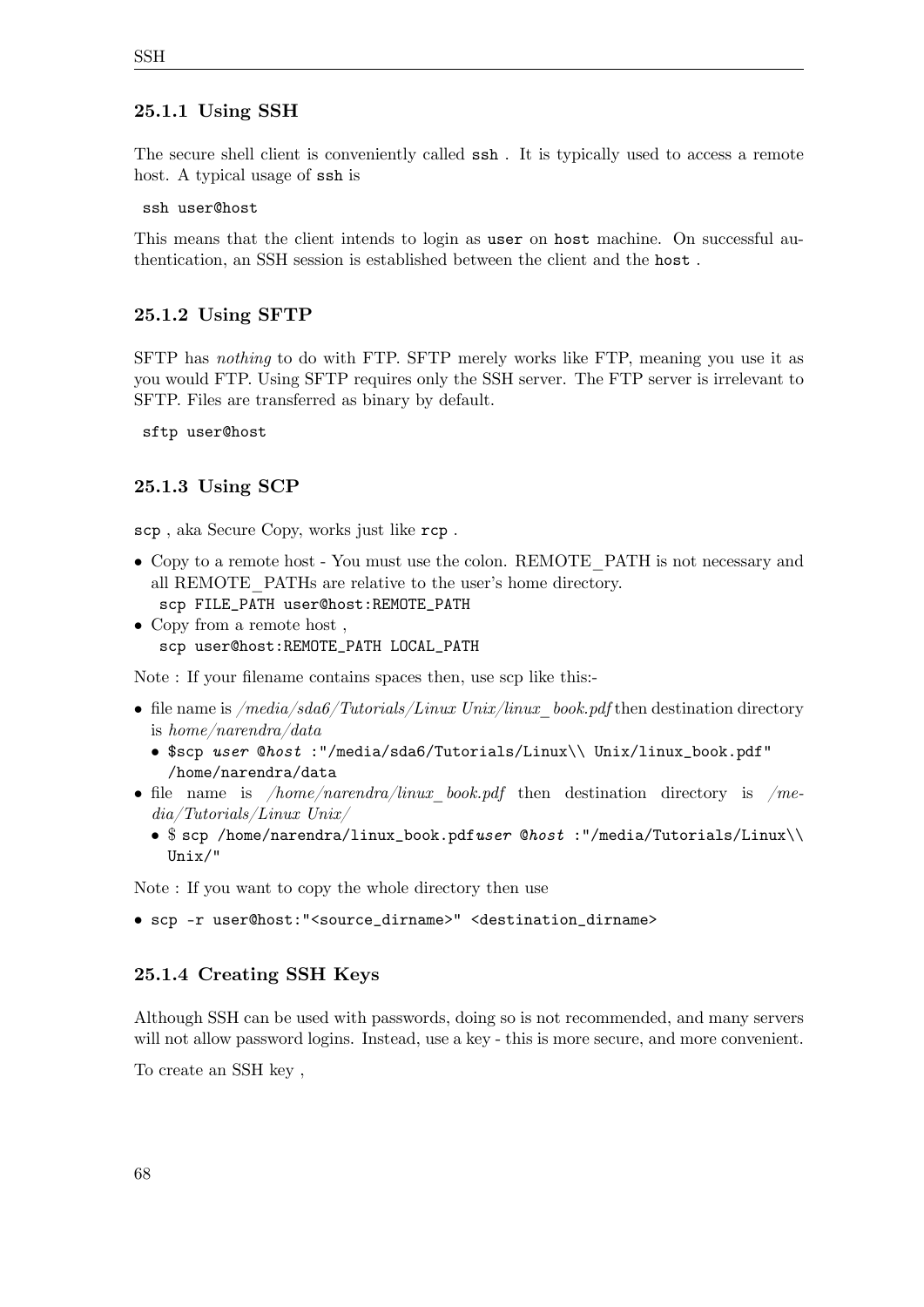Most modern Unix systems include the OpenSSH client. To generate a key, run:

\$ ssh-keygen

This will store your private key in \$HOME/.ssh/id\_rsa , and your public key in \$HOME/.ssh/id\_rsa.pub . You can use different filenames, but these are the default filenames, so it's easiest to not change them.

#### **25.1.5 Permissions**

Because the security of your private key is so important, SSH will not work if file permissions are insecure. SSH will create files and directories with the appropriate permissions, but sometimes things will go wrong. To fix permission issues:

```
$ chmod 600 ˜/.ssh/KEY ˜/.ssh/KEY.pub
$ chmod 700 ˜/.ssh
```
### **25.1.6 Establish Trust**

To log into a remote server, you'll need to put the public key on that server's list of authorized keys.

In other words, you need to append a copy of your local  $\checkmark$ .ssh/id\_rsa.pub file to the end of the remote ˜/.ssh/authorized\_keys file.

#### **ssh-copy-id**

The easiest way to do that is using ssh-copy-id . This requires some alternate form of authentication, usually password (since you haven't got a key on the server you cannot use key authentication yet).

\$ ssh-copy-id user@host.net

#### **Step-by-step**

The hard way to do that is to manually do each step that the above ssh-copy-id command does automatically for you:

• First ssh-copy-id creates the remote  $\gamma$ . ssh folder on the destination server, if it does not already exist:

```
ssh user@host "mkdir ~/.ssh && chmod 700 ~/.ssh"
```
• Next ssh-copy-id uploads your PUBLIC key only (not your private key).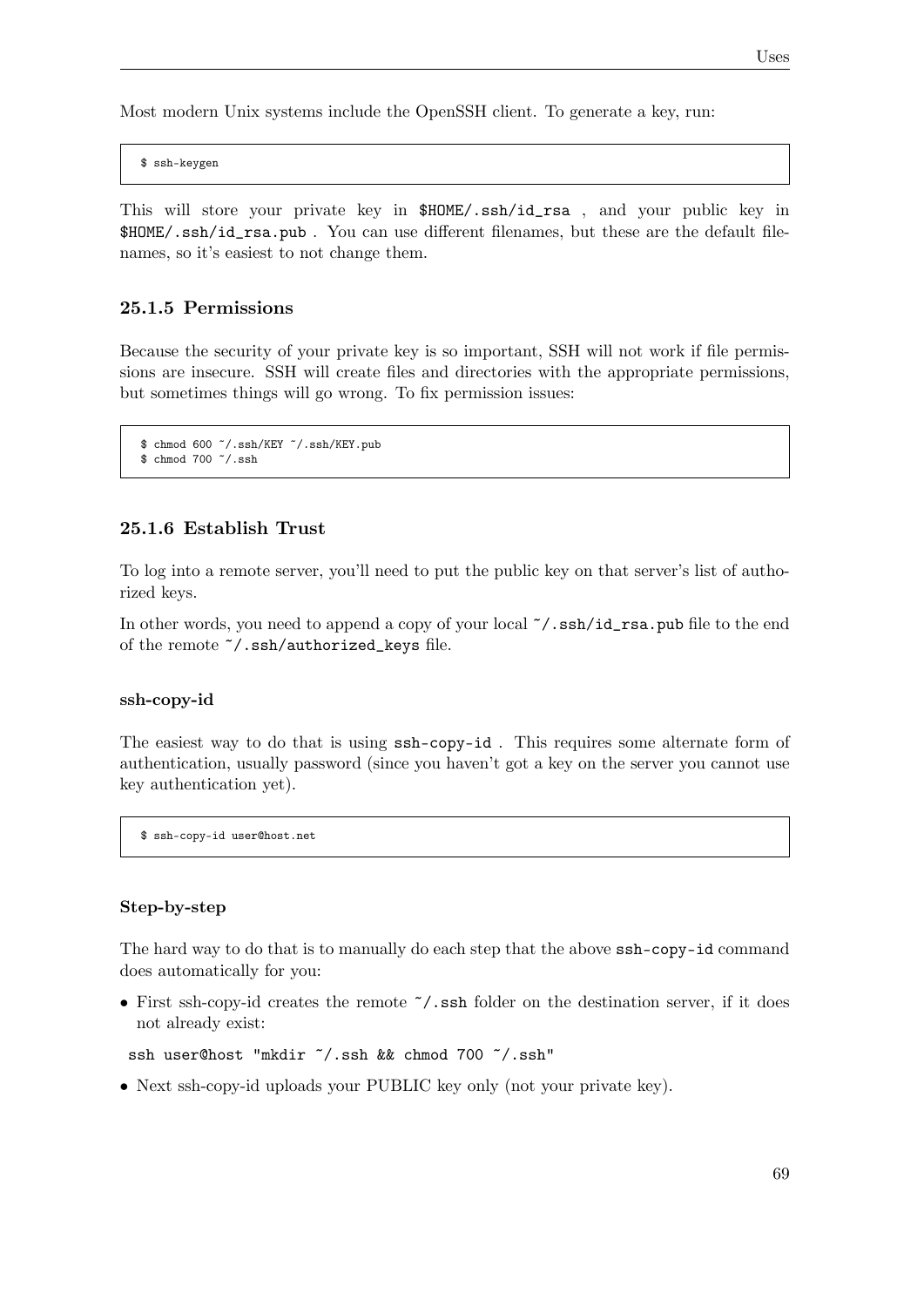scp ˜/.ssh/id\_rsa.pub user@host:.ssh/KEY.pub

• Then ssh-copy-id appends your PUBLIC key to the server's list of authorized keys:

```
ssh user@host
```

```
cat ˜/.ssh/KEY.pub >> ˜/.ssh/authorized_keys
```
rm ˜/.ssh/KEY.pub

Advanced \*nix users could do all those steps in one line:

```
cat ˜/.ssh/id_rsa.pub | ssh user@host "cat >> ˜/.ssh/authorized_keys"
```
All of that is automatically done for you when you run:

\$ ssh-copy-id user@host.net

## **25.1.7 SSH Personal Configuration**

You don't need to set up a  $\tilde{\ }$ /.ssh/config file, but it makes authentication easier. The important part is to specify your user name and your private key - if this is specified in the config file, you needn't provide it on the command line. Using HostName, you can shorten the ssh command to:

\$ ssh servername

#### **Example**

```
#Specific configuration applied to one host
#This configuration applies specifically to a host which uses Windows Domain
login
Host Short_Name
       HostName some_host.com
       User domain\username
       Protocol 2
       UseRsh no
       IdentityFile ˜/.ssh/KEY
# Generic configuration that I apply to all hosts, especially on my private LAN
# Of note, the options to forward X11 and the SSH Agent. X11 forwarding lets
you
# tunnel and X session or programs via SSH.
Host *
        User USERNAME
       Protocol 2
        ForwardX11 yes
       ForwardAgent yes
       UseRsh no
        IdentityFile ˜/.ssh/key_37_rsa
       FallBackToRsh no
        # In a pesky lab environment, add the following to your config
        # CheckHostIP no
```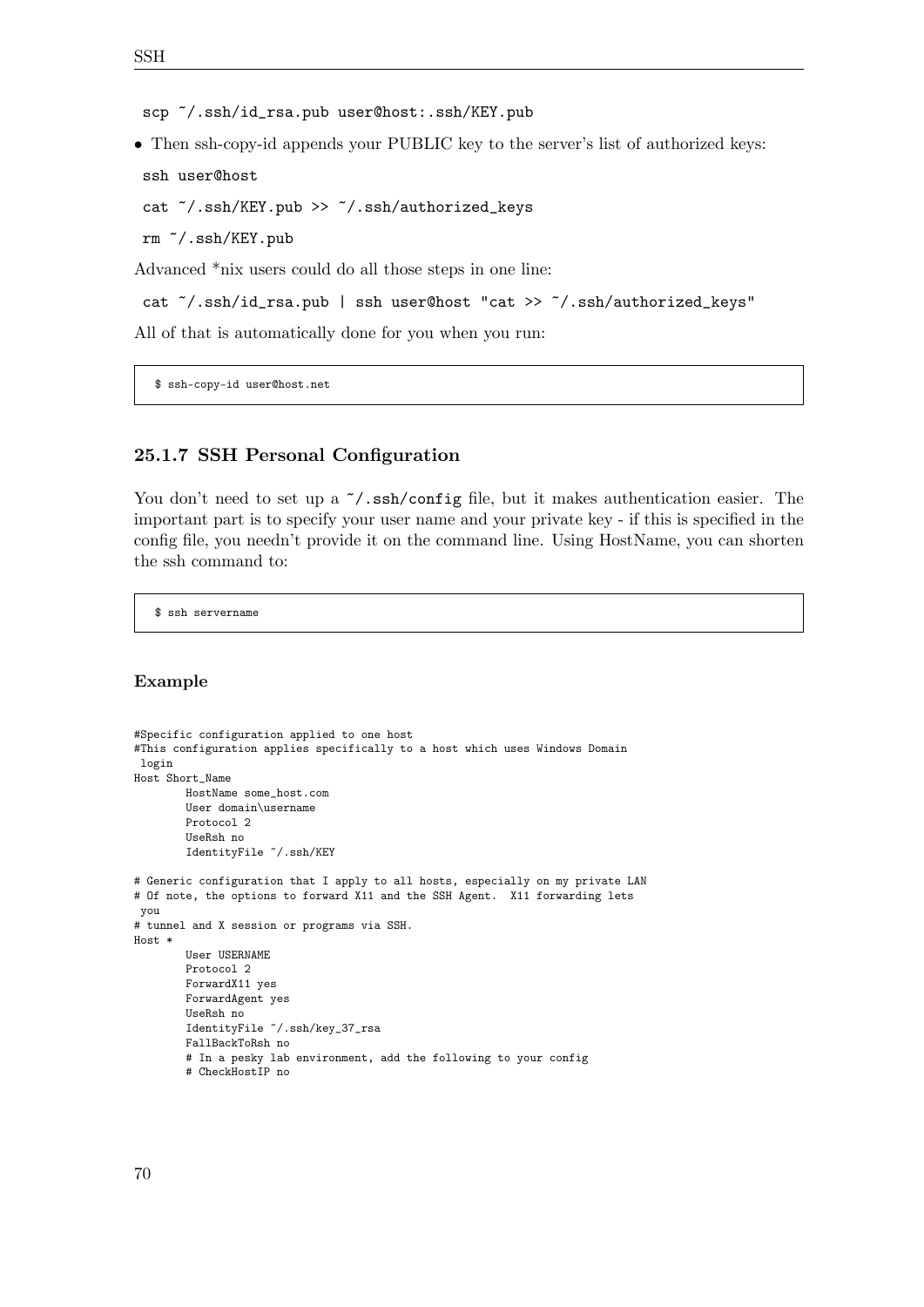You can now ssh into some\_host.com with just ssh Short\_Name.

## **25.1.8 Using an SSH Agent**

This part assumes that you are not using a ssh client configuration file and that your keys are protected with a passphrase. An excellent BASH utility script called Keychain<sup>[8](#page-74-0)</sup> automates and simplifies the tedious use of ssh-agents. If your host does not have Keychain installed, ask your administrator. Alternatively you can download and unpack the script into your home directory from the Keychain<sup>[9](#page-74-1)</sup> website.

### **Using Keychain**

• Start your agent on your local host

keychain - honestly you don't need to type this, simply loading your keys causes this to happen

• Access your forwarded agent from a remote host

```
keychain --inherit any-once
```
• Load your key

keychain ˜/.ssh/KEY

This will prompt you for a password (if you gave your key one!).

• Unload your key

keychain --clear

• Stop the agent

keychain --stop

#### **BASH configuration Change**

add the following lines to ˜/.bash\_login and ˜/.bashrc

keychain

```
source ˜/.keychain/${HOSTNAME}-sh
```
<span id="page-74-1"></span><span id="page-74-0"></span><sup>8</sup> <http://www.gentoo.org/proj/en/keychain/>

<sup>9</sup> <http://www.gentoo.org/proj/en/keychain/>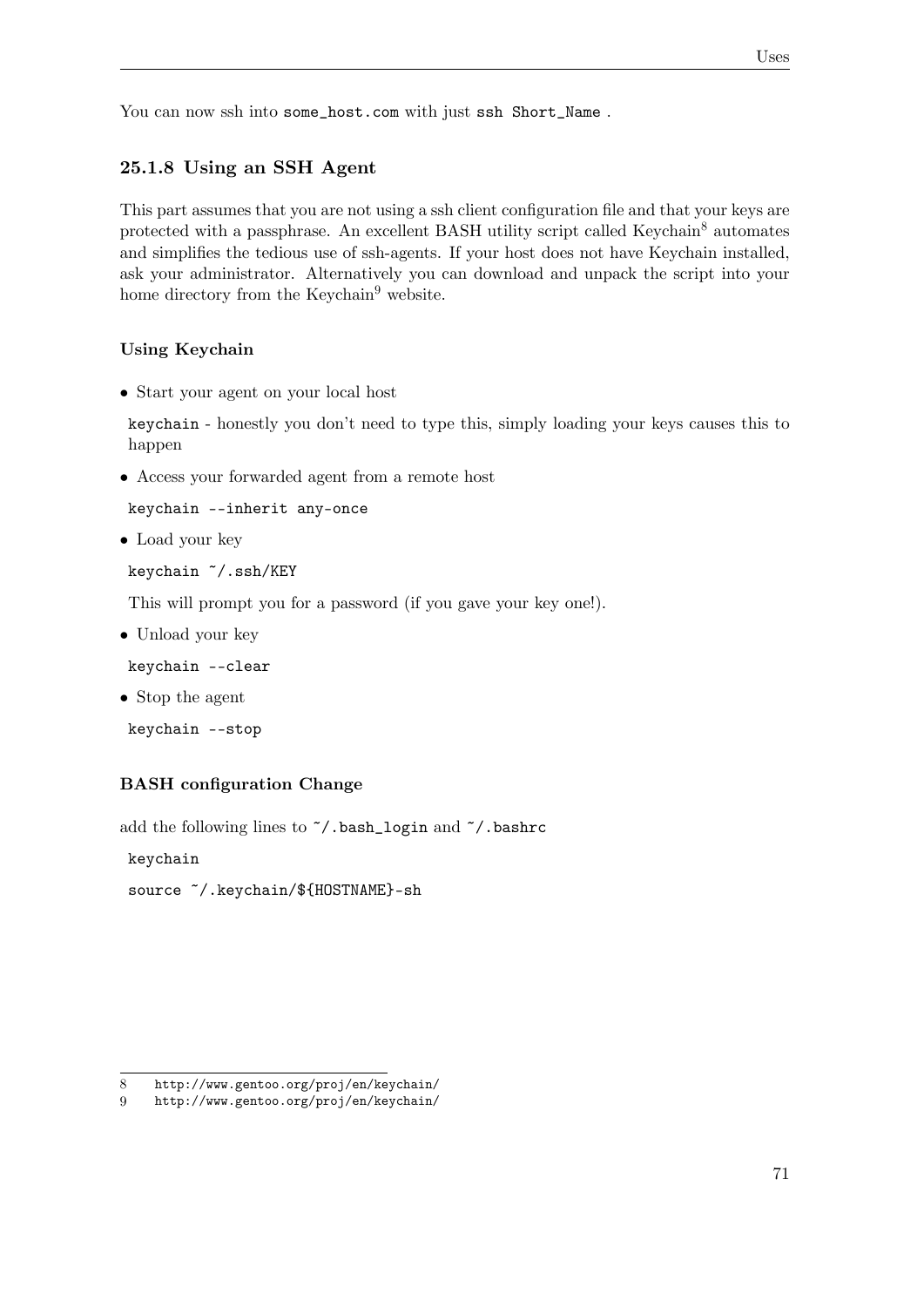# **25.2 Public-key cryptography**

The most significant difference between SSH and Telnet & rsh is in the realm of security. SSH uses  $RSA^{10}$  $RSA^{10}$  $RSA^{10}$  or  $DSA^{11}$  $DSA^{11}$  $DSA^{11}$  for public-key cryptography<sup>[12](#page-75-2)</sup>.

- The server or domain to which you are trying to connect generates 2 keys (public and private) for a client.
- The public key is given to the client the first time it tries to connect. The corresponding private key is a secret and kept with the server.
- The client sends the packets of data by encrypting it through the public key and this data is decrypted by using the corresponding private key stored there.

Communication from the server to the client is also possible in the same way—the server encrypts using the client's public key and the client decrypts using it's private key.

# **25.3 Setting up OpenSSH with public key cryptography**

- 1. With your distro's package manager, install sshd (or openssh-server) on the server, and on the client install ssh (or openssh-clients). It is likely that they're already installed since they're probably part of the distro's default installation.
- 2. Make sure the following is there and uncommented (there's no  $\#$  in front of them) in /etc/ssh/sshd\_config on the server:

PubkeyAuthentication yes PasswordAuthentication no

- 1. On the client command line, run ssh-keygen ("rsa" is the default, it is not necessary to explicitly specify "rsa").
- 2. Copy where you saved your generated keys/id\_dsa.pub to portable storage.
- 3. Bring the portable storage to the server and mount it as the user you will be remotely logging in as. Don't log out yet.
- 4. cat portable storage mount point/id rsa.pub>> $\sim$  $\sim$ /.ssh/authorized keys
- 5. Add either sshd:ALL or sshd:IP of client to /etc/hosts.allowed.
- 6. Open TCP port 22. This varies depending on your firewall. For Fedora Core, RHEL, and derivatives, this can be done with system-config-securitylevel. For other GNU/Linux systems, echo '-A INPUT -p tcp -m tcp --dport 80 --syn -j AC-CEPT'>>/etc/sysconfig/iptables and restart the iptables service. You may wish to run sshd on a non-standard port.
- 7. If the server's behind a router:
	- a) Stop using DHCP and assign a static IP address to your server. See the Gentoo Handbook for instructions if you do not know how.
	- b) Forward TCP port 22 to your server.
- 8. (Re)start the sshd service.

SSH

<span id="page-75-0"></span><sup>10</sup> <http://en.wikipedia.org/wiki/RSA>

<span id="page-75-1"></span><sup>11</sup> <http://en.wikipedia.org/wiki/Digital%20Signature%20Algorithm>

<span id="page-75-2"></span><sup>12</sup> <http://en.wikipedia.org/wiki/Public-key%20cryptography>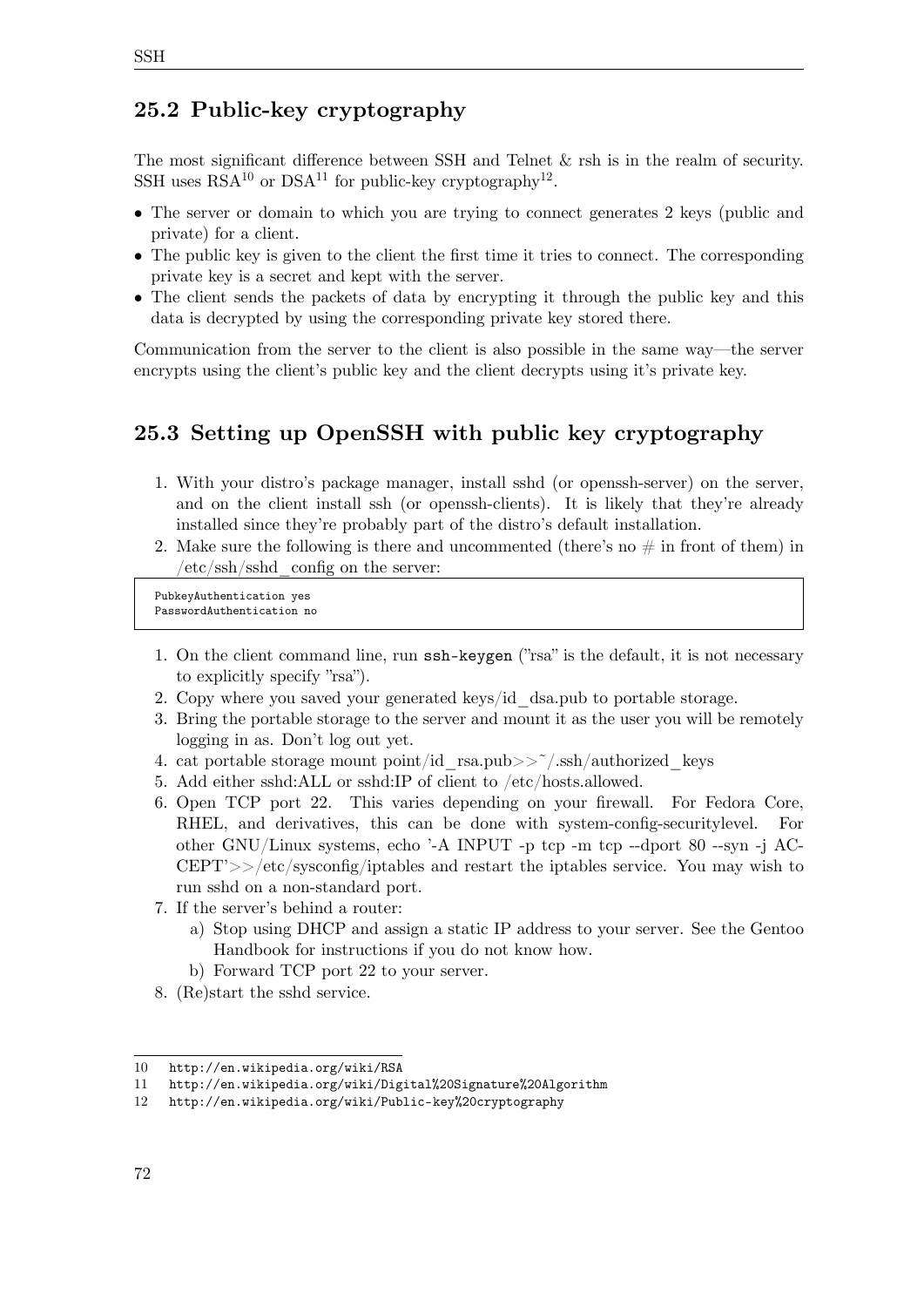9. Test the setup by running ssh user to login as on the server@IP or domain of the server. Tip: If the username that you are logging in as on the server is the same as the one you're currently using on the client, you don't need to specify the user to log in as on the server.

# **25.4 SSH as a Proxy**

If you can make an SSH connection, you can (most likely) use that connection as a SOCKS proxy, without any extra setup on the remote computer. Traffic is tunneled securely through the SSH connection. If you are on an unsecured wireless connection, you can use this to effectively secure all your traffic from snooping. You can also use this to bypass IP restrictions, because you will appear to be connecting from the remote computer. Note that DNS traffic is not tunneled.

Pick some big port number (bigger than 1024 so you can use it as non-root). Here I choose 1080, the standard SOCKS port. Use the -D option for dynamic port forwarding.

ssh -D 1080 user@host

That's it. Now as long as the SSH connection is open, your application can use a SOCKS proxy on port 1080 on your own computer (localhost). For example, in Firefox on Linux:

- go to Edit -> Preferences -> Advanced -> Network -> Connection -> Settings...
- check "Manual proxy configuration"
- make sure "Use this proxy server for all protocols" is cleared
- clear "HTTP Proxy", "SSL Proxy", "FTP Proxy", and "Gopher Proxy" fields
- enter "127.0.0.1" for "SOCKS Host", and "1080" (or whatever port you chose) for Port.

# **25.5 SSH from your webbrowser**

You can also use ssh from a webbrowser with javascript support even when you don't have a secure shell client. In order to do this you have to install AnyTerm, AjaxTerm or WebShell<sup>[13](#page-76-0)</sup> on the system where the SSH server is running or use a third party service like WebSSH $^{14}$  $^{14}$  $^{14}$ .

# <span id="page-76-5"></span>**25.6 Further reading**

- OpenSSH $^{15}$  $^{15}$  $^{15}$
- SSH, the Secure Shell<sup>[16](#page-76-3)</sup>
- LPI Linux Certification/Secure Shell  $(SSH)^{17}$  $(SSH)^{17}$  $(SSH)^{17}$

<span id="page-76-0"></span><sup>13</sup> [http://en.wikipedia.org/wiki/Web-based\\_SSH](http://en.wikipedia.org/wiki/Web-based_SSH)

<span id="page-76-1"></span><sup>14</sup> <http://webssh.uni.me/>

<span id="page-76-2"></span><sup>15</sup> <http://en.wikibooks.org/wiki/OpenSSH>

<span id="page-76-3"></span><sup>16</sup> <http://en.wikibooks.org/wiki/SSH%2C%20the%20Secure%20Shell>

<span id="page-76-4"></span><sup>17</sup> <http://en.wikibooks.org/wiki/LPI%20Linux%20Certification%2FSecure%20Shell%20%28SSH%29>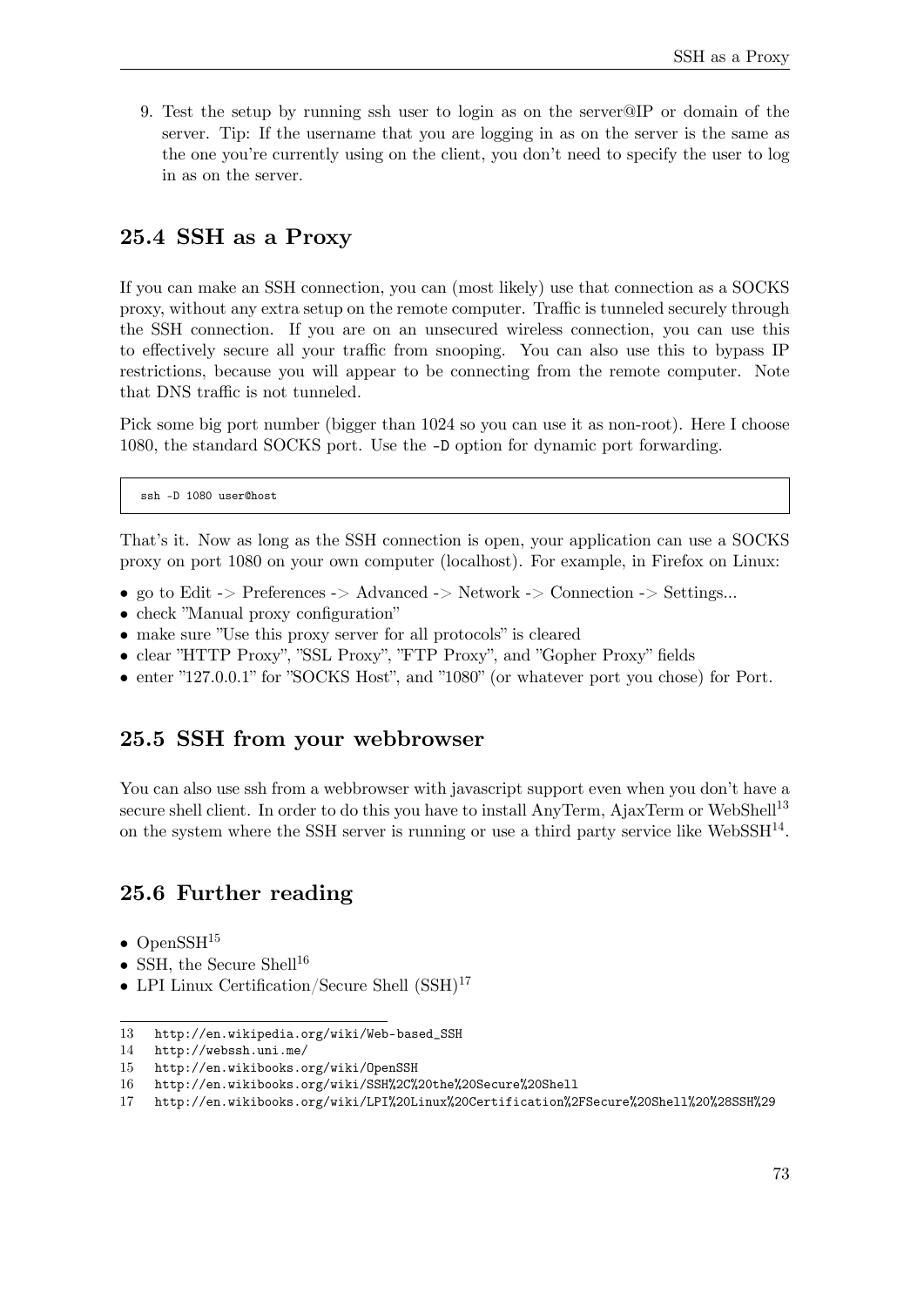• "Github: Generating SSH Keys"[19](#page-77-1) has yet another step-by-step tutorial on setting up SSH keys.

 $\text{Category:Internet Technologies}^{20}$  $\text{Category:Internet Technologies}^{20}$  $\text{Category:Internet Technologies}^{20}$ 

<span id="page-77-0"></span><sup>18</sup> [https://www.mediawiki.org/wiki/Gerrit/Tutorial#Set\\_Up\\_SSH\\_Keys\\_in\\_Gerrit](https://www.mediawiki.org/wiki/Gerrit/Tutorial#Set_Up_SSH_Keys_in_Gerrit)

<span id="page-77-1"></span><sup>19</sup> <https://help.github.com/articles/generating-ssh-keys>

<span id="page-77-2"></span><sup>20</sup> <http://en.wikibooks.org/wiki/Category%3AInternet%20Technologies>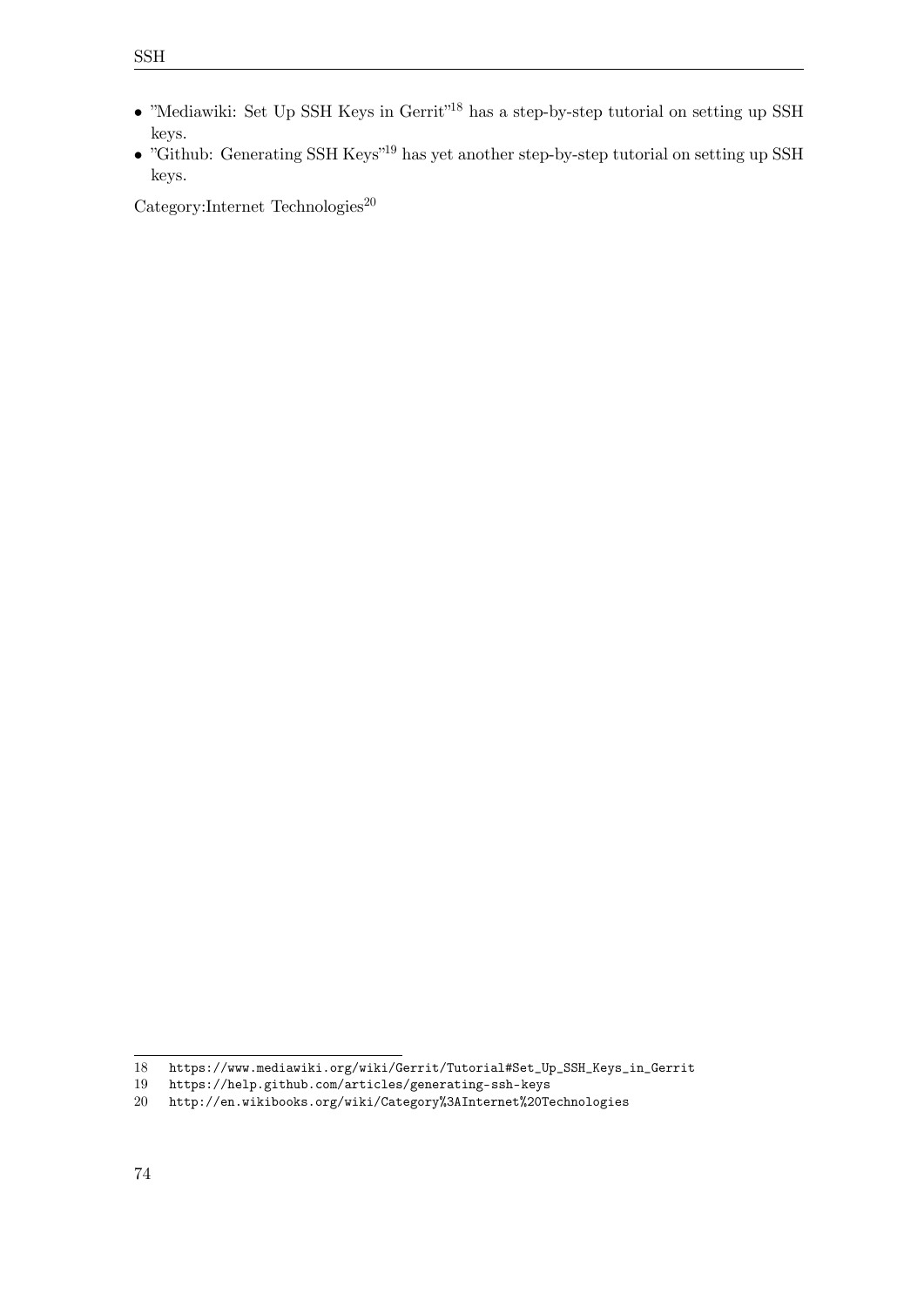# **26 VNC**

**Virtual Network Computing** (VNC) is a remote desktop protocol to remote control another computer. VNC is used to transport the desktop environment of a graphical user interface from one computer to a viewer application on another computer on the network. There are clients and servers for many platforms including Linux, Microsoft Windows, Berkeley Software Distribution variants and MacOS X. In fact you would be hard pressed to not find a viewer available for any GUI operating system. The VNC protocol allows for complete platform independence. A VNC viewer on any operating system can connect to a VNC server on any other operating system. It is also possible for multiple clients to connect to a VNC server at the same time. Popular uses of the technology include remote tech support, and accessing your files on your work PC while at home or even on the road. There is even a Java viewer for VNC, so you can connect to a VNC server from your web browser without installing any software. The original VNC code is open source, as are many of the flavors of VNC available today.

# **26.1 How it works**

VNC is actually two parts, a client and a server. A server is the machine that is sharing its screen, and the client, or viewer is the program that is doing the watching and perhaps interacting with the server. VNC is actually a VERY simple protocol and is based one one and only one graphic primitive, "Put a rectangle of pixel data at a given x,y position". What this means is VNC takes small rectangles of the screen (actually the framebuffer) and transports them from the server to the client. This in its simplest form would cause lots of bandwidth to be used, and hence various methods have been invented to make this process go faster. There are now many different 'encodings' or methods to determine the most efficient way to transfer these rectangles. The VNC protocol allows the client and server to negotiate which encoding it will use. The simplest and lowest common denominator is the *raw encoding* method where the pixel data is sent in left-to-right scanline order, and after initial setup, then only transfers the rectangles that have changed.

# **26.2 how to copy and paste**

How do I copy-and-paste from applications running on a server (visible inside a local VNC window) to applications running locally (outside the VNC window) and back?

Some people [http://www.realvnc.com/pipermail/vnc-list/2003-February/037299.](http://www.realvnc.com/pipermail/vnc-list/2003-February/037299.html) [html](http://www.realvnc.com/pipermail/vnc-list/2003-February/037299.html) [http://landru.uwaterloo.ca/cgi-bin/wiki.pl?Remote\\_Access](http://landru.uwaterloo.ca/cgi-bin/wiki.pl?Remote_Access) suggest using xcutsel or autocutsel as a work-around: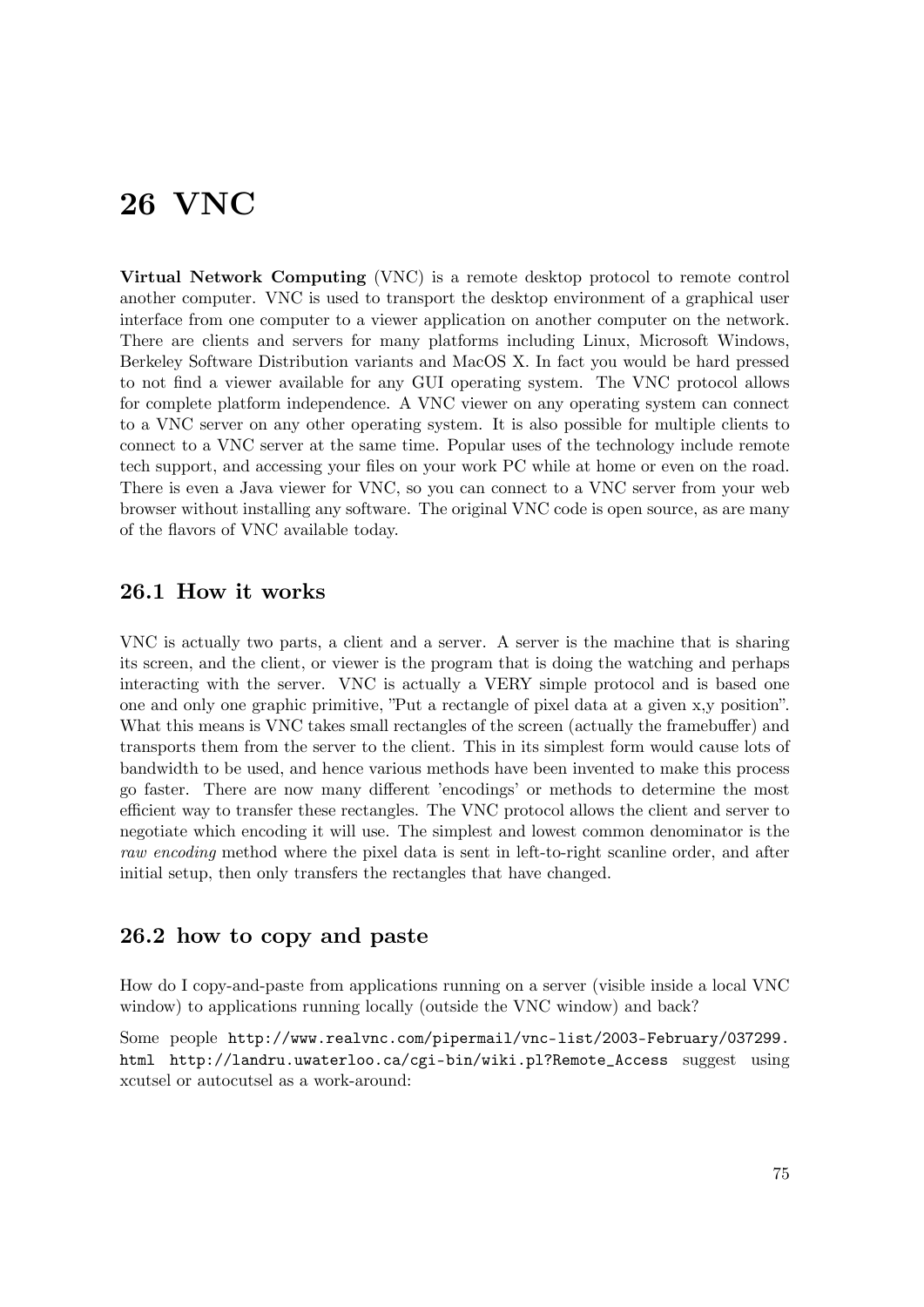On the VNC server side (inside the VNC window) run "xcutsel  $\&$ ". Leave it up and running.

- 1. If you want to copy from VNC to local, select what you want to copy, then click "copy PRIMARY to 0" in xcutsel, then paste in local.
- 2. If you want to copy from local to VNC, select what you want to copy, then click "copy 0 to PRIMARY" in xcutsel, then paste in VNC window.

Others <http://www.lugs.org.sg/pipermail/slugnet/2002-July/000590.html> recommend autocutsel (or is it autcutsel?), pointing at the VNC  $FAQ<sup>1</sup>$  $FAQ<sup>1</sup>$  $FAQ<sup>1</sup>$ .

For more about the subtleties of cutting and pasting in the X Window System, see "X Selections, Cut Buffers, and Kill Rings."[2](#page-79-1) by Jamie Zawinski 2002 (especially helpful if you are writing X11 applications).

# **26.3 External Links**

 $w:$ VN $C<sup>3</sup>$  $C<sup>3</sup>$  $C<sup>3</sup>$ 

- UltraVNC<sup>[4](#page-79-3)</sup> Most advanced free VNC Supports RC4 encryption, Windows authentication, file transfer, and much more
- VNC Scan Enterprise Console<sup>[5](#page-79-4)</sup> VNC Manager designed for deploying UltraVNC and many others
- RealVN $C^6$  $C^6$
- TightVN $C^7$  $C^7$
- Decryption of RealVNC Passwords<sup>[8](#page-79-7)</sup>
- Tristan Richardson, Quentin Stafford-Fraser, Kenneth R. Wood & Andy Hopper, "Virtual Network Computing", *IEEE Internet Computing* , Vol.2 No.1, Jan/Feb 1998 pp33-38 PDF format<sup>[9](#page-79-8)</sup>
- Ubuntu wiki: VNC over  $SSH^{10}$  $SSH^{10}$  $SSH^{10}$  -- how to set up a secure VNC session, by running VNC over the secure shell (SSH) protocol.

 $\text{Category:Internet Technologies}^{11}$  $\text{Category:Internet Technologies}^{11}$  $\text{Category:Internet Technologies}^{11}$ 

<span id="page-79-0"></span><sup>1</sup> <http://www.uk.research.att.com/vnc/faq.html#q25>

<span id="page-79-1"></span><sup>2</sup> <http://www.jwz.org/doc/x-cut-and-paste.html>

<span id="page-79-2"></span><sup>3</sup> <http://en.wikipedia.org/wiki/VNC>

<span id="page-79-3"></span><sup>4</sup> <http://www.ultravnc.com/>

<span id="page-79-4"></span><sup>5</sup> <http://www.vncscan.com>

<span id="page-79-5"></span><sup>6</sup> <http://www.realvnc.com/>

<span id="page-79-6"></span><sup>7</sup> <http://www.tightvnc.org/>

<span id="page-79-7"></span><sup>8</sup> <http://www.jonaspiela.de/code.html#vncdec>

<span id="page-79-8"></span><sup>9</sup> <http://www.uk.research.att.com/pub/docs/att/tr.98.1.pdf>

<span id="page-79-9"></span><sup>10</sup> <https://help.ubuntu.com/community/VNCOverSSH>

<span id="page-79-10"></span><sup>11</sup> <http://en.wikibooks.org/wiki/Category%3AInternet%20Technologies>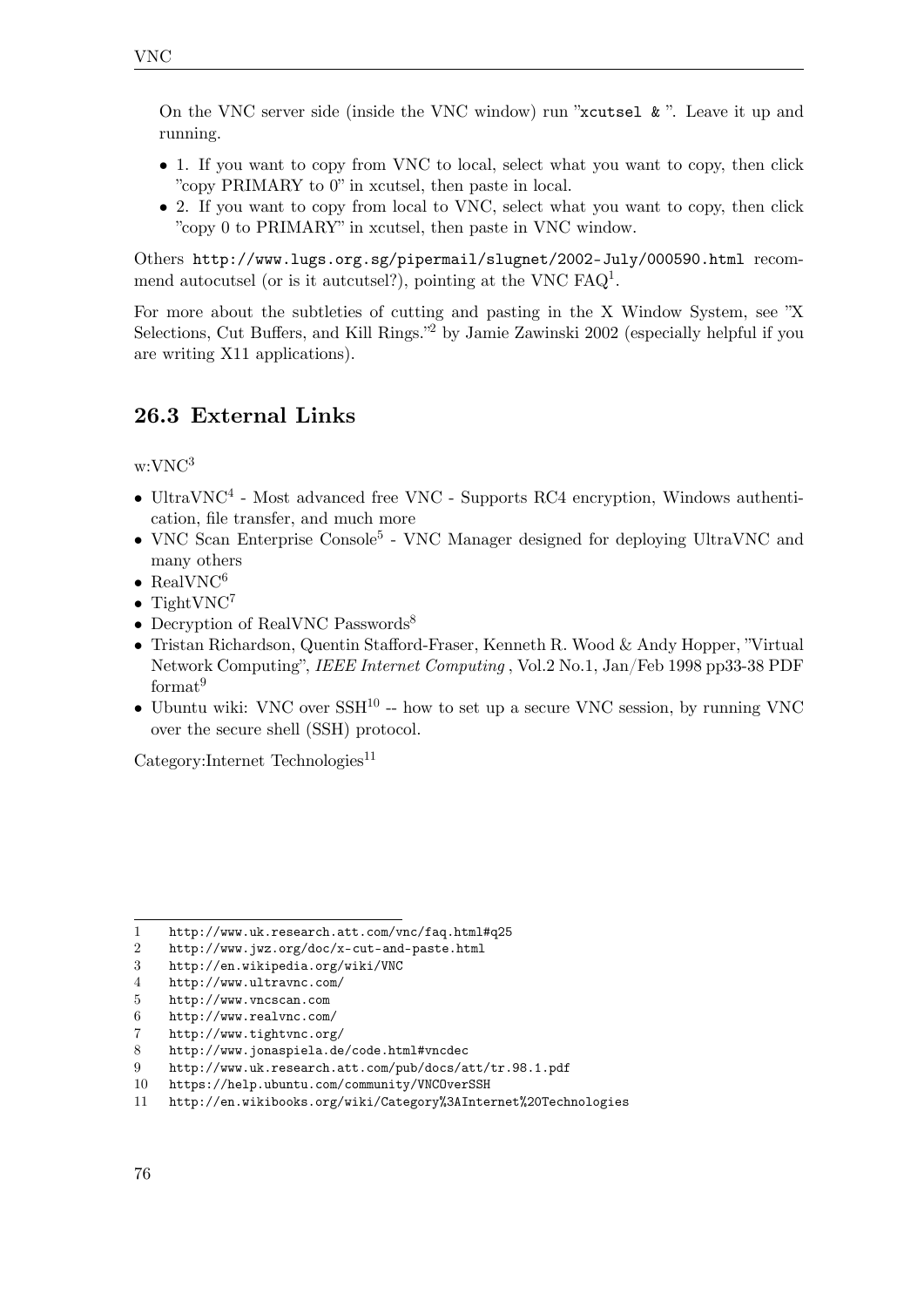# **27 Remote Desktop Connection**

Note : This is for Windows. Linux users may be interested in VNC<sup>[1](#page-80-0)</sup>.

# **27.1 What you can do with Remote Desktop Connection**

Wish you could access your home desktop from work? Going on vacation, but want to be able to use your home computer? This can be easily done with Windows XP's built in Remote Desktop Connection feature.

Some companies also use remote Desktop for technical support. Cisco systems (among others) allow engineers to use remote desktop to look in on issues and correct them. This troubleshooting method can save time and money for numerous industries.

## **27.1.1 Setup**

**In order to take advantage of remote desktop connection, you have to have port 3389 (TCP) open on your firewall/router. To do so consult your firewall or router's manual.**

### User Password

In order for remote desktop to work, you have to set a password on your user account. Follow these steps to set a password.

- 1. Go to Start then to My Computer (or go to your desktop and go to My Computer)
- 2. Go to Control Panel
- 3. Go to User Accounts
- 4. Click on your user account
- 5. Go to Create a Password
- 6. Fill everything out and hit Create Password

### **Enabling Remote Desktop Connection (on the host)**

Now you're ready to enable remote desktop. **You have to be logged in as an administrator**

<span id="page-80-0"></span><sup>1</sup> Chapter [25.6](#page-76-5) on page [74](#page-76-5)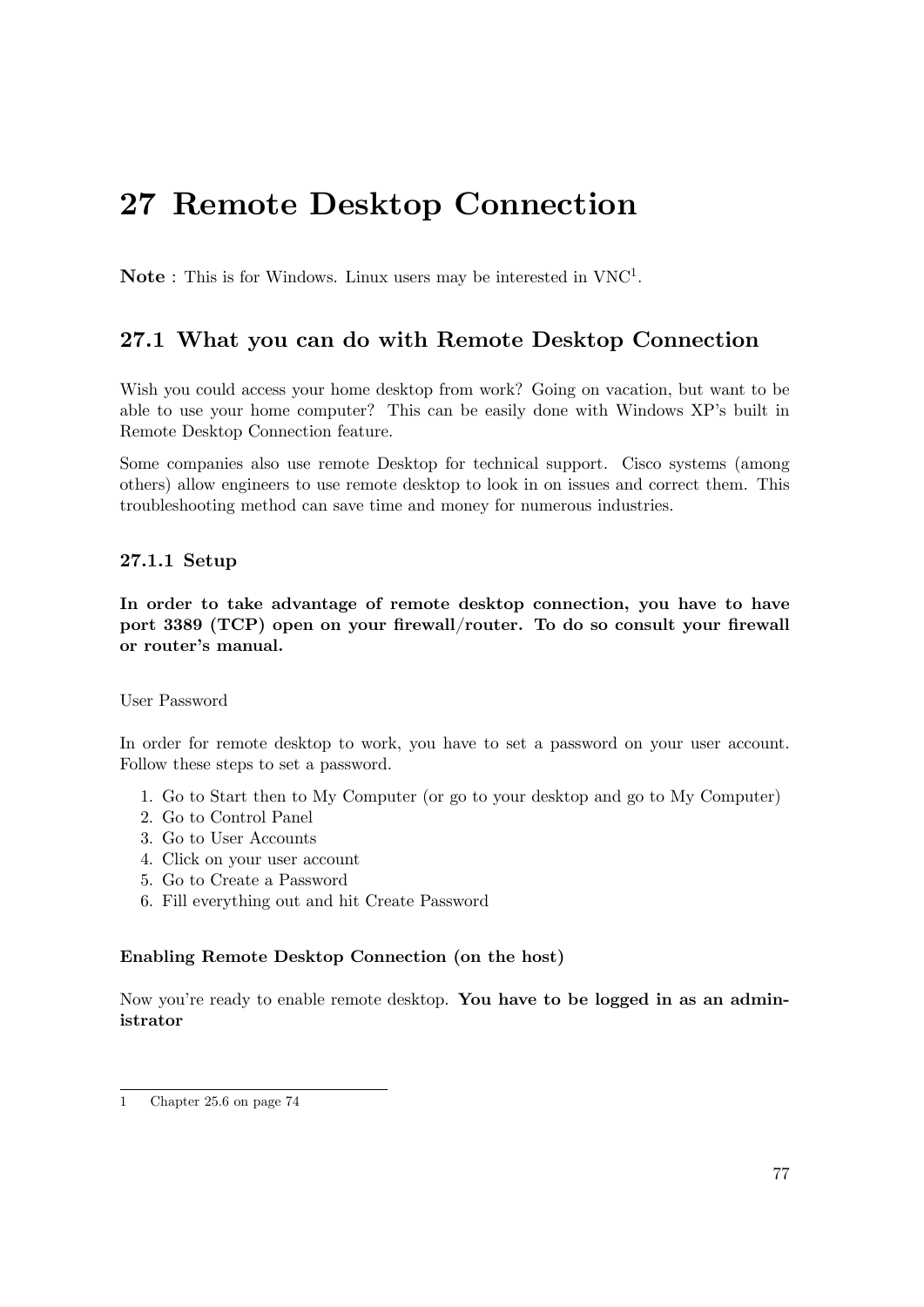- 1. Go to Start then right click on My Computer (or right click My Computer on your desktop)
- 2. Select Properties
- 3. Go to the Remote tab
- 4. Check "Allow users to connect remotely to this computer"
- 5. If you have other users that you want to allow remote access to the computer then go to Select Remote Users and select add and type in the user account name of the user where it says "Enter the object names to select"

# **Getting your IP address**

You now have to get your ip address. Please see Finding Your IP Address<sup>[2](#page-81-0)</sup> for more information.

### **Connecting to the host machine from another machine**

Now, this is how to connect to your computer from using Remote Desktop Connection. If you're using a computer that doesn't have Windows XP then you can load the client side of Remote Desktop Connection. Get it at [http://www.microsoft.com/windowsxp/pro/](http://www.microsoft.com/windowsxp/pro/downloads/rdclientdl.asp) [downloads/rdclientdl.asp](http://www.microsoft.com/windowsxp/pro/downloads/rdclientdl.asp) and then you can follow these steps.

- 1. Go to Start
- 2. Go to All Programs
- 3. Go to Accessories
- 4. Go to Communications
- 5. Click Remote Desktop Connection
- 6. Go to Options and modify the options as you seem fit
- 7. Type in your IP address by 'Computer'
- 8. Log in with your username and password

You should now have access to your computer. Take note that playing music will not work well with over the remote connection unless you have it stay at the local computer (change this in the options). Also, if you view images and webpages over the connection it will be very slow. Oh, and of course, you can't play games like Quake 3 over the connection, this simply isn't possible.

Similar software does exist for other operating systems, such as rdesktop.

# **27.1.2 Pros**

- You can access your documents from anywhere.
- You can keep your IRC (internet relay chat) and IM clients open on one machine and then connect to your computer from other places. Thus you don't have to leave your screen names and whatnot behind on other people's computers.
- Check and save email in YOUR email client instead of using webmail.

<span id="page-81-0"></span><sup>2</sup> <http://en.wikibooks.org/wiki/Finding%20Your%20IP%20Address>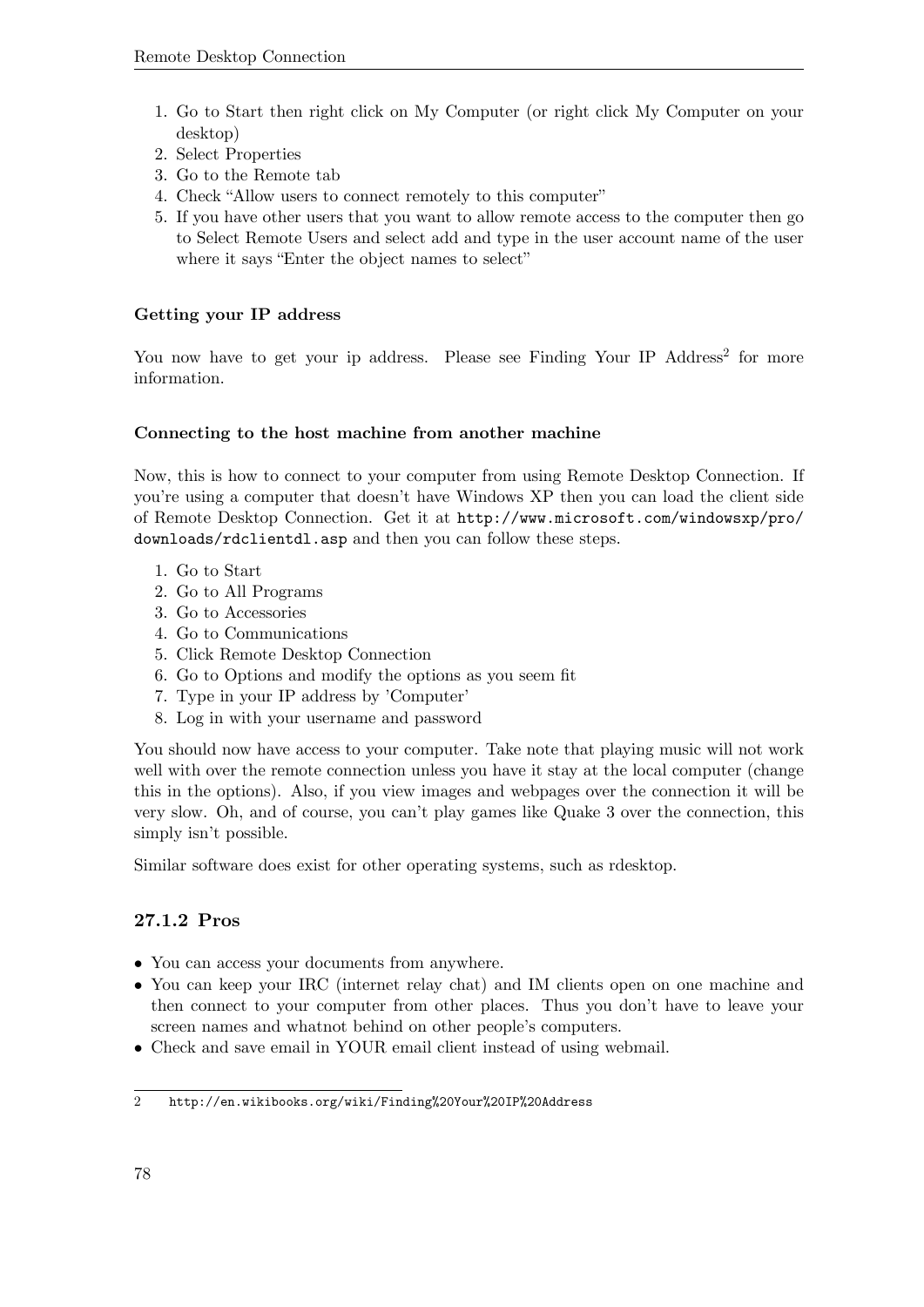- Perhaps your workplace/school doesn't allow you to run IRC or IM clients, but you can use remote desktop. Then you can log on to your computer and IRC and IM from there.
- You could use this as some sort of tech support method.
- You can use Remote Desktop if you can't always have a monitor plugged in to the box.
- Great for servers, you don't need to buy keyboard, mouse, monitor etc. to use.

# **27.1.3 Cons**

- Applications with high graphics abilities can't be used (due to network and graphical lag).
- In order to start the server you have to log into your account, meaning if you're on vacation and your computer locks up, you'll have to have someone else reboot the computer and log in with your password. But this problem can be fixed by modifying a DLL file and adding a registry value. And up to 2 more computers can be connected remotely at the same time.

See the following link for more information on the procedure for enabling it.

http://www.golod.com/2005/10/enabling-multiple-remote-desktop-sessions-in-windows-xp-profe

• You need a broadband connection that is always on, if you want to be able to access it all the time. Dialup won't cut it there.

 $Categorical$ :Internet Technologies<sup>[3](#page-82-0)</sup> Category:Internet Technologies<sup>[4](#page-82-1)</sup>

<span id="page-82-0"></span><sup>3</sup> <http://en.wikibooks.org/wiki/Category%3AInternet%20Technologies>

<span id="page-82-1"></span><sup>4</sup> <http://en.wikibooks.org/wiki/Category%3AInternet%20Technologies>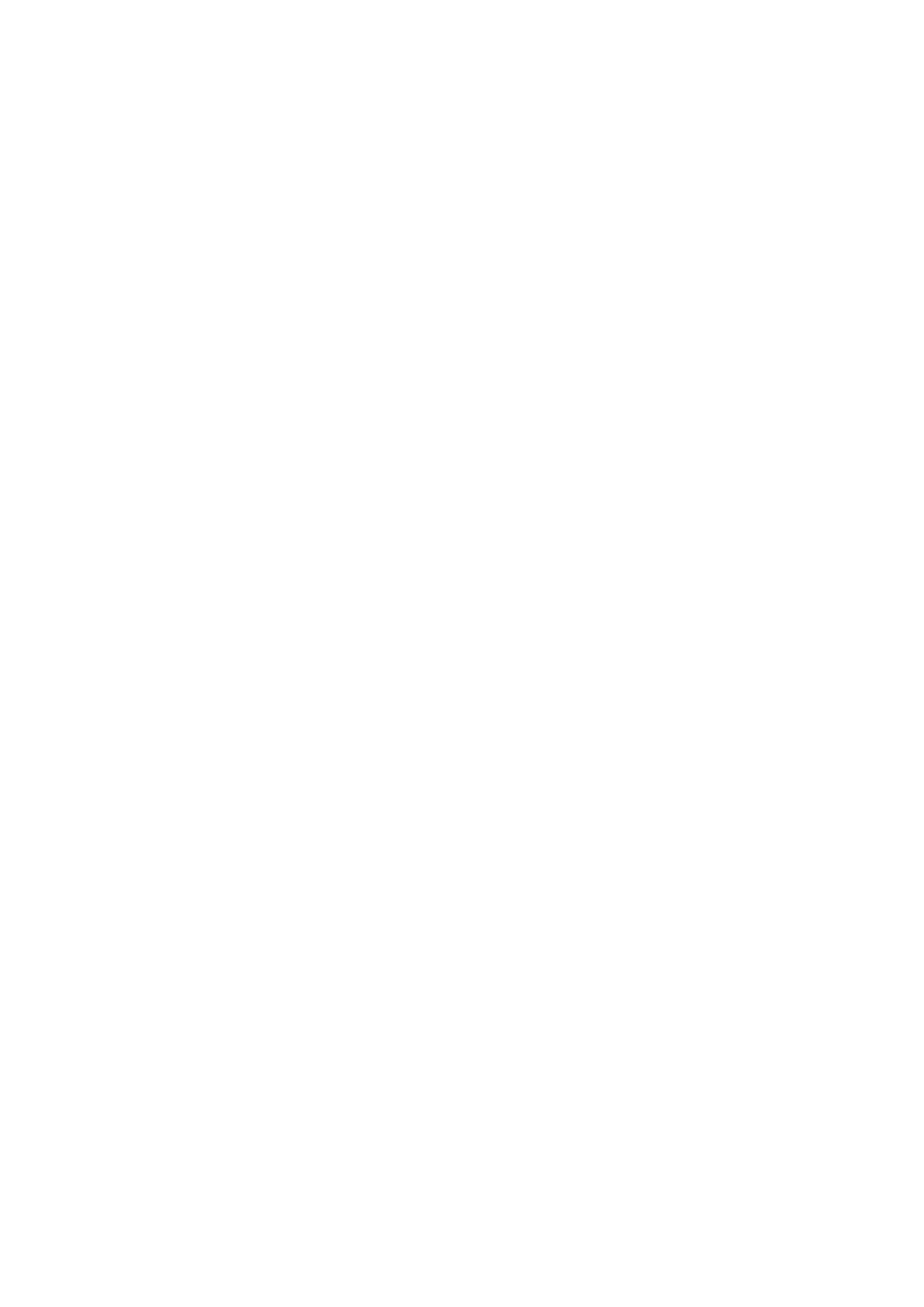# **28 Contributors**

#### **Edits User**

- $34$  \*nix<sup>1</sup>
- 6 Adrignola2
- 1 Advanet~enwikibooks<sup>3</sup>
- 1 Allan Aguilar4
- 7 Alsocal5
- 1 Andrew  $c^6$
- 1 Angela7
- 3 Arthurvogel $8$
- 4 Athgorn~enwikibooks<sup>9</sup>
- $19$  Aya<sup>10</sup>
- 1 Bartha $x^{11}$
- 1  $CarsracBot^{12}$
- 49 Dan Polansky13
- 1 Dark Mage<sup>14</sup>
- 16 DavidCary15
- 1 Delldot<sup>16</sup>
- 4 Derbeth $17$
- 2 Drstuey18
- 3 Epl1819
- 1 Frazzydee~enwikibooks $^{20}$
- 6 Frozen Wind $^{21}$
- 1 [http://en.wikibooks.org/wiki/User:\\*nix](http://en.wikibooks.org/wiki/User:*nix)
- 2 <http://en.wikibooks.org/wiki/User:Adrignola>
- 3 <http://en.wikibooks.org/wiki/User:Advanet%257Eenwikibooks>
- 4 [http://en.wikibooks.org/wiki/User:Allan\\_Aguilar](http://en.wikibooks.org/wiki/User:Allan_Aguilar)
- 5 <http://en.wikibooks.org/wiki/User:Alsocal>
- 6 [http://en.wikibooks.org/wiki/User:Andrew\\_c](http://en.wikibooks.org/wiki/User:Andrew_c)
- 7 <http://en.wikibooks.org/wiki/User:Angela>
- 8 <http://en.wikibooks.org/wiki/User:Arthurvogel>
- 9 <http://en.wikibooks.org/wiki/User:Athgorn%257Eenwikibooks>
- 10 <http://en.wikibooks.org/wiki/User:Aya>
- 11 <http://en.wikibooks.org/wiki/User:Barthax>
- 12 <http://en.wikibooks.org/wiki/User:CarsracBot>
- 13 [http://en.wikibooks.org/wiki/User:Dan\\_Polansky](http://en.wikibooks.org/wiki/User:Dan_Polansky)
- 14 [http://en.wikibooks.org/wiki/User:Dark\\_Mage](http://en.wikibooks.org/wiki/User:Dark_Mage)
- 15 <http://en.wikibooks.org/wiki/User:DavidCary>
- 16 <http://en.wikibooks.org/wiki/User:Delldot>
- 17 <http://en.wikibooks.org/wiki/User:Derbeth>
- 18 <http://en.wikibooks.org/wiki/User:Drstuey>
- 19 <http://en.wikibooks.org/wiki/User:Epl18>
- 20 <http://en.wikibooks.org/wiki/User:Frazzydee%257Eenwikibooks>
- 21 [http://en.wikibooks.org/wiki/User:Frozen\\_Wind](http://en.wikibooks.org/wiki/User:Frozen_Wind)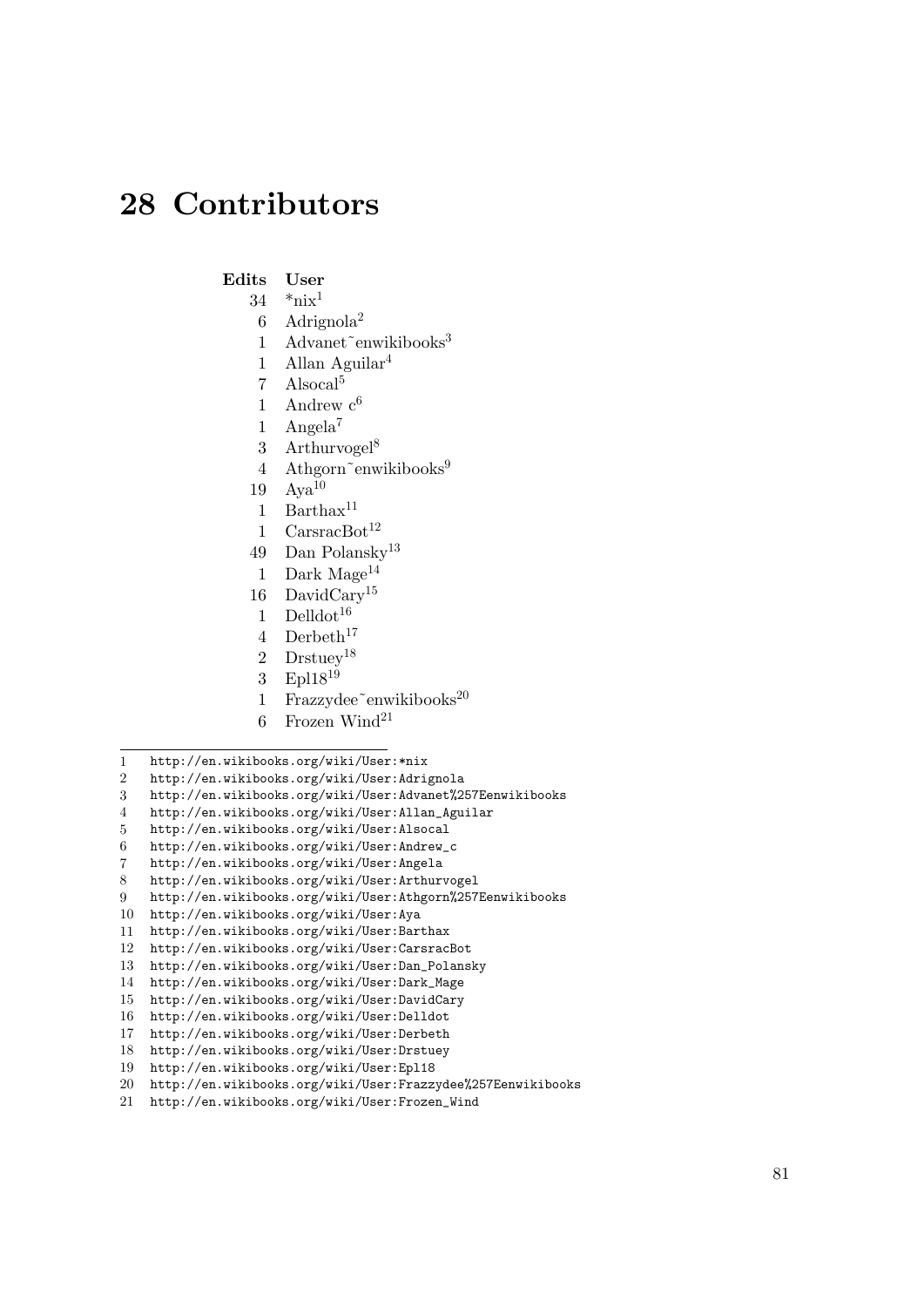- 3 Geocachernemesis $^{22}$
- Hagindaz<sup>23</sup>
- 1 Hashar $^{24}$
- 5 Herbythyme<sup>25</sup>
- 5 Hydrargyrum26
- 3 Jfmantis $^{27}$
- 23  $Jguk^{28}$
- 2 Karl Wick $2^9$
- 2 Kayau<sup>30</sup>
- 4 Kernigh
- 1 Klingoncowboy432
- 5 Liquider<sup>33</sup>
- 1 LittleDan~enwikibooks<sup>34</sup>
- Mabdul $^{35}$
- 1 Maximillion Pegasus
- 1 MichaelBillington<sup>37</sup>
- 22 Mike's bot account<sup>38</sup>
- 3 Mike.lifeguard
- 1 Mibmrbot
- 1 Mysidia
- 1 Narendra Sisodiya~enwikibooks<sup>42</sup>
- 7 Panic2k443
- 2 Patrick
- 1 Picus viridis
- 1 PurplePieman<sup>46</sup>
- <http://en.wikibooks.org/wiki/User:Geocachernemesis>
- <http://en.wikibooks.org/wiki/User:Hagindaz>
- <http://en.wikibooks.org/wiki/User:Hashar>
- <http://en.wikibooks.org/wiki/User:Herbythyme>
- <http://en.wikibooks.org/wiki/User:Hydrargyrum>
- <http://en.wikibooks.org/wiki/User:Jfmantis>
- <http://en.wikibooks.org/wiki/User:Jguk>
- [http://en.wikibooks.org/wiki/User:Karl\\_Wick](http://en.wikibooks.org/wiki/User:Karl_Wick)
- <http://en.wikibooks.org/wiki/User:Kayau>
- <http://en.wikibooks.org/wiki/User:Kernigh>
- <http://en.wikibooks.org/wiki/User:Klingoncowboy4>
- <http://en.wikibooks.org/wiki/User:Liquider>
- <http://en.wikibooks.org/wiki/User:LittleDan%257Eenwikibooks>
- <http://en.wikibooks.org/wiki/User:Mabdul>
- [http://en.wikibooks.org/wiki/User:Maximillion\\_Pegasus](http://en.wikibooks.org/wiki/User:Maximillion_Pegasus)
- <http://en.wikibooks.org/wiki/User:MichaelBillington>

- <http://en.wikibooks.org/wiki/User:Mike.lifeguard>
- <http://en.wikibooks.org/wiki/User:Mjbmrbot>
- <http://en.wikibooks.org/wiki/User:Mysidia>
- [http://en.wikibooks.org/wiki/User:Narendra\\_Sisodiya%257Eenwikibooks](http://en.wikibooks.org/wiki/User:Narendra_Sisodiya%257Eenwikibooks)
- <http://en.wikibooks.org/wiki/User:Panic2k4>
- <http://en.wikibooks.org/wiki/User:Patrick>
- [http://en.wikibooks.org/wiki/User:Picus\\_viridis](http://en.wikibooks.org/wiki/User:Picus_viridis)
- <http://en.wikibooks.org/wiki/User:PurplePieman>

[http://en.wikibooks.org/wiki/User:Mike%2527s\\_bot\\_account](http://en.wikibooks.org/wiki/User:Mike%2527s_bot_account)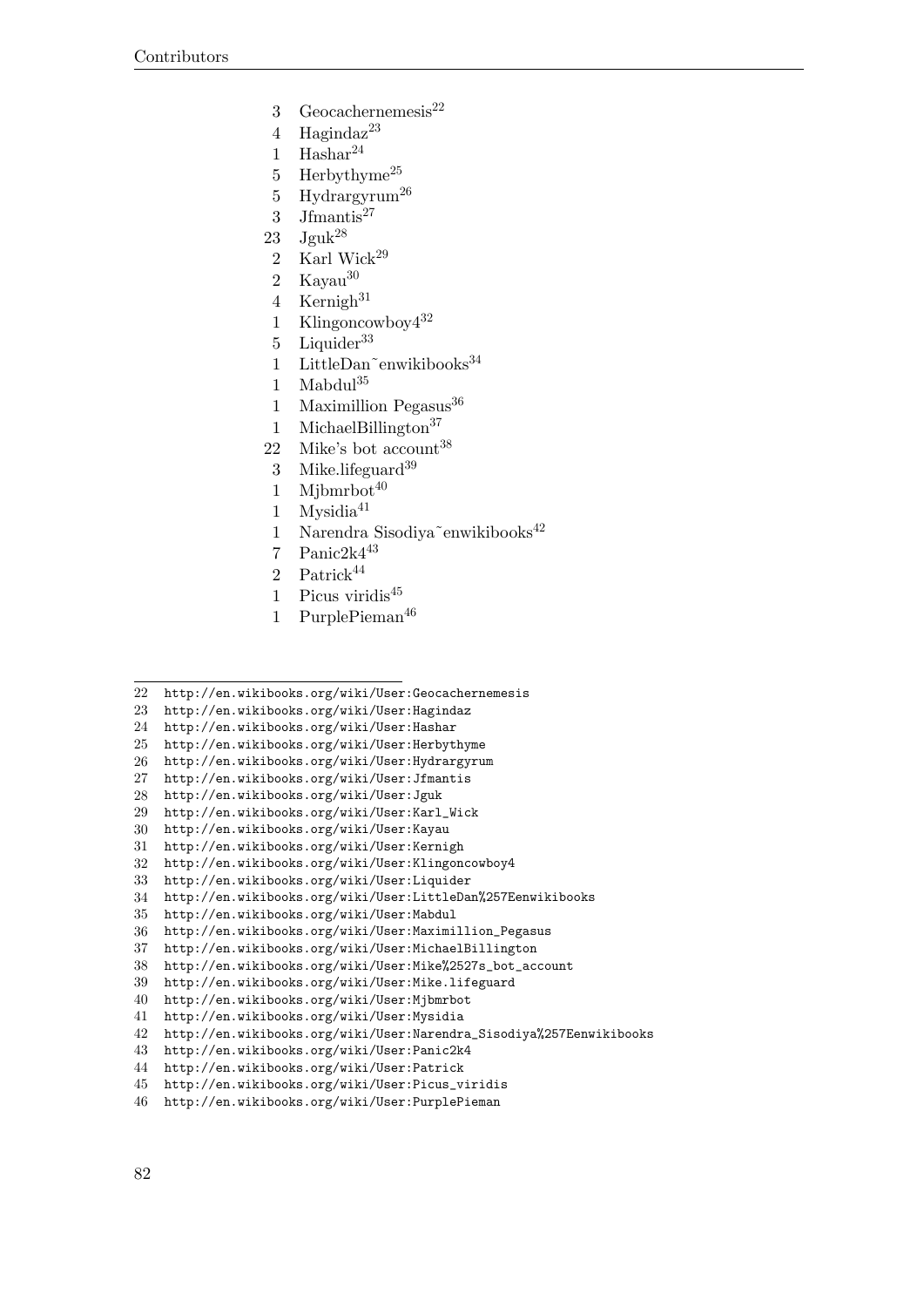- 5  $QuiteUnusual<sup>47</sup>$
- 1 Rama $c^{48}$
- 1 RandalSchwartz49
- 4 Recent Runes<sup>50</sup>
- 1 Reisio
- 1 Rez Tech<sup>52</sup>
- 1 Rzuwig<sup>53</sup>
- 1 Sandbergja
- Savh<sup>55</sup>
- 3 Sparky2002b~enwikibooks<sup>56</sup>
- 1 Srhat<sup>57</sup>
- 1 Sumsum $2010^{58}$
- 1 Superboy<sup>59</sup>
- Swift<sup>60</sup>
- 3 Tehdrago<sup>61</sup>
- 4 Uncle  $G^{62}$
- Voed<sup>63</sup>
- 1 Webaware
- 1 Withinfocus
- 1 Xania66

- <http://en.wikibooks.org/wiki/User:QuiteUnusual>
- <http://en.wikibooks.org/wiki/User:Ramac>
- <http://en.wikibooks.org/wiki/User:RandalSchwartz>
- [http://en.wikibooks.org/wiki/User:Recent\\_Runes](http://en.wikibooks.org/wiki/User:Recent_Runes)
- <http://en.wikibooks.org/wiki/User:Reisio>
- [http://en.wikibooks.org/wiki/User:Rez\\_Tech](http://en.wikibooks.org/wiki/User:Rez_Tech)
- <http://en.wikibooks.org/wiki/User:Rzuwig>
- <http://en.wikibooks.org/wiki/User:Sandbergja>
- <http://en.wikibooks.org/wiki/User:Savh>
- <http://en.wikibooks.org/wiki/User:Sparky2002b%257Eenwikibooks><br>57 http://en.wikibooks.org/wiki/User:Srhat
- <http://en.wikibooks.org/wiki/User:Srhat>
- <http://en.wikibooks.org/wiki/User:Sumsum2010>
- <http://en.wikibooks.org/wiki/User:Super3boy>
- <http://en.wikibooks.org/wiki/User:Swift>
- <http://en.wikibooks.org/wiki/User:Tehdrago>
- [http://en.wikibooks.org/wiki/User:Uncle\\_G](http://en.wikibooks.org/wiki/User:Uncle_G)
- <http://en.wikibooks.org/wiki/User:Voed>
- <http://en.wikibooks.org/wiki/User:Webaware>
- <http://en.wikibooks.org/wiki/User:Withinfocus> <http://en.wikibooks.org/wiki/User:Xania>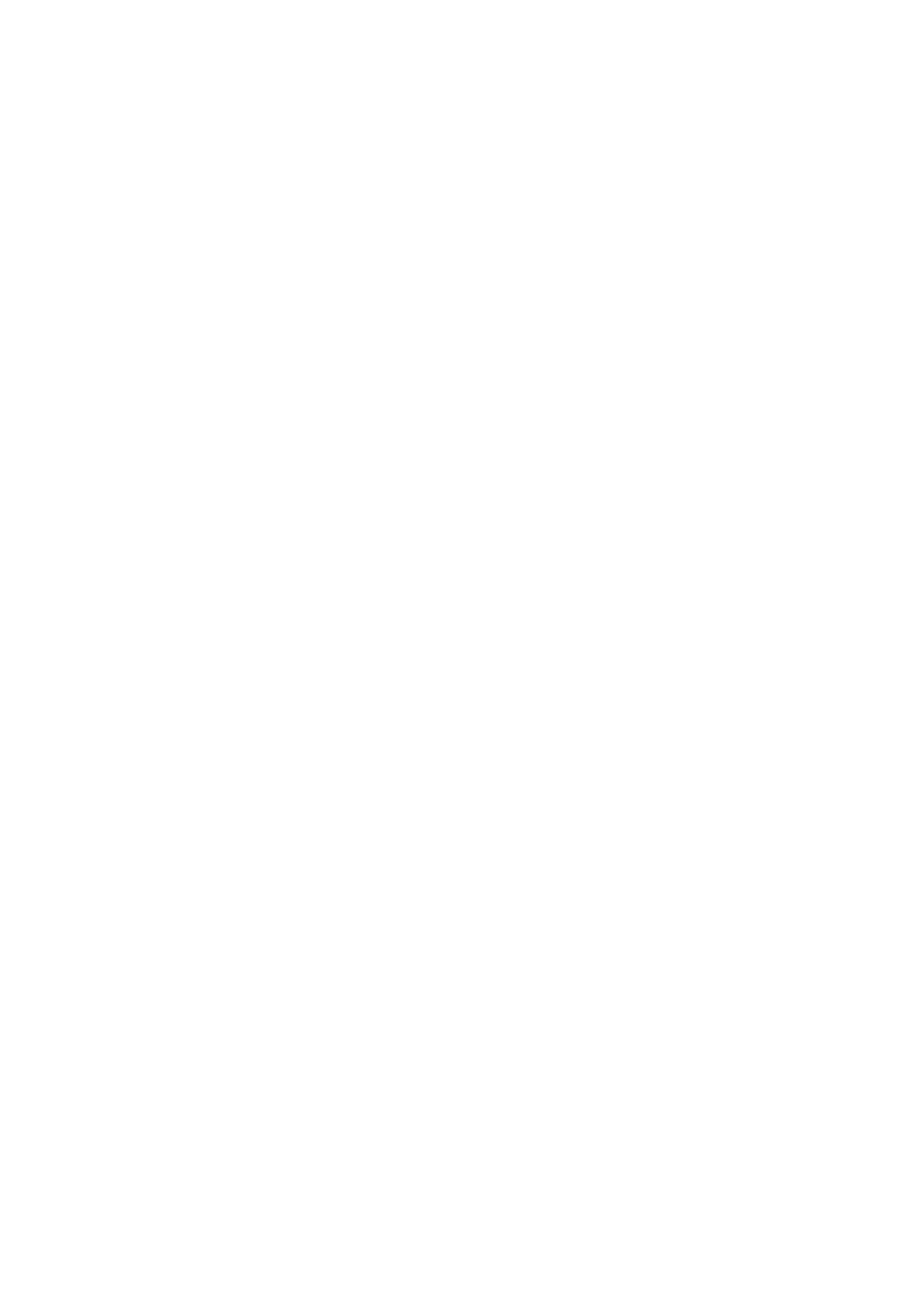# **List of Figures**

- GFDL: Gnu Free Documentation License. [http://www.gnu.org/licenses/fdl.](http://www.gnu.org/licenses/fdl.html) [html](http://www.gnu.org/licenses/fdl.html)
- cc-by-sa-3.0: Creative Commons Attribution ShareAlike 3.0 License. [http://](http://creativecommons.org/licenses/by-sa/3.0/) [creativecommons.org/licenses/by-sa/3.0/](http://creativecommons.org/licenses/by-sa/3.0/)
- cc-by-sa-2.5: Creative Commons Attribution ShareAlike 2.5 License. [http://](http://creativecommons.org/licenses/by-sa/2.5/) [creativecommons.org/licenses/by-sa/2.5/](http://creativecommons.org/licenses/by-sa/2.5/)
- cc-by-sa-2.0: Creative Commons Attribution ShareAlike 2.0 License. [http://](http://creativecommons.org/licenses/by-sa/2.0/) [creativecommons.org/licenses/by-sa/2.0/](http://creativecommons.org/licenses/by-sa/2.0/)
- cc-by-sa-1.0: Creative Commons Attribution ShareAlike 1.0 License. [http://](http://creativecommons.org/licenses/by-sa/1.0/) [creativecommons.org/licenses/by-sa/1.0/](http://creativecommons.org/licenses/by-sa/1.0/)
- cc-by-2.0: Creative Commons Attribution 2.0 License. [http://creativecommons.](http://creativecommons.org/licenses/by/2.0/) [org/licenses/by/2.0/](http://creativecommons.org/licenses/by/2.0/)
- cc-by-2.0: Creative Commons Attribution 2.0 License. [http://creativecommons.](http://creativecommons.org/licenses/by/2.0/deed.en) [org/licenses/by/2.0/deed.en](http://creativecommons.org/licenses/by/2.0/deed.en)
- cc-by-2.5: Creative Commons Attribution 2.5 License. [http://creativecommons.](http://creativecommons.org/licenses/by/2.5/deed.en) [org/licenses/by/2.5/deed.en](http://creativecommons.org/licenses/by/2.5/deed.en)
- cc-by-3.0: Creative Commons Attribution 3.0 License. [http://creativecommons.](http://creativecommons.org/licenses/by/3.0/deed.en) [org/licenses/by/3.0/deed.en](http://creativecommons.org/licenses/by/3.0/deed.en)
- GPL: GNU General Public License. <http://www.gnu.org/licenses/gpl-2.0.txt>
- LGPL: GNU Lesser General Public License. [http://www.gnu.org/licenses/lgpl.](http://www.gnu.org/licenses/lgpl.html) [html](http://www.gnu.org/licenses/lgpl.html)
- PD: This image is in the public domain.
- ATTR: The copyright holder of this file allows anyone to use it for any purpose, provided that the copyright holder is properly attributed. Redistribution, derivative work, commercial use, and all other use is permitted.
- EURO: This is the common (reverse) face of a euro coin. The copyright on the design of the common face of the euro coins belongs to the European Commission. Authorised is reproduction in a format without relief (drawings, paintings, films) provided they are not detrimental to the image of the euro.
- LFK: Lizenz Freie Kunst. <http://artlibre.org/licence/lal/de>
- CFR: Copyright free use.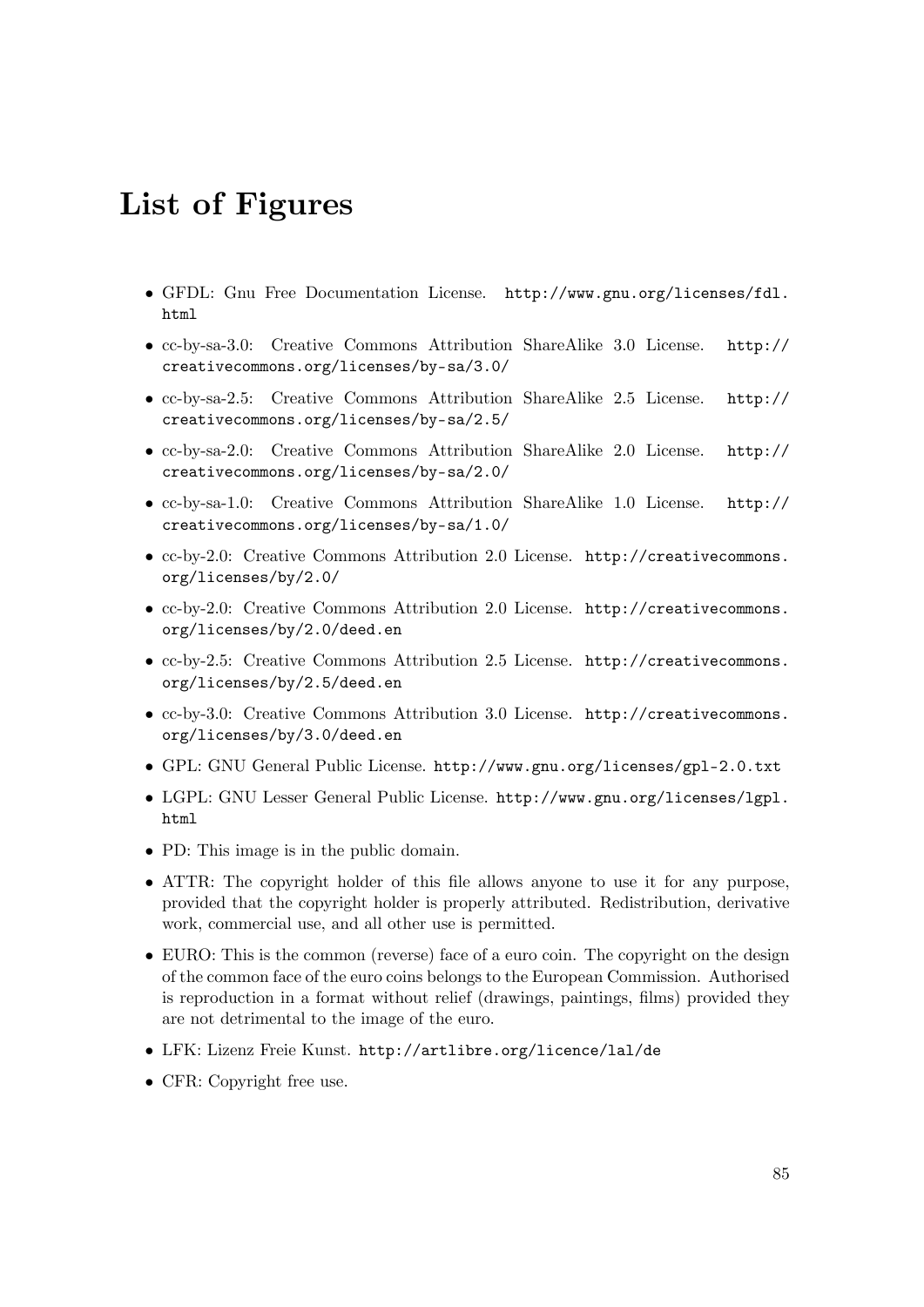• EPL: Eclipse Public License. [http://www.eclipse.org/org/documents/epl-v10.](http://www.eclipse.org/org/documents/epl-v10.php) [php](http://www.eclipse.org/org/documents/epl-v10.php)

Copies of the GPL, the LGPL as well as a GFDL are included in chapter Licenses  $67$ . Please note that images in the public domain do not require attribution. You may click on the image numbers in the following table to open the webpage of the images in your webbrower.

<span id="page-89-0"></span><sup>67</sup> Chapter [29](#page-92-0) on page [89](#page-92-0)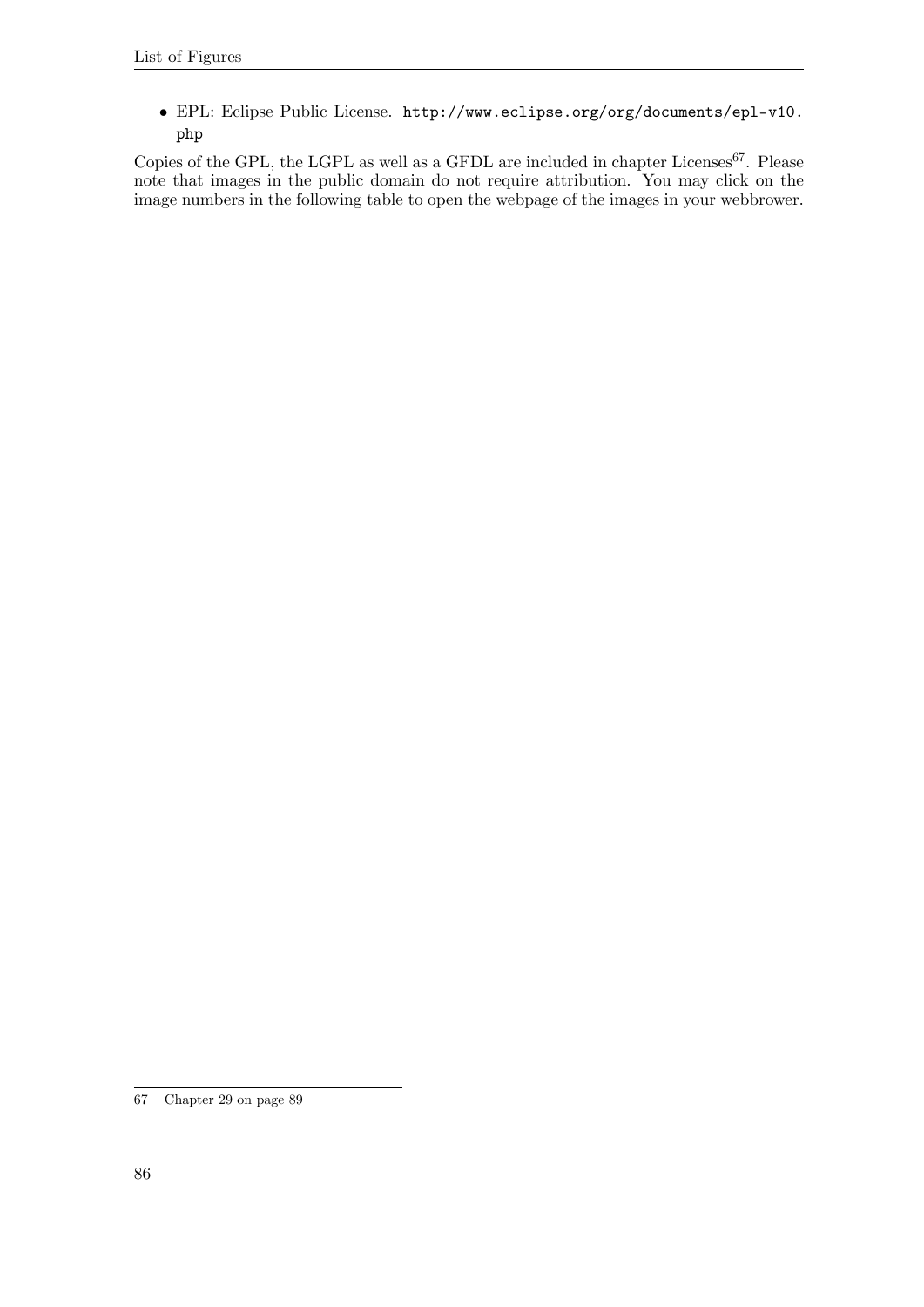| JarektBot, Knutux, LordT, Renata3, S |  |
|--------------------------------------|--|
|                                      |  |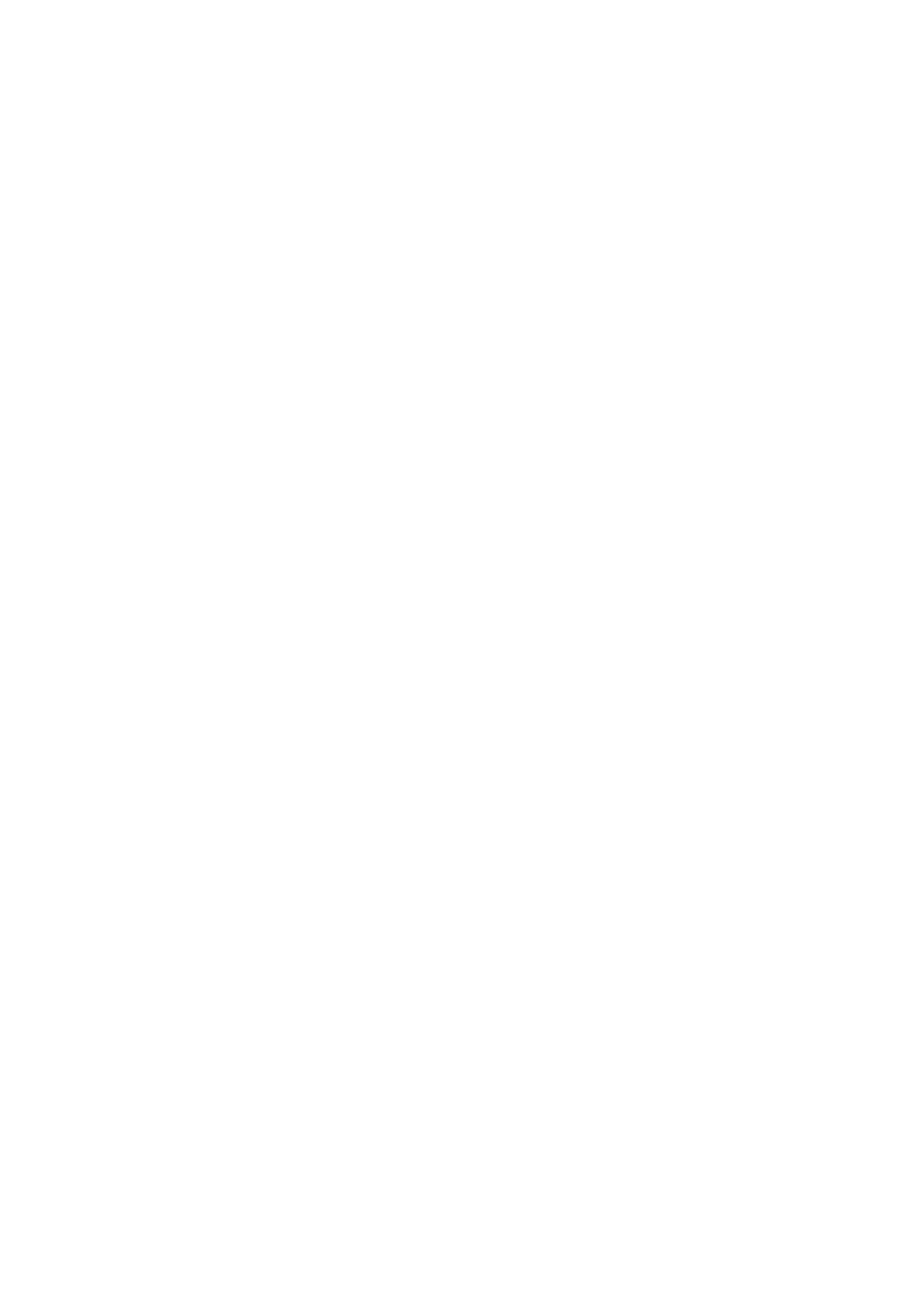# <span id="page-92-0"></span>**29 Licenses**

# **29.1 GNU GENERAL PUBLIC LICENSE**

Version 3, 29 June 2007

Copyright  $\odot$  2007 Free Software Foundation, Inc. <http://fsf.org/>

Everyone is permitted to copy and distribute verbatim copies of this license document, but changing it is not allowed. Preamble

The GNU General Public License is a free, copyleft license for software and other kinds of works.

The licenses for most software and other practical works are designed<br>to take away your freedom to share and change the works. By contrast, the GNU General Public License is intended to guarantee your<br>freedom to share and can apply it to your programs, too.

When we speak of free software, we are referring to freedom, not price.<br>Our General Public Licenses are designed to make sure that you have<br>the freedom to distribute copies of free software (and charge for them<br>if you wis

To protect your rights, we need to prevent others from denying you<br>these rights or asking you to surrender the rights. Therefore, you have<br>certain responsibilities if you distribute copies of the software, or if you<br>modif

For example, if you distribute copies of such a program, whether gratistic and ror for a fee, you must pass on to the recipients the same freedoms that you received. You must make sure that they, too, receive or can get t their rights.

Developers that use the GNU GPL protect your rights with two steps: (1) assert copyright on the software, and (2) offer you this License giving you legal permission to copy, distribute and/or modify it.

For the developers' and authors' protection, the GPL clearly explains<br>that there is no warranty for this free software. For both users' and<br>authors' sake, the GPL requires that modified versions be marked as<br>authors' sake

Some devies are designed to deny users access to install or run modeling defined to effore devies and oso. This is fundamentally incompatible with the aim of protect-<br>can do so. This is fundamentally incompatible with the

Finally, every program is threatened constantly by software patents.<br>States should not allow patents to restrict development and use of soft-<br>avave on general-purpose computers, but in those that do, we wish to<br>avoid the

The precise terms and conditions for copying, distribution and modi-fication follow. TERMS AND CONDITIONS 0. Definitions.

"This License" refers to version 3 of the GNU General Public License.

"Copyright" also means copyright-like laws that apply to other kinds of works, such as semiconductor masks.

"The Program" refers to any copyrightable work licensed under this Li-cense. Each licensee is addressed as "you". "Licensees" and "recipients" may be individuals or organizations.

.<br>To "modify" a work means to copy from or adapt all or part of the work<br>ashion requiring convright permission, other than the making of in a fashion requiring copyright permission, or an exact copy. The resulting work is called a "modified version" of the earlier work or a work "based on" the earlier work.

A "covered work" means either the unmodified Program or a work based on the Program.

To "propagate" a work means to do anything with it that, without performing<br>mission, would make you directly or secondarily liable for infringement<br>under applicable copyright law, except executing it on a computer or<br>modi

To "convey" a work means any kind of propagation that enables other parties to make or receive copies. Mere interaction with a user through a computer network, with no transfer of a copy, is not conveying.

An interactive user interface displays "Appropriate Legal Noticss" to<br>the extent that it includes a convenient and prominently visible feature<br>that (1) displays an appropriate copyright notice, and (2) tells the<br>user that

The "source code" for a work means the preferred form of the work for making modifications to it. "Object code" means any non-source form of a work.

rd Interface" means an interface that either is an official standard defined by a recognized standards body, or, in the case of interfaces specified for a particular programming language, one that is widely used among developers working in that language.

The "System Libraries" of an executable work include anything, other than the work as a whole, that (a) is included in the normal form of packaging a Major Component, but which is not part of that Major Component, and (b)

The "Corresponding Source" for a work in object code form means all<br>the source code needed to generate, install, and (for an executable<br>work) run the object code and to modify the work, including scripts<br>to control those System Libraries, or general-purpose tools or generally available free programs which are used unmodified in performing those activities but which are not part of the work. For example, Corresponding Source includes interface definition files associated with source files for the<br>work, and the source code for shared libraries and dynamically linked<br>subprograms that the work is specifically designed to require, such as<br>by inti

The Corresponding Source need not include anything that users can re-generate automatically from other parts of the Corresponding Source.

The Corresponding Source for a work in source code form is that same work. 2. Basic Permissions.

All rights granted under this License are granted for the term of copy<br>right on the Program, and are irrevocable provided the stated conductions are met. This License explicitly affirms your unimited persion<br>insison to ru rights of fair use or other equivalent, as provided by copyright law.

You may make, run and propagate covered works that you do not con-<br>wey, without conditions so long as your license otherwise remains<br>in force. You may convey covered works to others for the sole purpose<br>force. You may conv and control, on terms that prohibit them from making any copies of your copyrighted material outside their relationship with you.

Conveying under any other circumstances is permitted solely under the conditions stated below. Sublicensing is not allowed; section 10 makes it unnecessary. 3. Protecting Users' Legal Rights From Anti-Circumvention Law.

No covered work shall be deemed part of an effective technological<br>measure under any applicable law fulfilling obligations under article<br>11 of the WIPO copyright treaty alopted on 20 December 1996, or<br>31 infar laws prohibi

When you convey a covered work, you waive any legal power to forbid<br>circumvention of technological measures to the extent such circumcircumvention of technological measures to the extent such circum-<br>vention is effected by exercising rights under this License with respect<br>to the covered work, and you disclaim any intention to limit to<br>persion or modifi

You may convey verbatim copies of the Program's source code as receive it, in any medium, provided that you conspicuously and appro-priately publish on each copy an appropriate copyright notice; keep in-tact all notices stating that this License and any non-permissive terms added in accord with section 7 apply to the code; keep intact all no-tices of the absence of any warranty; and give all recipients a copy of this License along with the Program.

You may charge any price or no price for each copy that you of warranty protection for a fee. 5. and you may offer support or<br>veying Modified Source Version

You may convey a work based on the Program, or the modifications to produce it from the Program, in the form of source code under the terms of section 4, provided that you also meet all of these conditions:

\* a) The work must carry prominent notices stating that you modified<br>it, and giving a relevant atac. \* b) The work must carry prominent<br>notices stating that it is released under this License and any conditions<br>added under all its parts, regardless of how they are packaged. This license gives<br>no permission to license the work in any other way, but it does not<br>invalidate such permission if you have separately received it.  $*$  d) I<br>the work h

A compilation of a covered work with other separate and independent works, which are not by their nature extensions of the covered work, and which are not combined with it such as to form a larger program, in or on a volume of a storage or distribution medium, is called an<br>"aggregate" if the compilation and its resulting copyright are not used<br>what the intectess or legal rights of the compilation's users beyond<br>what the ind

You may convey a covered work in object code form under the terms of sections 4 and 5, provided that you also convey the machine-readable Corresponding Source under the terms of this License, in one of these ways:

 $^*$ a) Convey the object code in, or embodiel in, a physical product (in a physical production medium), accompanied by the Corre-for-sponding Source fixed on a durable physical medium customarily used<br>for software interch reasonable cost of physically performing this conveying of source, or<br>
(2) access to copy the Corresponding Source from a network server at<br>
no charge. \* c) Convey individual copies of the object code with a copy of the written offer to provide the Corresponding Source. This<br>daternative is allowed only occasionally and noncommercially, and only<br>if you received the object code with such an offer, in accord with sub-<br>estima 6b. different server (operated by you or a third party) that supports equivalent copying facilities, provided you maintain clear directions next to the object code saying where to find the Corresponding Source. Regardless of w obligated to ensure that it is available for as long as needed to satisfy<br>chosen reduces requirements. \* e) Convey the object code using peer-to-peer<br>transmission, provided you inform other peers where the object code<br>and

A separable portion of the object code, whose source code is excluded from the Corresponding Source as a System Library, need not be in-cluded in conveying the object code work.

A "User Product" is either (1) a "consumer product", which means any<br>a transpile personal property which is normally used for personal, family<br>or household purposes, or (2) anything designed or sold for incorporation<br>into

"Installation Information" for a User Product means any methods cedures, authorization keys, or other information required to instal<br>and execute modified versions of a covered work in that User Product<br>from a modified version of its Corresponding Source. The information<br>must suffice to modification has been made.

If you convey an object code work under this section in, or with, or<br>specifically for use in, a User Product, and the conveying occurs as<br>part of a transaction in which the right of possession and use of the<br>User Product installed in ROM).

The requirement to convide Installation Information does not include<br>a requirement to continue to provide support service, warranty, or up<br>dates for a work that has been modified or installed by the recipient<br>or for the U terially and adversely affects the operation of the network or violates the rules and protocols for communication across the network.

Corresponding Source conveyed, and Installation Information pro-<br>vided, in accord with this section must be in a format that is publicly<br>documented (and with an implementation available to the public is<br>ource code form), a

"Additional permissions" are terms that supplement the terms of this License by making exceptions from one or more of its conditions. Ad-ditional permissions that are applicable to the entire Program shall be treated as though they were included in this License, to the extent that they are valid under applicable law. If additional permissions apply to part of the Program, that part may be used separately under those permission

When you convey a copy of a covered work, you may at your option remove any additional permissions from that copy, or from any part<br>of it. (Additional permissions may be written to require their own<br>removal in certain cases when you modify the work.) You may place<br>additional permissions

Notwithstanding any other provision of this License, for material you add to a covered work, you may (if authorized by the copyright holders of that material) supplement the terms of this License with terms:

 $^*$ a) Dischaimig warrany or limiting liability differently from the terms of sections 15 and 16 of this License; or \*b) Requiring preservation of specified reasonable legal notices or author at<br>the most parameter than ma

All other non-permissive additional terms are considered "further re-strictions" within the meaning of section 10. If the Program as you received it, or any part of it, contains a notice stating that it is governed by this License along with a term that is a further restriction you may remove that term. If a license document contains a further restriction b

If you add terms to a covered work in accord with this section, you must place, in the relevant source files, a statement of the additional terms that apply to those files, or a notice indicating where to find the applicable terms

Additional terms, permissive or non-permissive, may be stated in the form of a separately written license, or stated as exceptions; the above requirements apply either way. 8. Termination.

You may not propagate or modify a covered work except as expre provided under this License. Any attempt otherwise to propagate or modify it is void, and will automatically terminate your rights under this License (including any patent licenses granted under the third paragraph of sec

However, if you cease all violation of this License, then your license from a particular convright holder is reinstated (a) provisionally  $\bar{v}$ from a particular copyright holder is reinstated (a) provisionally, un-less and until the copyright holder explicitly and finally terminates your license, and (b) permanently, if the copyright holder fails to no-tify you of the violation by some reasonable means prior to 60 days after the cessation.

Moreover, your license from a particular copyright holder is reinstated<br>permanently if the copyright holder notifies you of the violation by<br>ormer reasonable means, this is the first time you have received notice<br>of viola

Termination of your rights under this section does not terminate the<br>licenses of parties who have received copies or rights from you under<br>this License. If your rights have been terminated and not permanently<br>teinstated, **Copies** 

You are not required to accept this License in order to receive or run<br>a copy of the Program. Ancillary propagation of a covered work occurring solely as a consequence of using peer-to-peer transmission to<br>receive a copy

Each time you convey a covered work, the recipient automatically recives a license from the original licensors, to run, modify and prop ceives a license from the original licensors, to run, modify and prop-agate that work, subject to this License. You are not responsible for enforcing compliance by third parties with this License.

ntity transaction" is a transaction transferring ganization, or substantially all assets of one, or subdividing an organization, or merging organizations. If propagation of a covered work results from an entity transaction, each party to that transaction where recults f the party's predecessor in interest had or could give under the previous paragraph, plus a right to possession of the Corresponding Source of the work from the predecessor in interest, if the predecessor is it of can get

You may not impose any further restrictions on the exercise of the rights granted or affirmed under this License. For example, you may<br>not impose a license fee, royalty, or other charge for exercise of right<br>granted under this License, and you may not initiate litigation (in<br>cluding a cr

A "contributor" is a copyright holder who authorizes use under this License of the Program or a work on which the Program is based. The work thus licensed is called the contributor's "contributor version".

A contributor's "essential patent claims" are all patent claims owned<br>corortorieled by the contributor, whether already acquired or hereafter<br>acquired, that would be infringed by some manner, permitted by this<br>License, of

Each contributor grants you a non-exclusive, worldwide, royalty-free patent license under the contributor's essential patent claims, to make, use, sell, offer for sale, import and otherwise run, modify and propa-gate the contents of its contributor version.

In the following three paragraphs, a "patent license" is any express agreement or commitment, however denominated, not to enforce a patent (such as an express permission to practice a patent or cover not to sue for patent infringement). To "grant" such a patent license to a party means to make such an agreement or commitment not to enforce a patent against the party.

If you convey a covered work, knowingly relying on a patent license and the Corresponding Source of the work is not available for anyone to copy, free of charge and under the terms of this License, through a publicly available network server or other readily accessible means<br>publicly available network server or other readily access of the benefit of the patent<br>available, or (2) arrange to deprive yourself of the benefit of

If, pursuant to or in connection with a single transaction or ment, you convey, or propagate by procuring conveyance of, a covered<br>work, and grant a patent license to some of the parties receiving the<br>overed work authorizing them to use, propagate, modify or convey<br>specific copy of t automatically extended to all recipients of the covered work and works based on it.

A patent license is "discriminatory" if it does not include within the scope of its coverage, prohibits the exercise of, or is conditioned on the<br>non-exercise of one or more of the rights that are specifically granted non-exercise of one or more of the rights that are specifically granted<br>more under this License. You may not convey a covered work if you are<br>a party to an arrangement with a third party that is in the business<br>portstroki

Nothing in this License shall be construed as excluding or limiting any implied license or other defenses to infringement that may otherwise be available to you under applicable patent law. 12. No Surrender of Others' Fre

If conditions are imposed on you (whether by court order, agreement<br>or otherwise) that contariote the conditions of this License, they do<br>not excuse you from the conditions of this License. If you cannot con-<br>not excuse w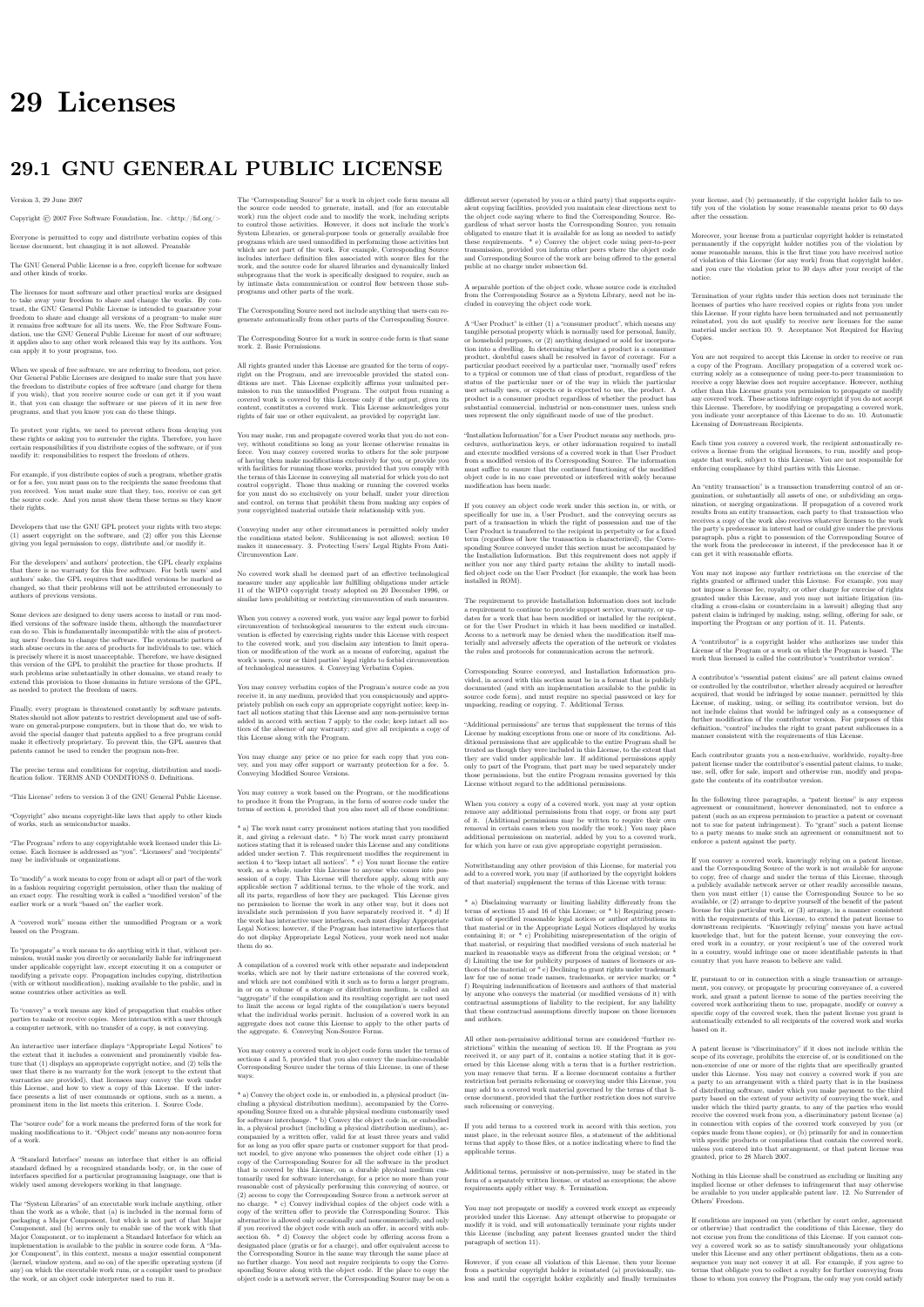both those terms and this License would be to refrain entirely from conveying the Program. 13. Use with the GNU Affero General Public License.

Notwithstanding any other provision of this License, you have permission to link or combine any covered work with a work licensed under version 3 of the GNU Affero General Public License into a single combined work, and t

The Free Software Foundation may publish revised and/or new versions of the GNU General Public License from time to time. Such new versions will be similar in spirit to the present version, but may differ in detail to address new problems or concerns.

Each version is given a distinguishing version number. If the Program<br>Each version is given a distinguishing version of the GNU General Pub-<br>[ic License "or any latter version" applies to it, you have the option of<br>follow

If the Program specifies that a proxy can decide which future versions<br>of the GNU General Public License can be used, that proxy's public<br>statement of acceptance of a version permanently authorizes you to<br>choose that vers

Later license versions may give you additional or different permissions.<br>However, no additional obligations are imposed on any author or copy-right holder as a result of your choosing to follow a later version. 15. Discla

THERE IS NO WARRANTY FOR THE PROGRAM, TO THE EX-<br>TENT PERMITTED BY APPLICABLE LAW. EXCEPT WHEN<br>OTHERWISE STATED IN WRITING THE COPYRIGHT HOLD-<br>ERS AND/OR OTHER PARTIES PROVIDE THE PROGRAM<br>PRESSED OR IMPLIED, INCLUDING, BUT FITNESS FOR A PARTICULAR PURPOSE. THE ENTIRE RISK AS TO THE QUALITY AND PERFORMANCE OF THE PRO-GRAM IS WITH YOU. SHOULD THE PROGRAM PROVE DE-FECTIVE, YOU ASSUME THE COST OF ALL NECESSARY SER-VICING, REPAIR OR CORRECTION. 16. Limitation of Liability.

IN NO EVENT UNLESS REQUIRED BY APPLICABLE LAW OR AGREED TO IN WRITING WILL ANY COPYRIGHT HOLDER, OR ANY OTHER PARTY WHO MODIFIES AND/OR CONVEYS THE PROGRAM AS PERMITTED ABOVE, BE LIABLE TO YOU FOR DAMAGES, INCLUDING ANY GENERAL, SPECIAL, INCL FOR DAMAGES, INCLUDING ANY GENERAL, INCELAL, INC.<br>DENTAL OR CONSEQUENTIAL DAMAGES ARISING OUT OF THE USE OR INABILITY TO USE THE PROGRAM (INCLUDING<br>BUT NOT LIMITED TO LOSS OF DATA OR DATA BEING RENGEL<br>DERED INACCURATE OR L

If the dischainer of warranty and limitation of liability provided above<br>cannot be given local legal effect according to their terms, reviewing<br>counts shall apply local law that most closely approximates an above<br>lute wai

END OF TERMS AND CONDITIONS How to Apply These Terms to Your New Programs

If you develop a new program, and you want it to be of the greatest possible use to the public, the best way to achieve this is to make it free software which everyone can redistribute and change under these terms.

To do so, attach the following notices to the program. It is safest to<br>tatach them to the start of each source file to most effectively state the<br>exclusion of warranty; and each file should have at least the "copyright"<br>l

one line to give the program's name and a brief idea of what it does.  $>$  $Conv = 100$   $C = 100$   $C = 100$   $C = 100$   $C = 100$   $C = 100$   $C = 100$   $C = 100$   $C = 100$   $C = 100$   $C = 100$   $C = 100$ 

This program is free software: you can redistribute it and/or modify<br>it under the terms of the GNU General Public License as published by<br>the Free Software Foundation, either version 3 of the License, or (at<br>your option)

This program is distributed in the hope that it will be useful, but<br>WITHOUT ANY WARRANTY; without even the implied warranty<br>of MERCHANTABILITY or FITNESS FOR A PARTICULAR PUR-<br>POSE. See the GNU General Public License for m

You should have received a copy of the GNU General Public License<br>along with this program. If not, see <http://www.gnu.org/licenses/>

Also add information on how to contact you by electronic and paper mail.

If the program does terminal interaction, make it output a short notice like this when it starts in an interactive mode:

<program> Copyright (C) <year> <name of author> This program comes with ABSOLUTELY NO WARRANTY; for details type 'show w'. This is free software, and you are welcome to redistribute it under certain conditions; type 'show c' for details.

The hypothetical commands 'show w' and 'show c' should show the appropriate parts of the General Public License. Of course, your pro-<br>gram's commands might be different; for a GUI interface, you would use an "about box".

You should also get your employer (if you work as a programmer) or<br>school, if any, to sign a "copyright disclaimer" for the program, if necessary. For more information on this, and how to apply and follow the<br>GNU GPL, see

The GNU General Public License does not permit incorporating you<br>program into proprietary programs. If your program is a subroutine<br>library, you may consider it more useful to permit linking proprietary<br>applications with

# **29.2 GNU Free Documentation License**

Version 1.3, 3 November 2008

Copyright © 2000, 2001, 2002, 2007, 2008 Free Software Foundation, Inc. <http://fsf.org/>

Everyone is permitted to copy and distribute verbatim copies of this license document, but changing it is not allowed. 0. PREAMBLE

The purpose of this License is to make a manual, textbook, or other<br>functional and useful document "free" in the sense of freedom: to as<br>sure everyone the effective freedom to copy and redsitribute it, with or<br>without mod modifications made by others.<br>eations made by others.

This License is a kind of "copyleft", which means that derivative works<br>of the document must themselves be free in the same sense. It com-<br>plements the GNU General Public License, which is a copyleft license<br>designed for f

We have designed this License in order to use it for manuals for free<br>positive descriptions of the software needs free documentation: a free program should come with manuals providing the same free<br>domstrance does. But th

This License applies to any manual or other work, in any medium,<br>that contains a notice placed by the copyright holder saying it can<br>be distributed under the terms of this License. Such a notice grants<br>world-wide, royaltyunder the conditions stated herein. The "Document", below, refers to any such manual or work. Any member of the public is a licensee, and is addressed as "you". You accept the license if you copy, modify or distribute the work in a way requiring permission under copyright law.

A "Modified Version" of the Document means any work containing the Document or a portion of it, either copied verbatim, or with modifica-tions and/or translated into another language.

A "Secondary Section" is a named appendix or a front-matter tion of the Document that deals exclusively with the relationship of<br>the publishers or authors of the Document to the Document's overall<br>subject (or to related matters) and contains nothing that could fall<br>directly within mathematics.) The relationship could be a matter of historical connec-tion with the subject or with related matters, or of legal, commercial, philosophical, ethical or political position regarding them.

The "Invariant Sections" are certain Secondary Sections whose titles<br>are desigrated, as being those of Invariant Sections, in the notice that<br>says that the Document is released under this License. If a section does<br>not fi

The "Cover Texts" are certain short passages of text that are listed, as<br>Front-Cover Texts or Back-Cover Texts, in the notice that says that<br>the Document is released under this License. A Front-Cover Text may<br>be at most 5

A "Transparent" copy of the Document means a machine-readable<br>copy, represented in a format whose specification is available to the<br>general public, that is suitable for revising the document straightfor-<br>wardly with generi generic paint programs or (for drawings) some widely available drawing editor, and that is suitable for input to text formatters or for automatic translation to a variety of formats suitable for input to text formatters, and  $\Delta$  copy made in an otherwise Transpacent file format whose markup, as been compared to the<br>variety of signal constrained in the sequent modi

Examples of suitable formats for Transparent copies include plain<br>ASCII without markup, Texinfo input format, LaTeX input format, SGML or XML using a publicly available DTD, and standard<br>conforming simple HTML, PostScript available, and the machine-generated HTML, Post<br>duced by some word processors for output purpo

The Title Page" means, for a printed book, the title page itself, plus<br>tuch following pages as are needed to hold, legibly, the material this<br>license requires to appear in the title page. For works in formats<br>which do not

The "publisher" means any person or entity that distributes copies of the Document to the public.

A section "Entitled XYZ" means a named subunit of the Doc whose title either is precisely XYZ or contains XYZ in parenthese following text that translates XYZ in another language. (Here XYZ stands for a specific section name mentioned below, such as "Acknowledgements", "Dedications", "Endors<br>emergements", or emergements", or "History".) To "Pr If the section when you moving the *accumum* section "Entitled XYZ" according to this definition.

The Document may include Warranty Disclaimers next to the notice<br>winds states that this License applies to the Document. These Warranty Disclaimers are considered to be included by reference in this<br>License, but only as r

You may copy and distribute the Document in any medium, either commercially or noncommercially, provided that this License, the<br>copyright notices, and the license notice saying this License applies<br>to the Document are rep

You may also lend copies, under the same conditions stated above, and you may publicly display copies. 3. COPYING IN QUANTITY

If you publish printed copies (or copies in media that commonly have<br>printed covers) of the Document, numbering more than 100, and the<br>Document's license notice requires Cover Texts, you must enclose the<br>opies in covers t with all words of the title equally prominent and visible. You may add<br>then material on the covers in addition. Copying with changes limited<br>to the covers, as long as they preserve the title of the Document and<br>satisfy th

If the required texts for either cover are too voluminous to fit legibly, you should put the first ones listed (as many as fit reasonably) on the actual cover, and continue the rest onto adjacent pages.

If you publish or distribute Opaque copies of the Document numbering more than 100, you must either include a machine-readable Transparent entopy along with each Opaque copy, or state in or with each Opaque serge, a computer-network location from which the general networks using public-bas

It is requested, but not required, that you contact the authors of the Document well before redistributing any large number of copies, to give them a chance to provide you with an updated version of the Document. 4. MODIF

You may copy and distribute a Modified Version of the Document unre<br>der the conditions of sections 2 and 3 above, provided that you release<br>the Modified Version under precisely this License, with the Modified<br>Version fill

\* A. Use in the Title Page (and on the covers, if any) a title distinct from that of the Document, and from those of previous versions<br>(which should, if there were any, be listed in the History section of<br>the Document). You may use the same title as a previous version it<br>be the original with at least five of the principal authors of the Document (all of its<br>principal authors, if it has fewer than five), unless they release you<br>from this requirement. \* C. State on the Title page the name of the<br>publisher copyright notice for your modifications adjacent to the other copyright noises, a Fr. Include, immediately after the copyright notices, a license to the stoch and the permission to use the Modific Version under the terms

You may add a passage of up to five words as a Form-Cover Text, to the end and a passage of up to 25 words as a Back-Cover Text, to the end of the list of Cover Texts in the Modified Version. Only one passage of the list

this License, under the terms defined in section 4 above for modified<br>versions, provided that you include in the combination all of the In-<br>variant Sections of all of the original documents, unmodified, and list<br>wariant Se

In the combination, you must combine any sections Entitled "History"<br>in the various original documents, forming one section Entitled "History"; likewise combine any sections Entitled "A<br>chowledgements", and now sections E

You may make a collection consisting of the Document and other does<br>unemts released under this License, and replace the individual copies<br>included in the various documents with a single copy that is checked in<br>checked in

You may extract a single document from such a collection, and distribute it individually under this License, provided you insert a copy of this License into the extracted document, and follow this License in all other respects regarding verbatim copying of that document. 7. AGGREGATION WITH INDEPENDENT WORKS

.<br>A compilation of the Document or its derivatives with other separate at or its derivatives with other s<br>works, in or on a volume of a sto distribution medium, is called an "aggregate" if the copyright resulting from the compilation is not used to limit the legal rights of the compilation's users beyond what the individual works permit. When the<br>Document is included in an aggregate, this License does not apply to<br>the other works in the aggregate which are not themselves derivative<br>works of the Docu

If the Cover Text requirement of section 3 is applicable to these copies<br>of of the Document, then if the Document is less than one half of the<br>entire aggregate, the Document's Cover Texts may be placed on cover<br>sers hat b

Translation is considered a kind of modification, so you may distribute<br>translations of the Document under the terms of section 4. Replacing<br>Invariant Sections with translations requires special permission from<br>their copyr Invariant Sections in addition to the original versions of these Invariant Sections. Vou may include a translation of this License, and all the<br>license notices in the Document, and any Warranty Disclaimers, provided that you also include the original English version of this License<br>and the o

If a section in the Document is Entitled "Acknowledgement",  $\frac{d}{dt}$ cations", or "History", the requirement (section 4) to Preserve its Title (section 1) will typically require changing the actual title. 9. TERMI-NATION

You may not copy, modify, sublicense, or distribute the Document<br>except as expressly provided under this License. Any attempt otherwise to copy, modify, sublicense, or distribute it is void, and wil<br>automatically terminate

However, if you cease all violation of this License, then your license from a particular copyright holder is reinstated (a) provisionally, unless and until the copyright holder explicitly and finally terminates your license, and (b) permanently, if the copyright holder fails to no-<br>tify you the cessation.

Moreover, your license from a particular copyright holder is reinstated permanently if the copyright holder notifies you of the violation by<br>some reasonable means, this is the first time you have received notice<br>of violation of this License (for any work) from that copyright holder<br>and you cur

ation of your rights under this section does not terminate the licenses of parties who have received copies or rights from you under this License. If your rights have been terminated and not permanently reinstated, receipt of a copy of some or all of the same material does not give you any rights to use it. 10. FUTURE REVISIONS OF THIS LICENSE

The Free Software Foundation may publish new, revised versions<br>of the GNU Free Documentation License from time to time. Such<br>new versions will be similar in spirit to the present version, but<br>may differ in detail to addres http://www.gnu.org/copyleft/.

Each version of the License is given a distinguishing version number<br>If the Document specifies that a particular numbered version of this<br>License "or any later version" applies to it, you have the option of<br>License "or an of any later version that has been published (not as a draft) by the Free Software Foundation. If the Document does not specify a version number of this License, you may choose any version ever published<br>(not as a draft) by the Free Software Foundation. If the Document<br>specifies that a proxy can decide which future versions of this License<br>can be used, that

"Massive Multiauthor Collaboration Site" (or "MMC Site") means any<br>World Wide Web server that publishes copyrightable works. and also<br>provides prominent facilities for any<br>body to edit those works. A public with the wivis

"CC-BY-SA" means the Creative Commons Attribution-Share Alike 3.0 license published by Creative Commons Corporation, a not-for-profit corporation with a principal place of business in San Francisco, California, as well as future copyleft versions of that license published by that same organization

"Incorporate" means to publish or republish a Document, in whole or in part, as part of another Document.

An MMC is "digible for relicensing" if it is licensed under this License<br>and if all works that were first published under this License somewhere<br>other than this MMC, and subsequently incorporated in whole or in<br>the the MM

The operator of an MMC Site may republish an MMC contained in the site under CC-BY-SA on the same site at any time before August 1, 2009, provided the MMC is eligible for relicensing. ADDENDUM How to use this License for

To use this License in a document you have written, include a copy of the License in the document and put the following copyright and license notices just after the title page:

Copyright (C) YEAR YOUR NAME. Permission is granted to copyright (Significant distribute and/or modify this document under the terms of the GNU shells likeled by the Free Software Foundation; with no Invariant Sections in

If you have Invariant Sections, Front-Cover Texts and Back-Cover Texts, replace the "with … Texts." line with this:

with the Invariant Sections being LIST THEIR TITLES, with the Front-Cover Texts being LIST, and with the Back-Cover Texts being LIST.

If you have Invariant Sections without Cover Texts, or some other combination of the three, merge those two alternatives to suit the sit-uation.

If your document contains nontrivial examples of program code, we<br>recommend releasing these examples in parallel under your choice of<br>ree software license, such as the GNU General Public License, to per-<br>mit their use in

# in their titles. Section numbers or the equivalent are not considered<br>part of the section titles. \* M. Delete any section Entitled "Endorsements". Such a section may not be included in the Modifed Version.<br>\* N. Do not ret

If the Modified Version includes new front-matter sections or appendice<br>dices that qualify as Secondary Sections and contain no material copied<br>from the Document, you may at your option designate some or all of<br>these sect

The author(s) and publisher(s) of the Document do not by this Li-cense give permission to use their names for publicity for or to as-sert or imply endorsement of any Modified Version. 5. COMBINING DOCUMENTS

You may combine the Document with other documents released under this License, under the terms defined in section 4 above for modified

The combined work need only contain one copy of this License, and multiple identical Invariant Sections may be replaced with a single

multiple identical Invariant Sections may be replaced with a single<br>propy. If there are multiple Invariant Sections with the same name<br>but different contents, make the title of each such section unique by<br>dading at the en

You may add a section Entitled "Endorsements", provided it con-<br>tains nothing but endorsements of your Modified Version by various<br>parties—for example, statements of peer review or that the text has<br>been approved by an or